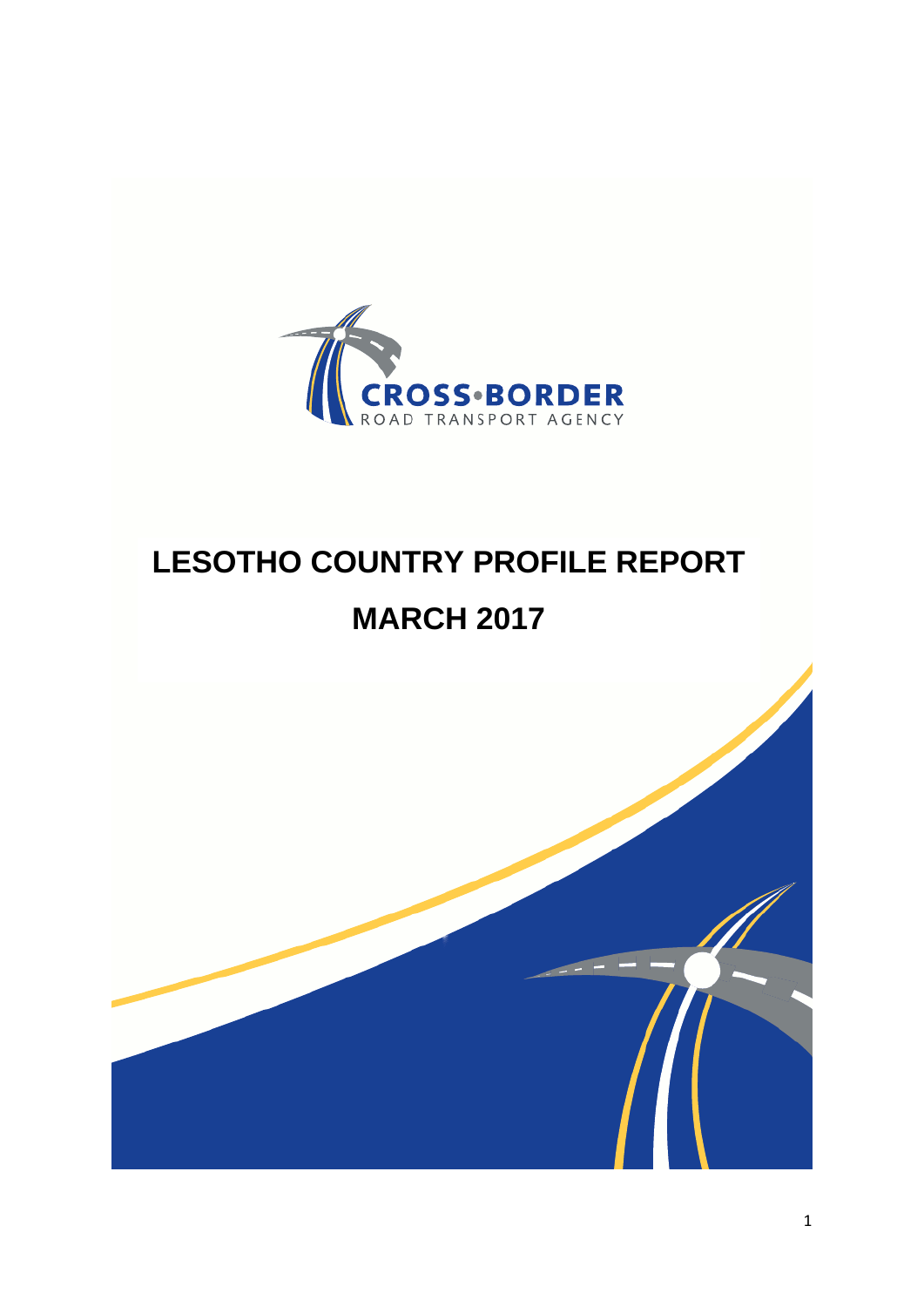## **TABLE OF CONTENTS**

| 1.  |  |
|-----|--|
| 1.1 |  |
| 1.2 |  |
| 1.3 |  |
| 1.4 |  |
| 1.5 |  |
| 2.  |  |
| 3.  |  |
|     |  |
|     |  |
|     |  |
|     |  |
|     |  |
|     |  |
|     |  |
|     |  |
|     |  |
| 4.  |  |
|     |  |
|     |  |
|     |  |
|     |  |
|     |  |
|     |  |
|     |  |
| 5.  |  |
|     |  |
|     |  |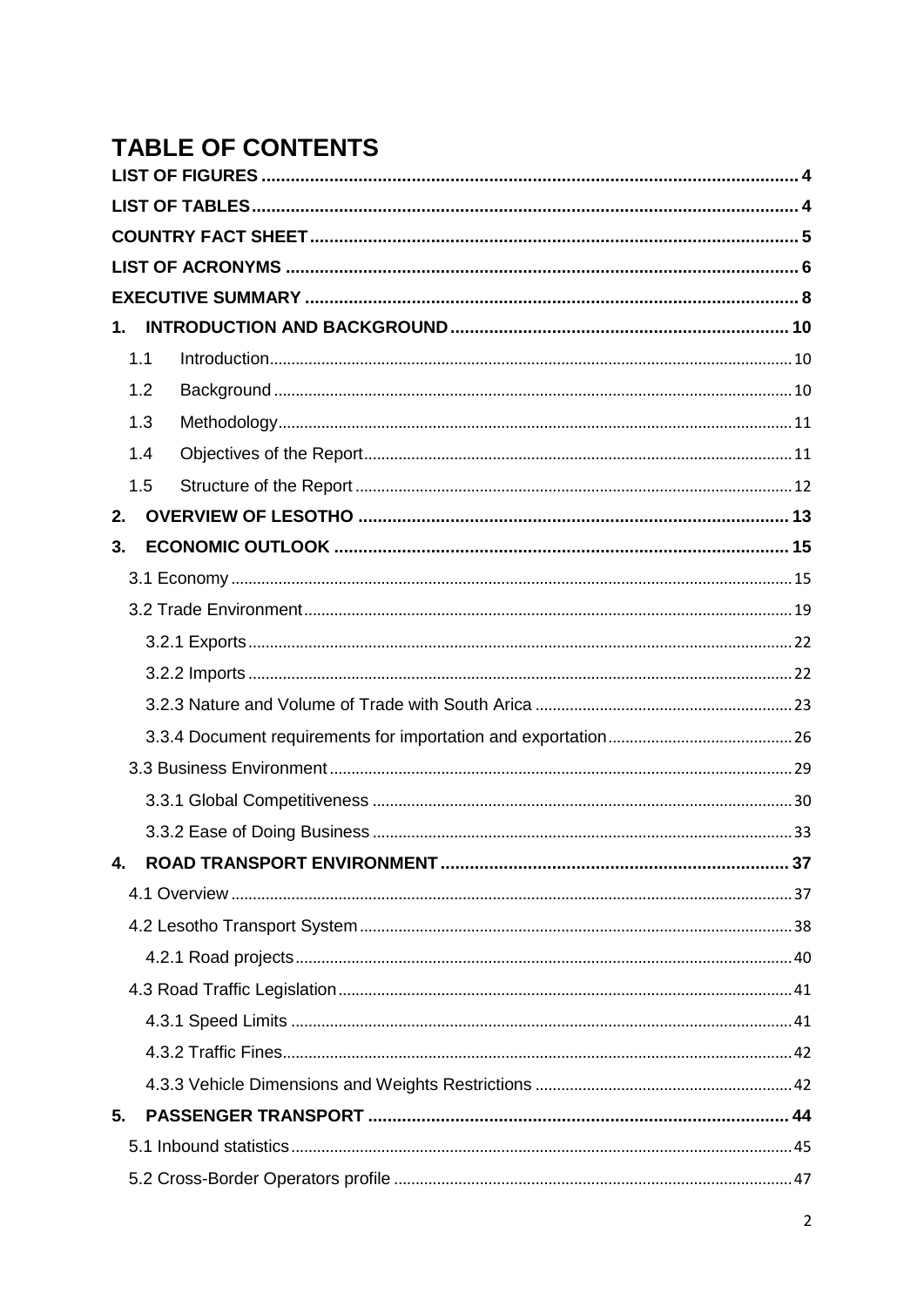| 6. |     |  |
|----|-----|--|
|    |     |  |
|    |     |  |
|    |     |  |
|    |     |  |
|    |     |  |
|    |     |  |
|    |     |  |
|    |     |  |
|    |     |  |
|    |     |  |
|    |     |  |
|    |     |  |
|    |     |  |
|    |     |  |
|    | 6.5 |  |
| 7. |     |  |
| 8. |     |  |
|    |     |  |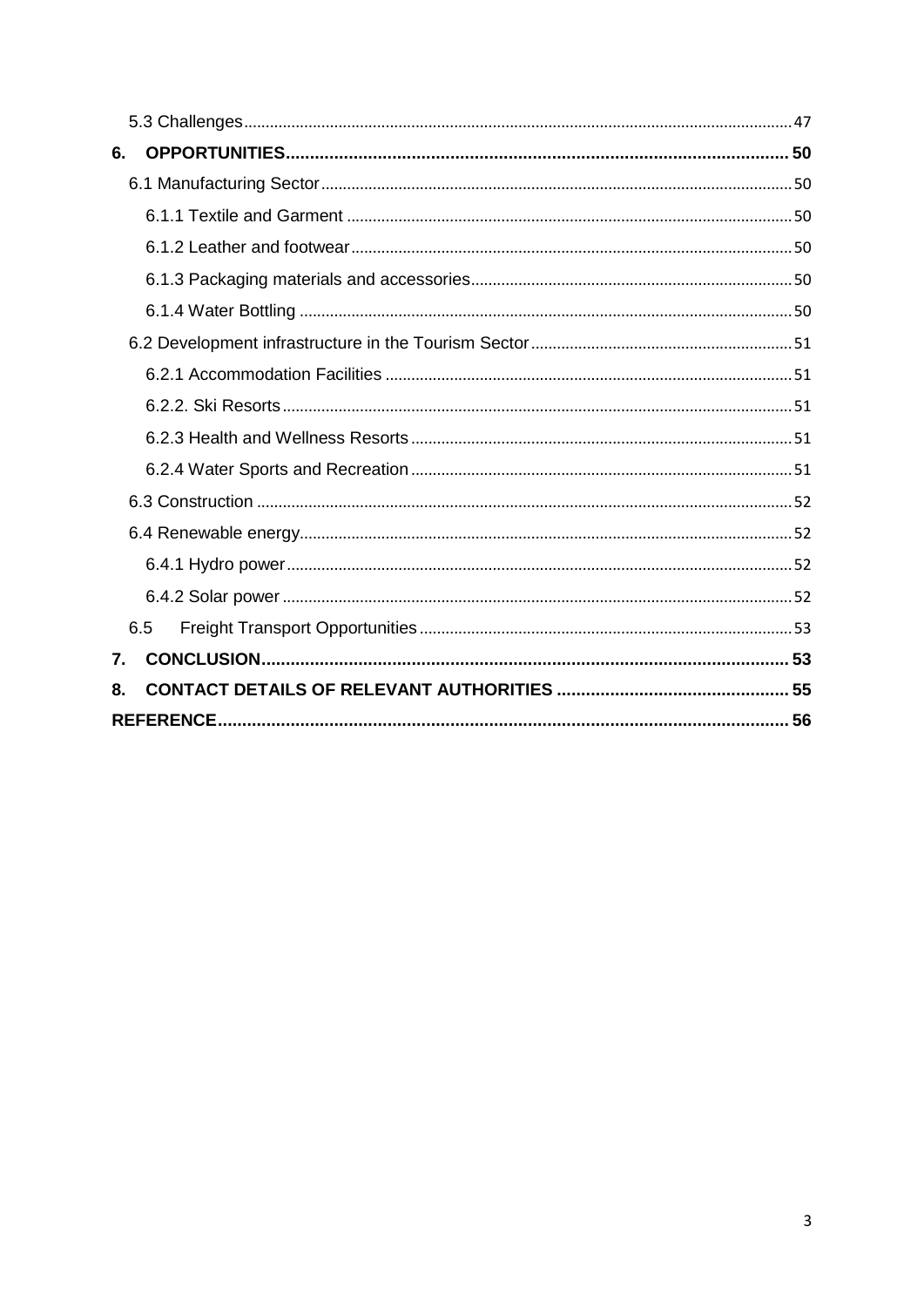### <span id="page-3-0"></span>**LIST OF FIGURES**

### <span id="page-3-1"></span>**LIST OF TABLES**

<span id="page-3-2"></span>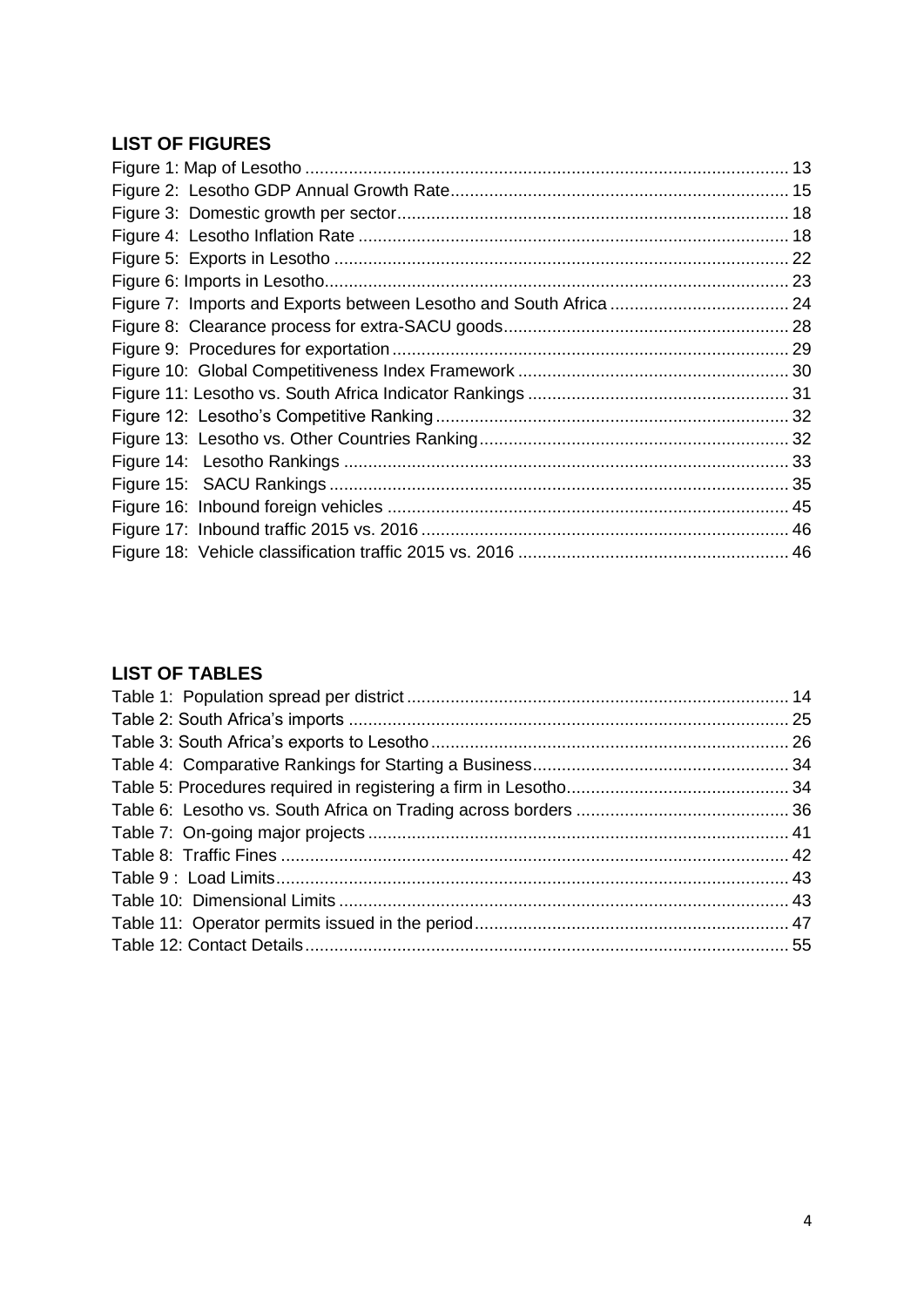### **COUNTRY FACT SHEET**

| <b>COUNTRY</b>                   | <b>LESOTHO</b>                                                                                                                                                           |
|----------------------------------|--------------------------------------------------------------------------------------------------------------------------------------------------------------------------|
| <b>Capital</b>                   | Maseru                                                                                                                                                                   |
| Language                         | Sesotho and English                                                                                                                                                      |
| <b>Location</b>                  | It is surrounded by South Africa                                                                                                                                         |
| Area                             | 30,355 sq.km                                                                                                                                                             |
| <b>Prime Minister</b>            | Pakalithi Mosisili                                                                                                                                                       |
| <b>Currency</b>                  | Maloti - the currency is pegged at par with the<br>South African Rand (ZAR)                                                                                              |
| <b>Population</b>                | 2.1 million                                                                                                                                                              |
| <b>Land Divisions</b>            | Lesotho is divided into 10 districts and they are<br>Butha-Bothe, Leribe, Mafeteng, Berea, Maseru,<br>Mohale's Hoek, Mokhotlong, Qasha's nek,<br>Quthing and Thaba-Tseka |
| <b>GDP</b> per capita            | \$1 034.22                                                                                                                                                               |
| GDP per capita global ranking    | 153 (2014)                                                                                                                                                               |
| <b>GDP</b> growth                | $\overline{4}$                                                                                                                                                           |
| <b>Main Exports</b>              | Clothing and diamonds                                                                                                                                                    |
| <b>Main export partners</b>      | United States, South Africa, Belgium and<br>Canada                                                                                                                       |
| <b>Main Imports</b>              | Food, fuel, machinery and building materials                                                                                                                             |
| <b>Main Imports partners</b>     | South Korea, China, Taiwan, Hong Kong, United<br><b>States and South Africa</b>                                                                                          |
| <b>Ease of Doing Business</b>    | 114 out of 189 countries                                                                                                                                                 |
| <b>Competitiveness Ranking</b>   | 113 out of 140 countries                                                                                                                                                 |
| <b>Gini Coefficient</b>          | 0.52                                                                                                                                                                     |
| <b>Human Development Index</b>   | Value = $0.50$ (2014)<br>Rank = $161$ out of 188 countries (2014)                                                                                                        |
| <b>Index of Economic Freedom</b> | 50.6                                                                                                                                                                     |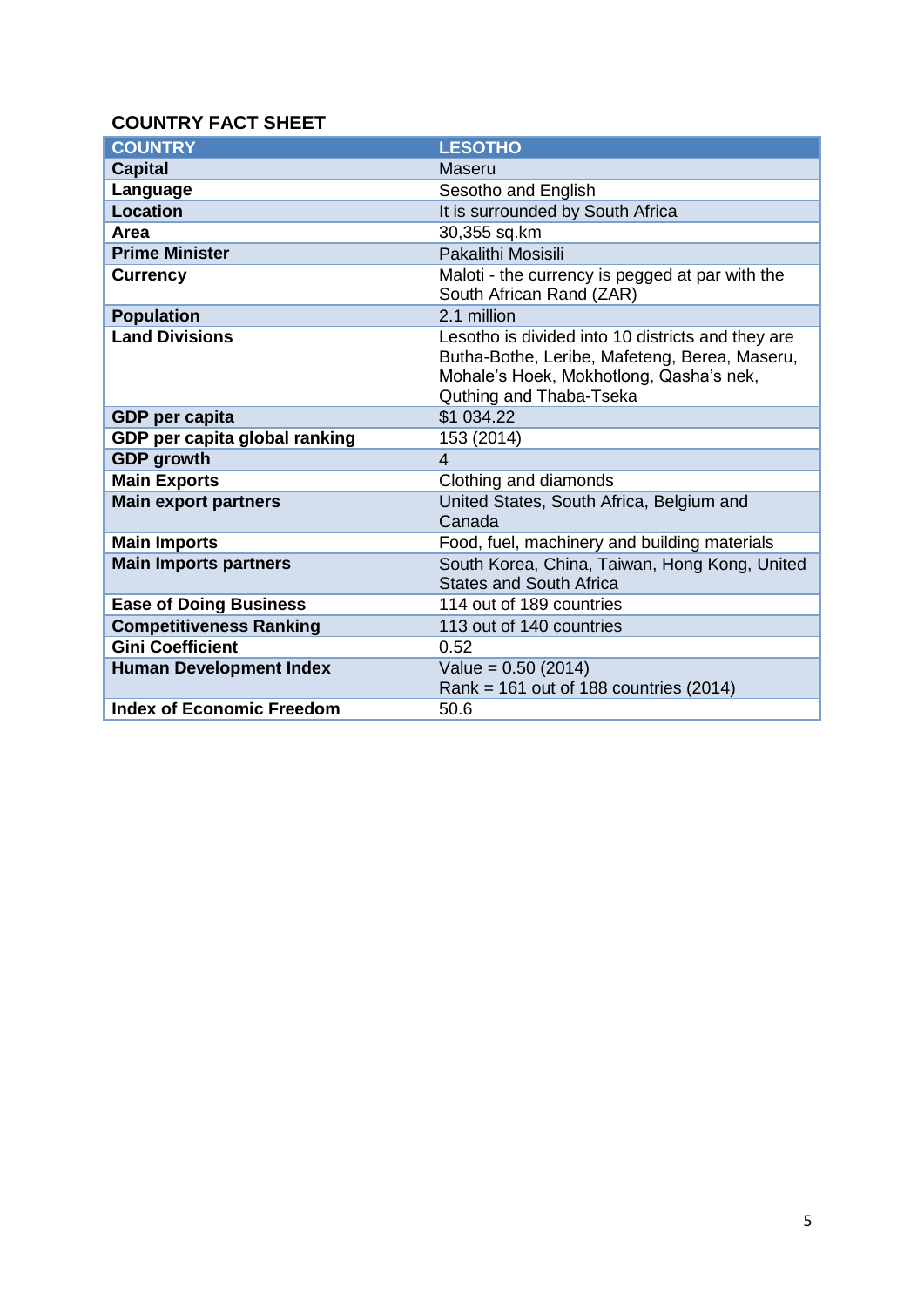### <span id="page-5-0"></span>**LIST OF ACRONYMS**

| <b>AfDB</b>   | African Development Bank                      |
|---------------|-----------------------------------------------|
| <b>AGOA</b>   | African Growth and Opportunity Act            |
| <b>CBL</b>    | Central Bank of Lesotho                       |
| <b>C-BRTA</b> | <b>Cross-Border Road Transport Agency</b>     |
| <b>CBRTS</b>  | <b>Cross-Border Road Transport System</b>     |
| <b>COMESA</b> | Common Market for Eastern and Southern Africa |
| <b>CMA</b>    | <b>Common Monetary Area</b>                   |
| <b>DHA</b>    | Department of Home Affairs                    |
| <b>EAC</b>    | <b>East African Community</b>                 |
| <b>EFTA</b>   | European Free Trade Agreement                 |
| EIF           | <b>Enhanced Integrated Framework</b>          |
| <b>eNATIS</b> | <b>Electronic National Information System</b> |
| <b>EPA</b>    | <b>Economic Partnership Agreement</b>         |
| <b>FSDS</b>   | <b>Financial Sector Development Strategy</b>  |
| <b>FTA</b>    | Free Trade Area                               |
| GCI           | <b>Global Competitiveness Index</b>           |
| <b>GDP</b>    | <b>Gross Domestic Product</b>                 |
| <b>GSP</b>    | <b>Generalised System of Preferences</b>      |
| <b>IMF</b>    | <b>International Monetary Fund</b>            |
| <b>JBCC</b>   | Joint Bilateral Commission for Cooperation    |
| <b>LDC</b>    | <b>Least Developed Countries</b>              |
| <b>LHWP</b>   | Lesotho Highlands Water Project               |
| <b>LRA</b>    | Lesotho Revenue Authority                     |
| <b>LTDC</b>   | Lesotho Tourism Development Corporation       |
| <b>MASCON</b> | <b>Maseru Container Terminal</b>              |
| <b>NMTT</b>   | <b>National Ministerial Task Team</b>         |
| <b>NSC</b>    | North South Corridor                          |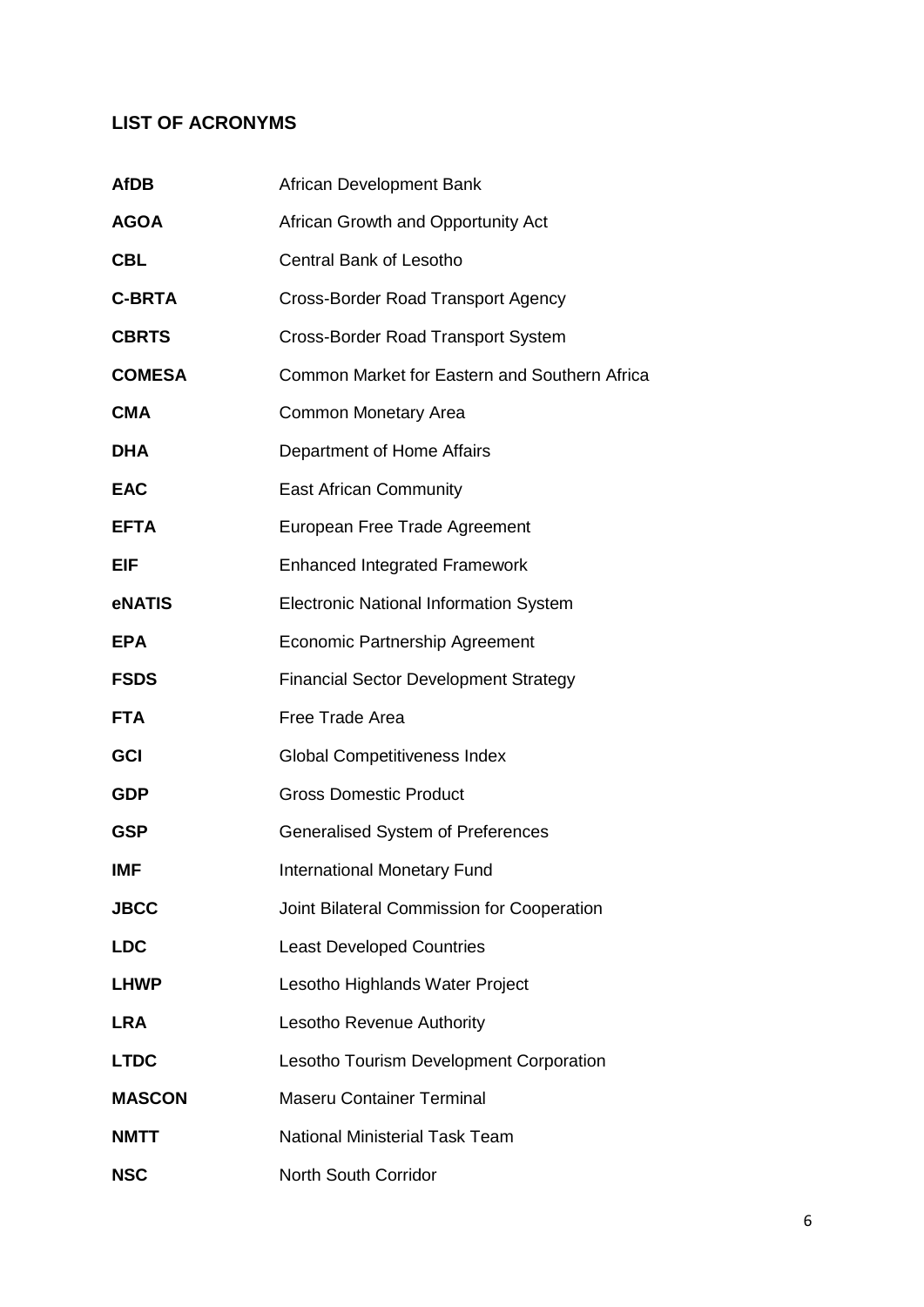| <b>NSDP</b>   | National Strategic Development Plan                     |
|---------------|---------------------------------------------------------|
| <b>NTBs</b>   | <b>Non-Tariff Barriers</b>                              |
| <b>OBFC</b>   | <b>One-Stop Business Facilitation Centre</b>            |
| <b>OLAS</b>   | <b>Operating Licensing Administration System</b>        |
| <b>OSBP</b>   | One Stop Border Post                                    |
| <b>PTA</b>    | <b>Preferential Trade Agreement</b>                     |
| <b>RAS</b>    | <b>Registration and Administration System</b>           |
| <b>RISDP</b>  | Regional Infrastructure Development Master Plan         |
| <b>SACU</b>   | Southern African Customs Union                          |
| <b>SADC</b>   | Southern African Development Community                  |
| <b>SARS</b>   | South Africa Revenue Services                           |
| <b>STASSA</b> | <b>Statistics South Africa</b>                          |
| <b>TIDCA</b>  | Trade, Investment and Development Cooperative Agreement |
| TPP           | <b>Trans Pacific Partnership</b>                        |
| <b>WTO</b>    | <b>World Trade Organisation</b>                         |
|               |                                                         |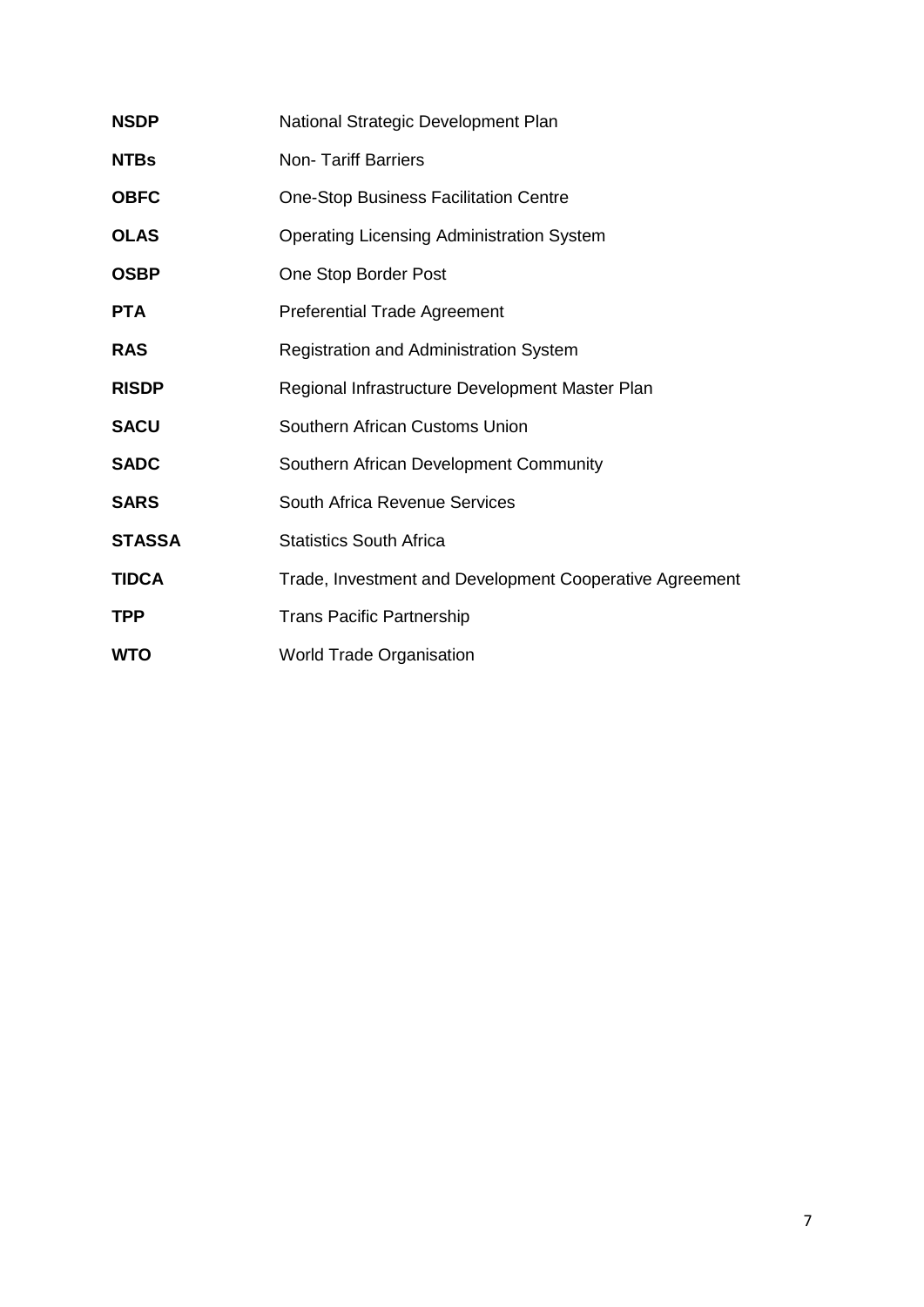#### <span id="page-7-0"></span>**EXECUTIVE SUMMARY**

This Country Profile Report provides information on Lesotho that is relevant to cross-border road transport operators, regulatory authorities and other stakeholders with interest in crossborder business between Lesotho and South Africa. The report further provides an update of recent developments in Lesotho with regards to the performance of the economy, road transport projects, traffic legislation and policies that affect cross-border operations. It also covers passenger transport statistics and freight volumes conveyed between South Africa and Lesotho and most importantly for operators it covers business opportunities in Lesotho.

Lesotho is a small landlocked country totally surrounded by South Africa with a population of just over 2 million people. Following four years of robust growth averaging 4.3% annually, economic growth in Lesotho slowed to an estimated rate of 3.4% in 2015 and it was expected to continue with the downward trend in 2016 at 2.6%. The decline in growth in 2015 was affected by low implementation of the public investment budget, which weighed heavily on the construction sector and other inter-related sectors highly dependent on government spending. Slow growth in manufacturing and spill overs from slower growth in the South African economy were a further brake on growth. Lower Southern Africa Customs Union (SACU) revenues and lower global growth prospects also impacted the growth.

Lesotho's economy is dependent on clothing and textiles; diamonds extraction; exports of water to South Africa and workers remittances from the SACU. The agricultural sector, which accounts for only 8.6% of Gross Domestic Product (GDP), is the main source of income for the majority of rural population.

According to the World Bank, Lesotho was ranked at 110 in 2015 which was slightly better than the 2016 ranking of 114 for ease of doing business out of a total of 189 economies. Lesotho is also ranked 113th most competitive nations in the world out of 140 countries ranked in the 2015-2016 edition of the Global Competitiveness Report (GCR).

In order to enable Lesotho to benefit more fully from the growth opportunities offered by the regional and global economy, improvements in the business environment are required; facilitating trade and regional integration; making credit more available and affordable and addressing the government bureaucracy.

The future growth of Lesotho's economy is closely linked to deepening regional integration, with South Africa accounting for the bulk of Lesotho's regional trade. Benefits to this relationship include access to South Africa's excellent transport network, technology,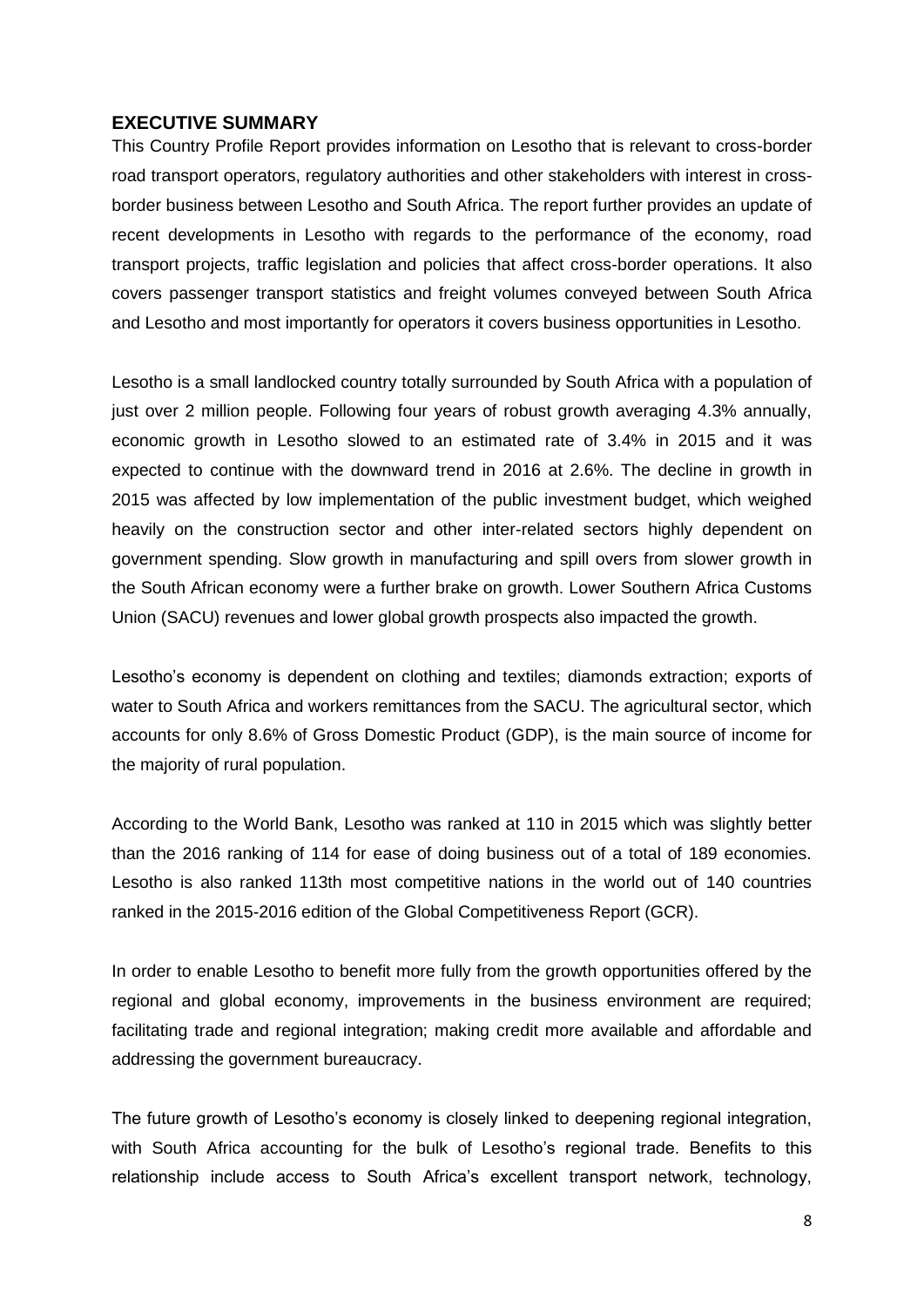expertise, goods markets, investment resources and capital and financial markets. To take full advantage of these opportunities, Lesotho is engaged in a variety of initiatives, such as the construction of access roads to border posts and modern one-stop border facilities, the establishment of a dry port, and discussing with South Africa ways in which the handling of transit cargo and policy coordination may be enhanced.

Lesotho has also achieved in the area of harmonisation and simplification of customs rules and procedures including the introduction of a single administrative document to import/export goods; development of a model customs law which will be implemented in future and the transit management and training manuals for building capacity of customs administration in the region.

As a mountainous country with very rugged topography, Lesotho deals with a number of obstacles to the development of transport networks which results in Lesotho's cross border transactions attracting higher transport costs as well as customs and handling charges. The dominant mode of domestic transport is road, which accounts for more than 70 percent of Lesotho's transport needs, followed by rail and air.

Major achievements in the recent past include the upgrading of the Likalaneng–Thaba-Tseka road to bitumen standard; the construction of the Roma–Ramabanta–Semonkong– Sekake road to bitumen standard, including two bridges at the confluence of the Senqu and Senqunyane rivers and resealing of the Matsieng, Maseru–Mafeteng and Maseru–Maputsoe roads.

The commercial conveyance of passengers by road between South Africa and Lesotho is carried out by taxis, buses and tour operators. All commercial passenger operators, both in South Africa and Lesotho have to have valid cross-border road transport permit in order to transport passengers across the South African and Lesotho borders.

The Report also identified investment opportunities in the manufacturing sector, tourism sector, construction and renewable energy.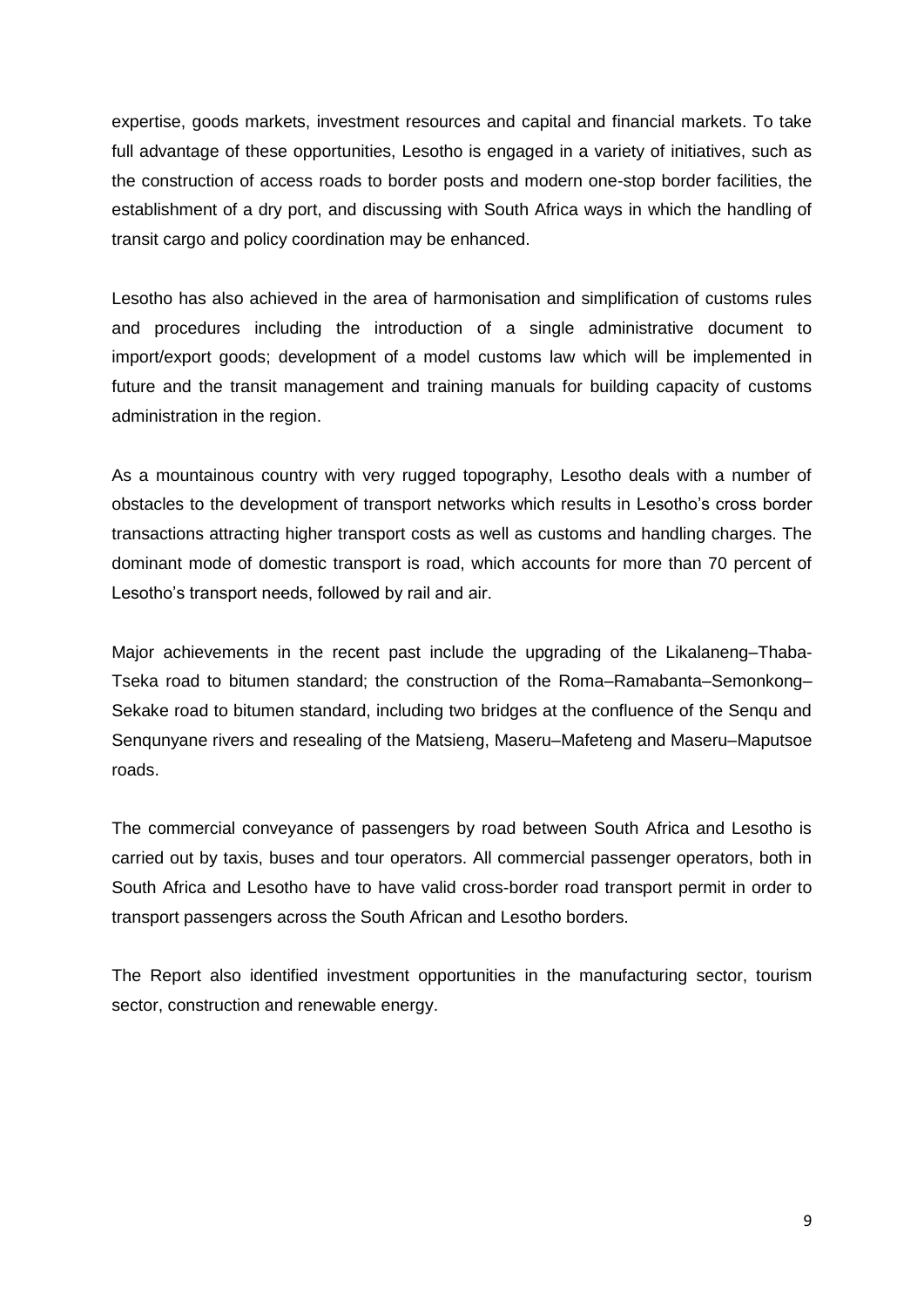### <span id="page-9-0"></span>**1. INTRODUCTION AND BACKGROUND**

#### <span id="page-9-1"></span>**1.1 Introduction**

The aim of this Country Profile report is to provide a consolidated platform for the dissemination of information that is useful to key stakeholders in the cross-border environment, particularly cross-border road transport operators, regulatory authorities and trading parties. The information can be used to support informed decision making and identification of opportunities by operators in respect to the Lesotho segment of the cross border industry.

This report also provides up to date information about Lesotho focusing on the road transport environment, requirements for undertaking cross-border transportation, corridor developments that (may) have an impact on cross-border operations, road transport projects currently taking place in Lesotho and the business environment specifically focusing on the ease of doing business.

### <span id="page-9-2"></span>**1.2 Background**

The C-BRTA is a regulatory authority founded in terms of the Cross-Border Road Transport Act No 4 of 1998, as amended, for the purpose of facilitating unimpeded movement of persons, services and goods between South Africa and neighbouring countries in the region. The core mandate of the Agency is to:

- Improve the unimpeded flow of freight and passengers in the region;
- Introduce regulated competition in respect of cross-border passenger road transport;
- Reduce operational constraints for the cross-border road transport industry as a whole;
- Liberalise market access progressively in respect of cross-border freight road transport;
- Enhance and strengthen the capacity of the public sector in support of its strategic planning, enabling and monitoring functions; and
- Empower the cross-border road transport industry to maximise business opportunities and to incrementally regulate themselves to improve safety, security, reliability, quality and efficiency of services.

The C-BRTA Act defines the four core functions which support delivery of the mandate of the Agency: regulatory, facilitation, advisory and conducting law enforcement in a cooperative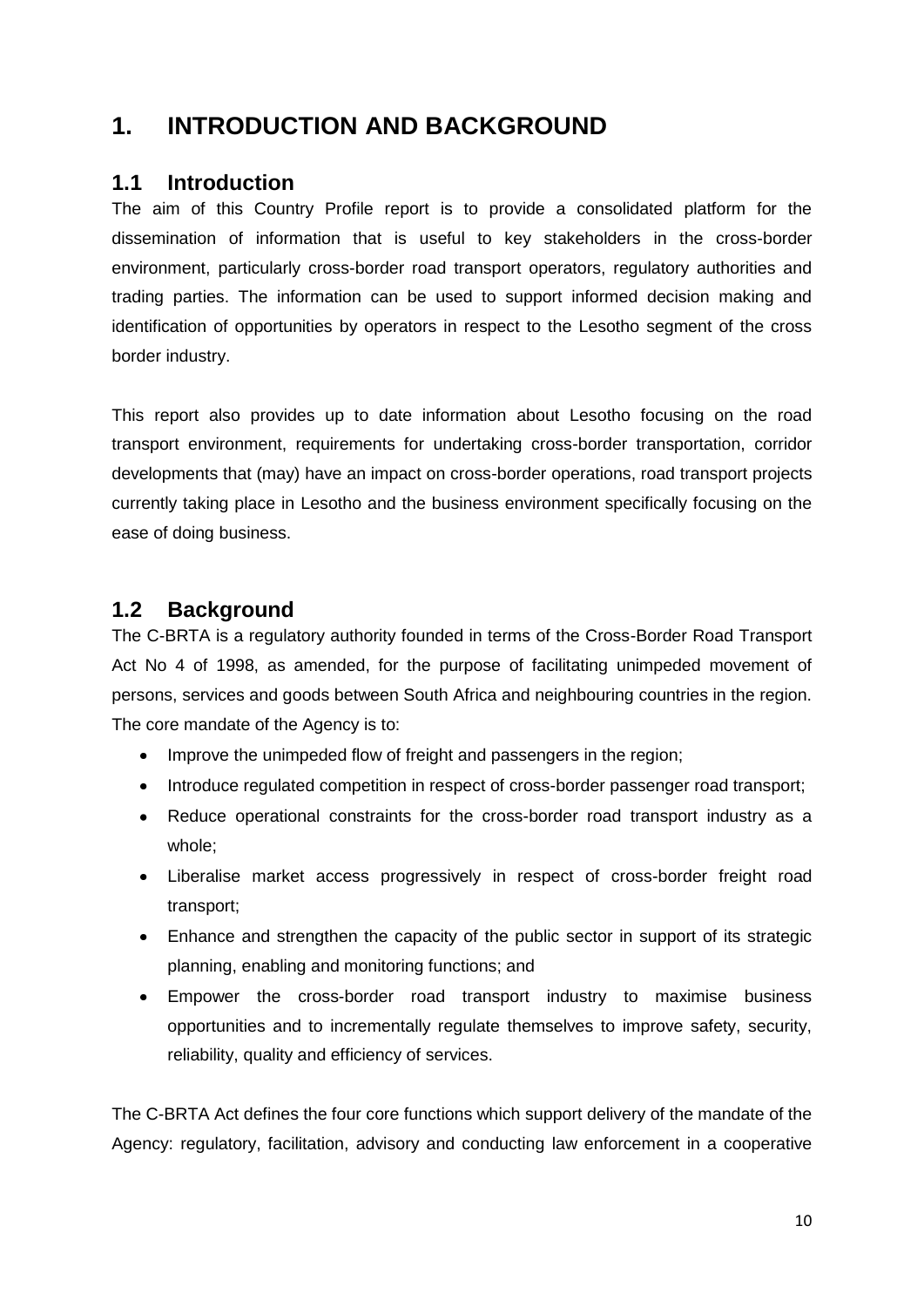and coordinated manner with regards to cross-border road transport. With regard to its advisory function, the Agency is required to provide advice to the Minister.

Additionally, there are other instruments that also provide the broader context of the mandate and functions of the Agency above and these include: the SADC Protocol on Transport, Communications and Meteorology (PTCM) and the SACU Memorandum of Understanding (MoU) on Road Transportation.

### <span id="page-10-0"></span>**1.3 Methodology**

A qualitative approach was adopted through secondary research that relied on relevant publications, internet based resources and references. Semi-structured interviews and engagements were planned with the relevant departments in Lesotho but due to time constraints it was not possible.

#### <span id="page-10-1"></span>**1.4 Objectives of the Report**

The objectives of the report are to:

- Provide relevant information that can be used by cross-border road transport operators in conducting their business, towards improving operations and resolving challenges that may be encountered in corridors;
- Provide information that can be used by other stakeholders in the cross-border value chain towards informed decision making;
- Help transport operators to understand better the countries that they do business in;  $\bullet$
- Assist relevant stakeholders know and understand the requirements of doing crossborder road transport business in Lesotho;
- Provide information with respect to possible opportunities for South African crossborder road transport operators; Provide relevant information with respect to regulatory and law enforcement authorities that may be contacted to resolve possible challenges that may be faced in the course of conducting cross-border operations between Lesotho and South Africa; and
- Identify areas and opportunities to strengthen trade.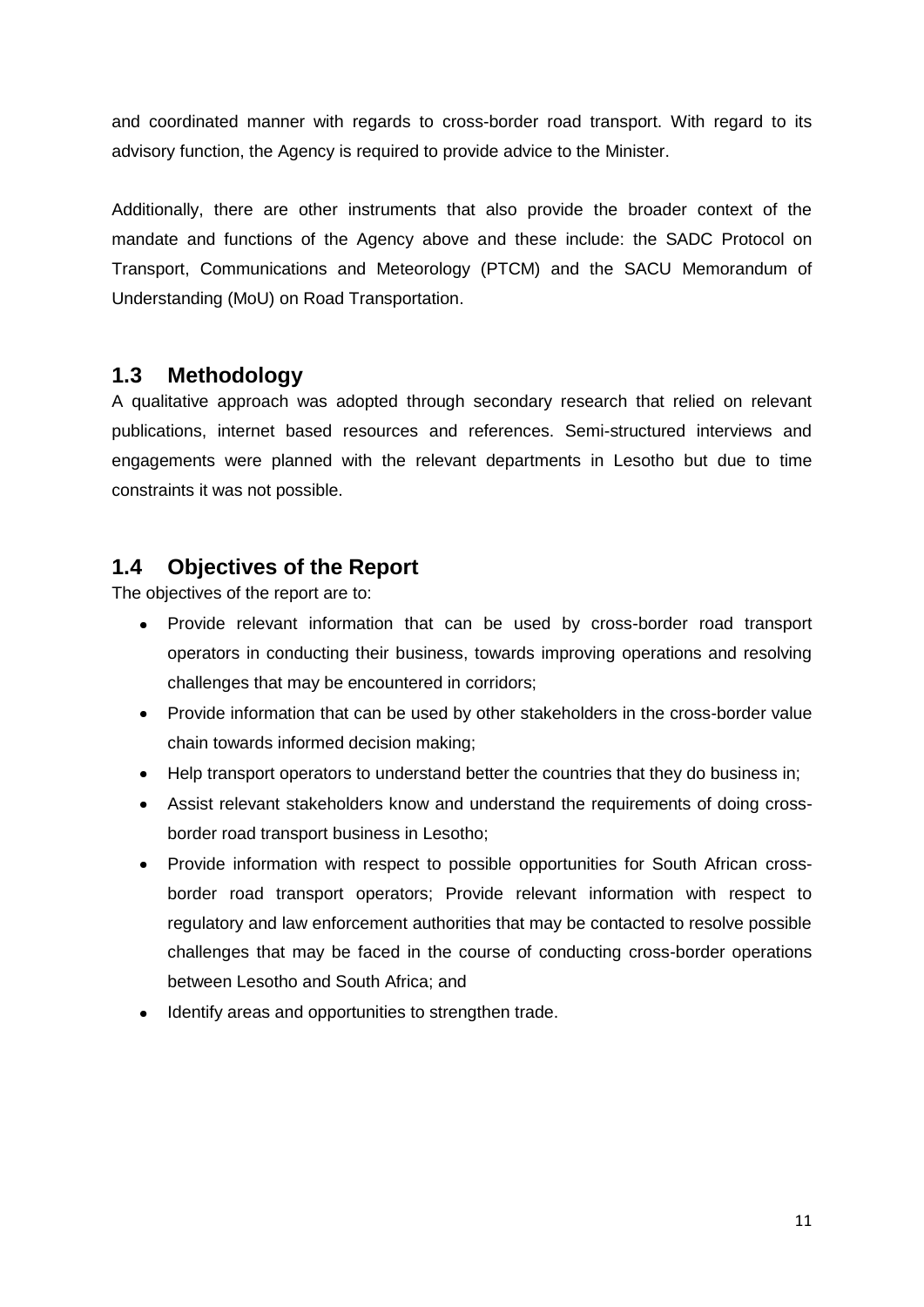### <span id="page-11-0"></span>**1.5 Structure of the Report**

The report is divided into six chapters which are:

- Introduction and Background;
- The overview of Lesotho;
- Economic outlook of Lesotho which includes the trade environment, documents required for importation and the business environment;
- Road transport environment;
- Passenger transport; and
- Opportunities in Lesotho.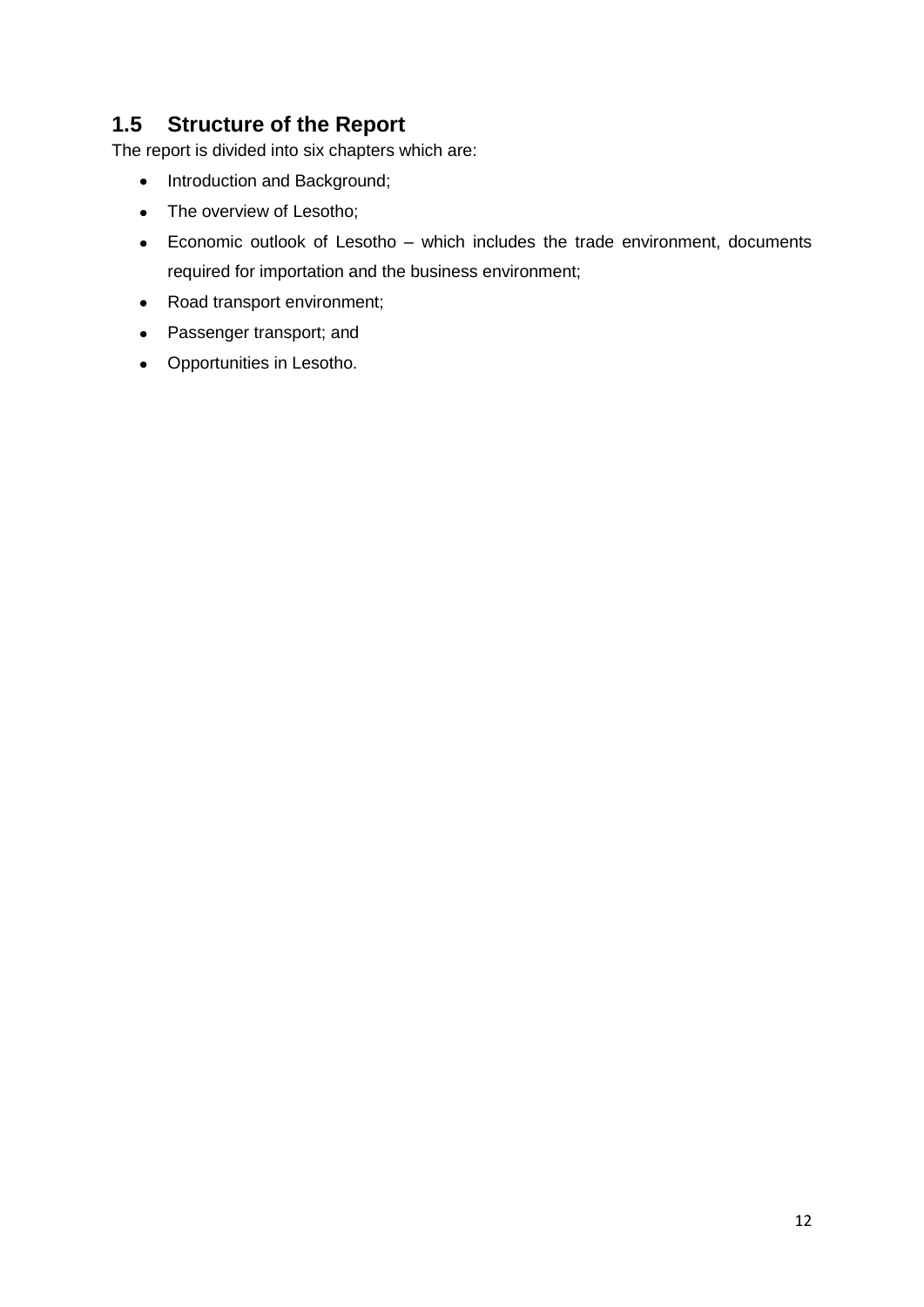## <span id="page-12-0"></span>**2. OVERVIEW OF LESOTHO**

The Kingdom of Lesotho, also known as the Mountain Kingdom, is a small landlocked country entirely surrounded by South Africa. The name Lesotho means the land of the people who speak Sesotho. It is just over 30,000 km2 (11,583 sq miles) in size and has a population slightly over two million. Its capital and largest city is Maseru.



#### <span id="page-12-1"></span>**Figure 1: Map of Lesotho**

*Source: [www.mapsofworld.com.com,](http://www.mapsofworld.com.com/) Accessed on 27/09/2016*

Lesotho is classified as one of the Least Developed Countries (LDC) and has a per capita income of \$1879 and a Gini coefficient of 0.52. National poverty figures indicate that 57.1% of the population lives below the national poverty line.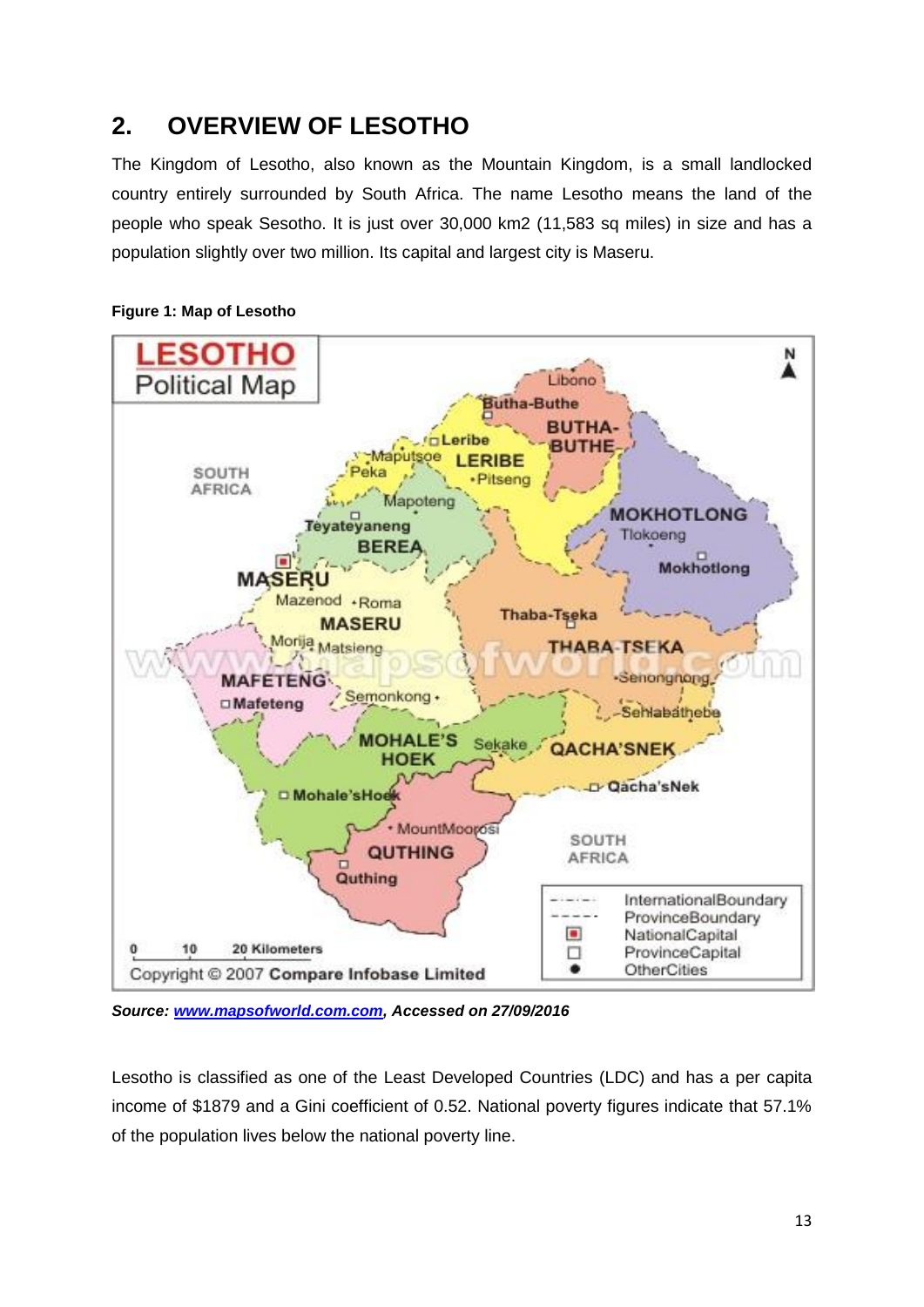The current population of Lesotho is 2,166,291 based on the 2015 United Nations estimates. This is an increase of 1.20 % (25 487 people) compared to population of 2,122,110 in 2014. In Lesotho population is equivalent to 0.03% of the total world population. The population density is 71 per Km2 (184 people per mi2). Lesotho is divided into ten districts and Table 1 shows the population spread per district

| <b>District</b>      | <b>Capital</b> | <b>Area</b> | <b>Population</b> |
|----------------------|----------------|-------------|-------------------|
| <b>Berea</b>         | Teyateyaneng   | 2,222       | 309 430           |
| <b>Butha-Bothe</b>   | Butha-Bothe    | 1,767       | 119 105           |
| Leribe               | Hlotse         | 2,828       | 381785            |
| <b>Mafeteng</b>      | Mafeteng       | 2,119       | 207 363           |
| <b>Maseru</b>        | Maseru         | 4,279       | 459 760           |
| <b>Mohale's Hoek</b> | Mohale's Hoek  | 3,530       | 204 751           |
| <b>Mokhotlong</b>    | Mokhotlong     | 4,075       | 119 258           |
| Qasha's Nek          | Qasha's Nek    | 2,349       | 72 218            |
| Quthing              | Quthing        | 2,916       | 146 372           |
| Thaba-Tseka          | Thaba-Tseka    | 4,270       | 147 248           |
| Total                |                | 30,355      | 2 166 291         |

#### <span id="page-13-0"></span>**Table 1: Population spread per district**

*Source: World Population Review, Accessed on 27/09/2016*

The people are mostly Basotho nationals with a few thousand expatriate Europeans and several hundred Asians. Sesotho and English are official languages; Zulu and Xhosa are also spoken.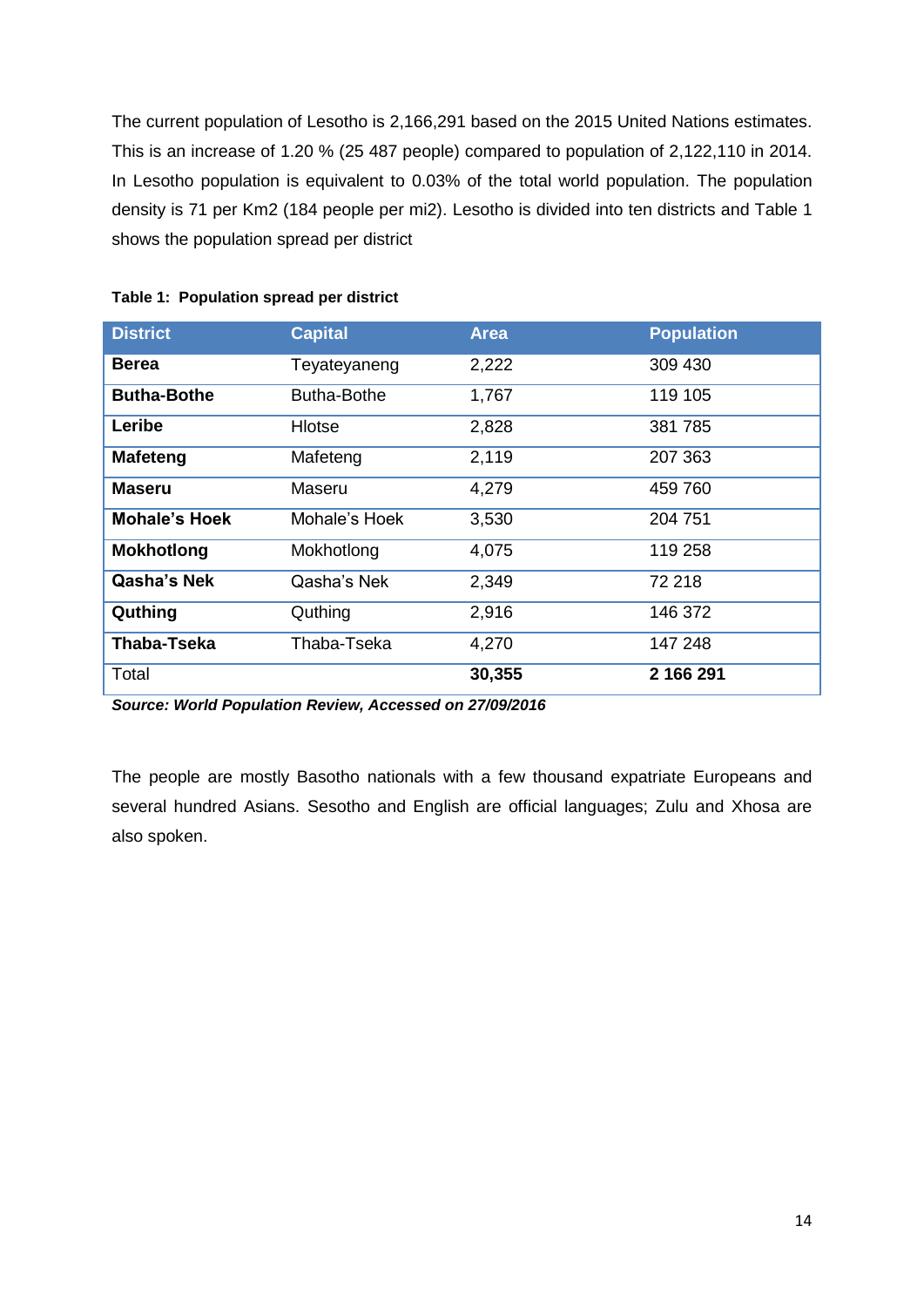### <span id="page-14-0"></span>**3. ECONOMIC OUTLOOK**

### <span id="page-14-1"></span>**3.1 Economy**

After four years of robust growth averaging 4.3% annually, economic growth in Lesotho declined to an estimated rate of 3.4% in 2015 as shown below in Figure 2 and further decline in 2016 at 2.6%. The decline in growth in 2015 was affected by low implementation of the public investment budget, which weighed heavily on the construction sector and other interrelated sectors highly dependent on government spending. Slow growth in manufacturing and spill overs from slower growth in the South African economy were a further brake on growth. Lower SACU revenues and lower global growth prospects also impacted the growth. GDP is expected to accelerate steadily to 2.9% in 2017 mainly supported by mining industry as well as services sector. Advance infrastructure development associated with the second phase of the Lesotho Highlands Water Project (LHWP) which is expected to commence in 2017 is also set to boost economic growth starting from 2018 although regional drought conditions are likely to curtail crop production.



<span id="page-14-2"></span>

*Source: www.tradingeconomics.com, Accessed on 28/09/2016*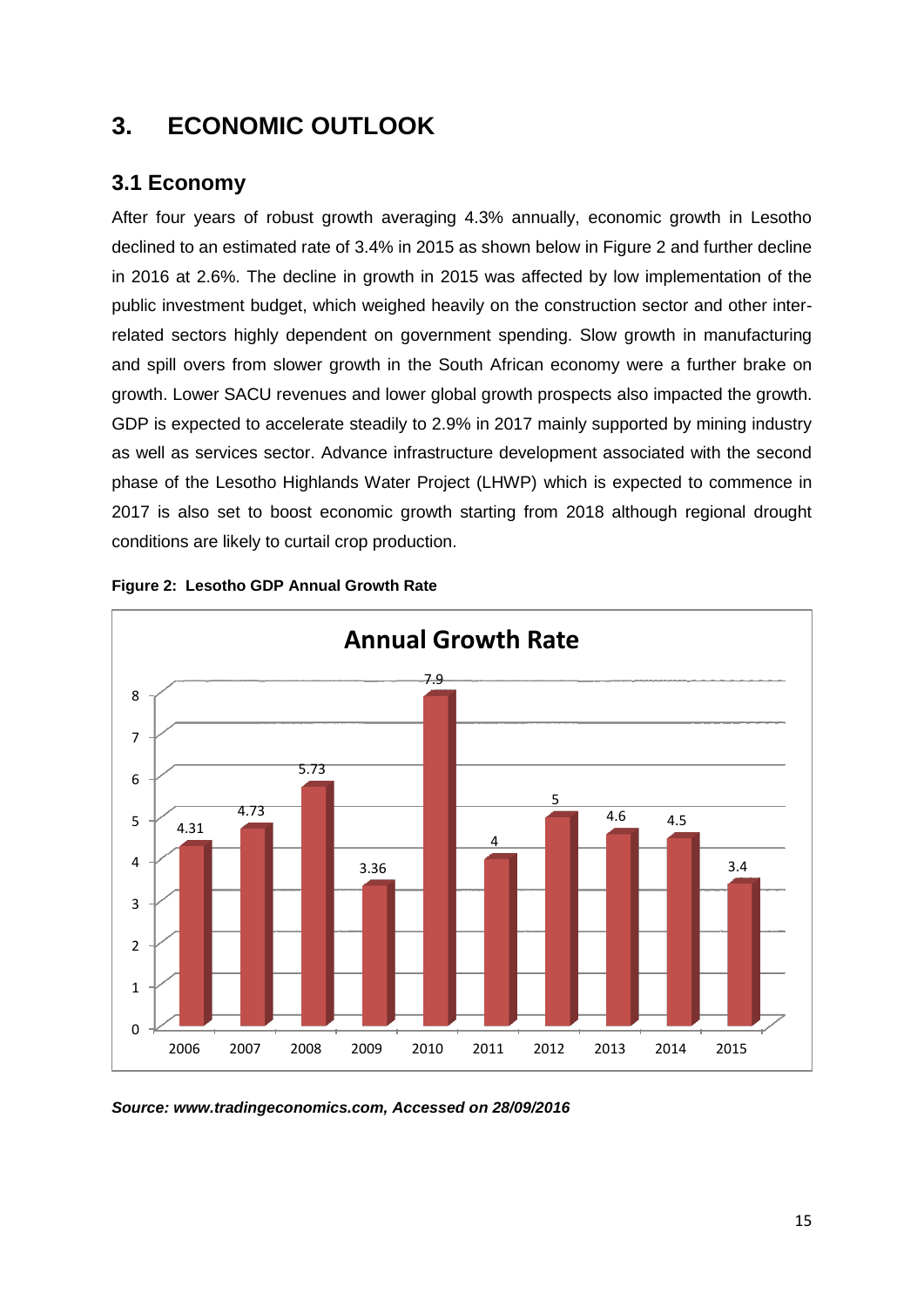Despite the country's solid economic performance in recent years, growth remained noninclusive. Consequently, a large population is still languishing in extreme poverty. Unemployment remains high at 24% and the country's Gini coefficient of 0.52 means that inequality is still a problem.

Lesotho's economy is dependent on diamonds extraction, exports of water to South Africa and workers remittances from the SACU. The agricultural sector, which accounts for only 8.6% of GDP, is the main source of income for the majority of rural population. Yet, in recent years, increasing foreign direct investments (mainly from China) in textile industry and commerce have created more jobs and strengthened the economy. However, widespread poverty, youth unemployment and high prevalence rate of AIDS remain the main obstacles to growth.

Following a dip in 2015, the primary sector (comprises of agriculture and mining and quarrying sectors) is expected to rebound in the medium term and register a robust growth of 15.3% in 2017 as shown in Figure 3 below. The sector is expected to benefit from strong growth prospects in the mining industry which will see the engagement of full production capacity of existing mines (Letšeng and Kao Diamond mines following expansion works at the latter) and the full scale commencement of production at the Liqhobong mine. Liqhobong mine was set to start production in late 2016 following the establishment of its main treatment plant, with full production (of approximately 1.1 million carats per year) to be achieved in 2017. Prevailing drought conditions restrained growth in 2016 in the agricultural sub sector however; the sub sector is set to recover in 2017 on the prospects of better rainfall.

The secondary sector (comprises of manufacturing, building and construction) is projected to slowdown and ultimately dips by 4.4 per cent in 2017 before rebounding strongly in 2018 as shown in Figure 3 below. The manufacturing sub sector is set to remain subdued over the period 2016 – 2018, mainly due to a decline anticipated in the textiles and clothing industry. While textiles and clothing exports to non-AGOA destinations are expected to grow, exports to US markets are set to remain under pressure due to continuous erosion of the country's competitiveness in the US market. Furthermore, the recent signing of the Trans Pacific Partnership (TPP) agreement between several Pacific Rim countries and the US poses a threat to Lesotho's manufacturing exports. The building and construction sub sector is projected to dip and rebound in 2018. With major construction works, especially construction works associated with the development of Liqhobong mining plant, the sub sector is set to dip by 16.4% in 2017. However, in the subsequent year building and construction activities are set to recover largely supported by the commencement of advanced infrastructure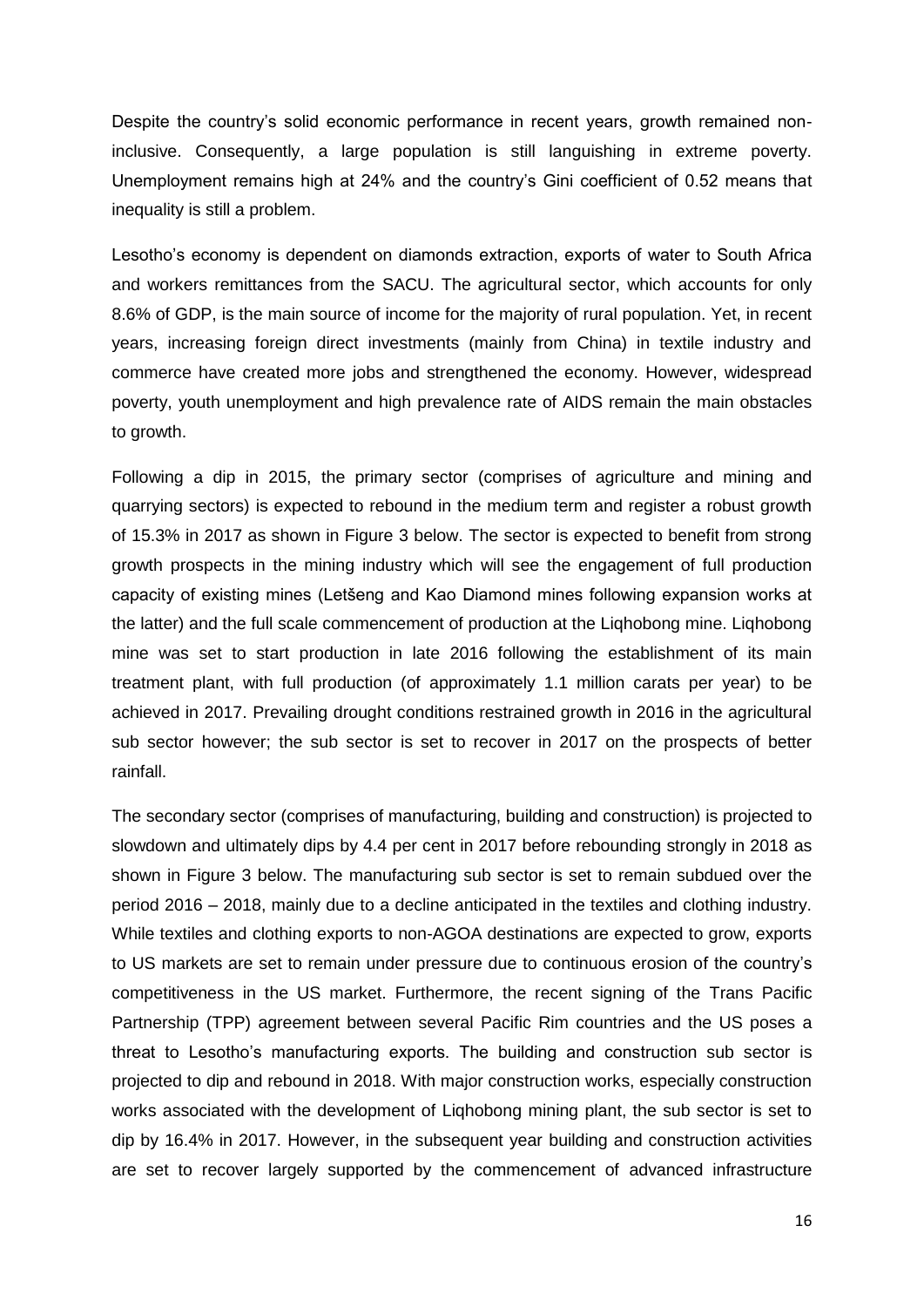development (particularly access road to Polihali Dam, accommodation facilities, telecommunication infrastructure and power supply) associated with the second phase of the LHWP.

The tertiary sector (comprises of the retail sector, telecommunications, real estate) which accounts for the largest share of GDP, is expected to grow steadily at an annual average growth rate of 4.3 % over the period 2016-2018 as shown in Figure 3 below. This steady growth path is largely supported by relatively strong growth anticipated in wholesale and retail trade, transport and communications as well as financial and insurance services. A rebound in general economic growth, (which is expected to boost domestic demand), is set to provide impetus to consumer spending, boosting wholesale and retail trade services. Transport services are set to benefit from low oil prices as well as prospects in the mining and construction industries. Telecommunication services are projected to continue to benefit from the on-going enhancement of telecommunication products including increased coverage of internet services (following the construction of 3G and 4G sites) and mobile money services by mobile operators. Facilities to enable cross-border fund transfers through mobile money services will also have positive effects on this sector. On-going reforms including the establishment of the national identification card system, credit reference bureau and implementation of the Land Act of 2010 are expected to give impetus to financial and insurance services. The implementation of the Land Act of 2010 is expected to improve security of tenure and the use of land as collateral to access credit. In the process, real estate and business services are set to benefit too. Figure 3 shows the domestic growth per sector.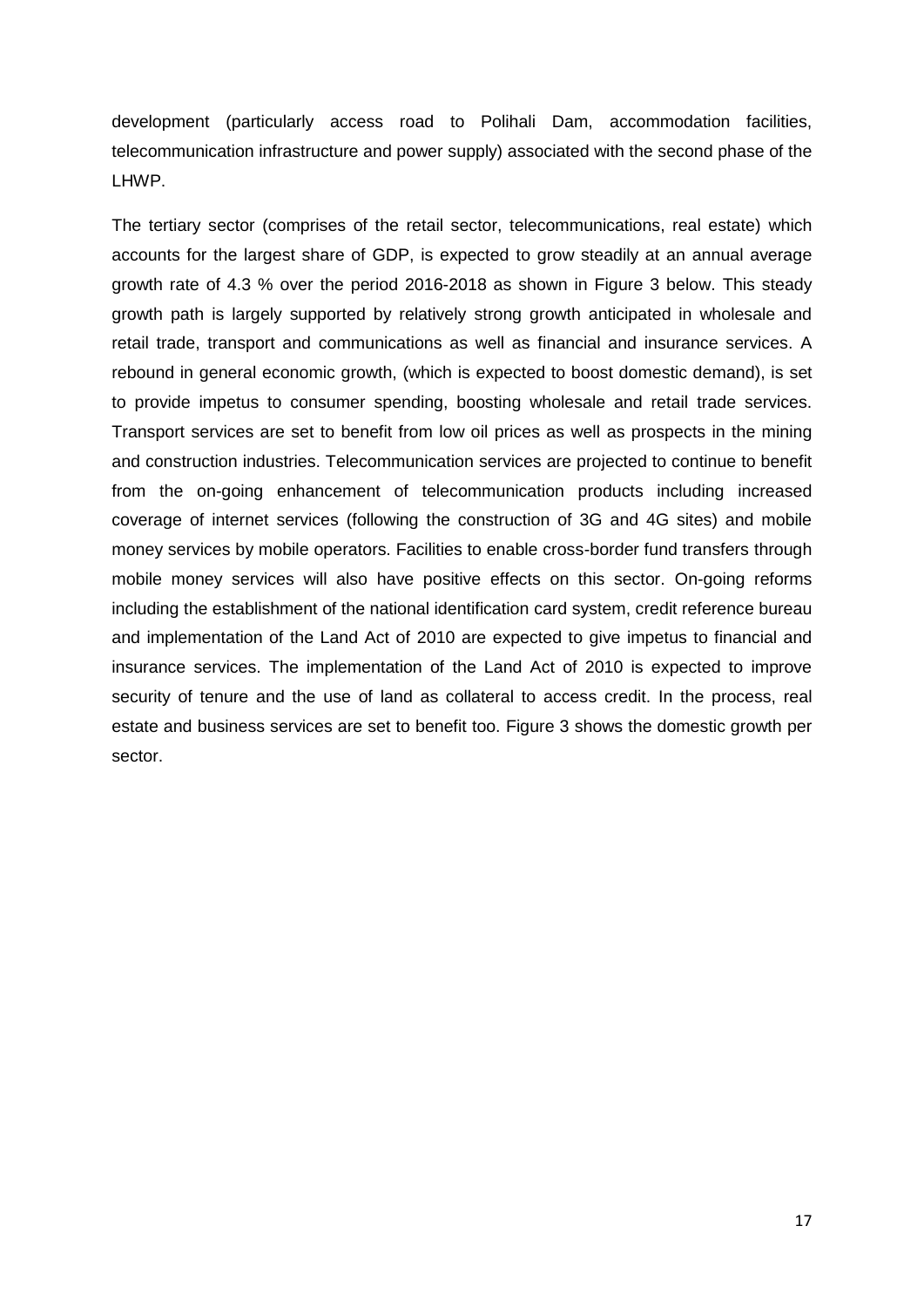<span id="page-17-0"></span>



#### *Source: www.centralbank.org, Accessed on 28/09/2016*

Lesotho's inflation rate was recorded at 7.5% in June 2016 due to scorching regional drought conditions exerting upward pressure on food prices and domestic currency continues to remain under pressure. Figure 4 below shows the inflation rate trend up to June 2016.



<span id="page-17-1"></span>**Figure 4: Lesotho Inflation Rate**

*Source: www.tradingeconomics.com, Accessed on 28/09/2016*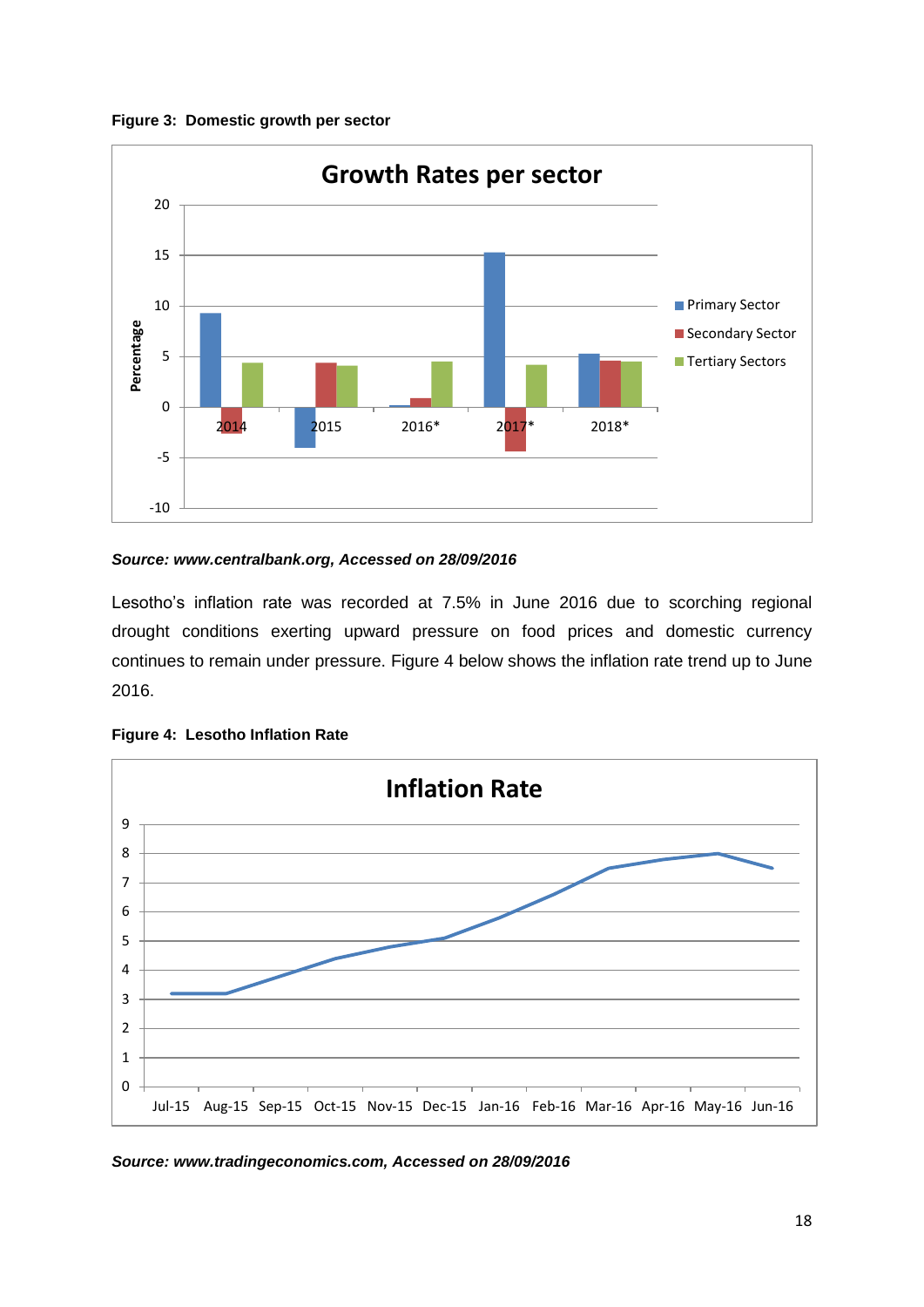Lesotho is facing a tough fiscal outlook due to the decline in SACU revenues from 29.2% of GDP in 2014/15(April to March) to 16.4% of GDP in 2016/17 and is expected to remain low in the medium term. Recent depreciation of the Maloti have increased the public debt to GDP ratio to 60% in 2015/16, and the projected sharp decline in SACU revenues call for a substantial and sustained fiscal adjustment to protect debt sustainability and the peg with the South African Rand.

The monetary and financial sector is expected to continue to support economic growth. Money supply is projected to increase at an average growth rate of 7.0% in the medium term with the private sector credit which is set to increase at an average annual growth of 14.2% in the medium term as the driving force. This reflects the acceleration in overall economic growth anticipated in the medium term, particularly the expected growth in household and business investment spending. The expected growth in wholesale and retail trade, transport and communication, and building and construction activities is expected to give thrust to credit growth. Reforms aimed at addressing obstacles to credit, in accordance with the Financial Sector Development Strategy (FSDS), including the establishment of credit reference bureau and the on-going implementation of the Land Act of 2010 are also expected to have a positive effect on credit growth.

The Central Bank of Lesotho (CBL) is responsible for formulating, implementing and supervising monetary and foreign exchange policies, ensuring the stability of the financial sector and regulating and supervising financial and non-financial institutions. However, since Lesotho is a member of the SACU Common Monetary Area (CMA) with Namibia, Botswana, South Africa and Swaziland. Its monetary policy is delegated to the South African Central Bank, and the Loti, is pegged at par to the South African Rand. Therefore, Lesotho remains constrained in the use of monetary policy to undertake macroeconomic adjustments as it must keep an adequate level of international reserves to maintain the peg with the rand.

#### <span id="page-18-0"></span>**3.2 Trade Environment**

Lesotho's trade vision is to achieve a pre-eminent position in the sub-region, and in Africa, as an investment destination of choice, and be competitive in the multilateral trading system while maintaining the highest consumer protection standards. Lesotho hopes to achieve this through development of policies conducive to promotion of entrepreneurial skills and transfer of appropriate technology, and through smart partnership of the public and private sectors.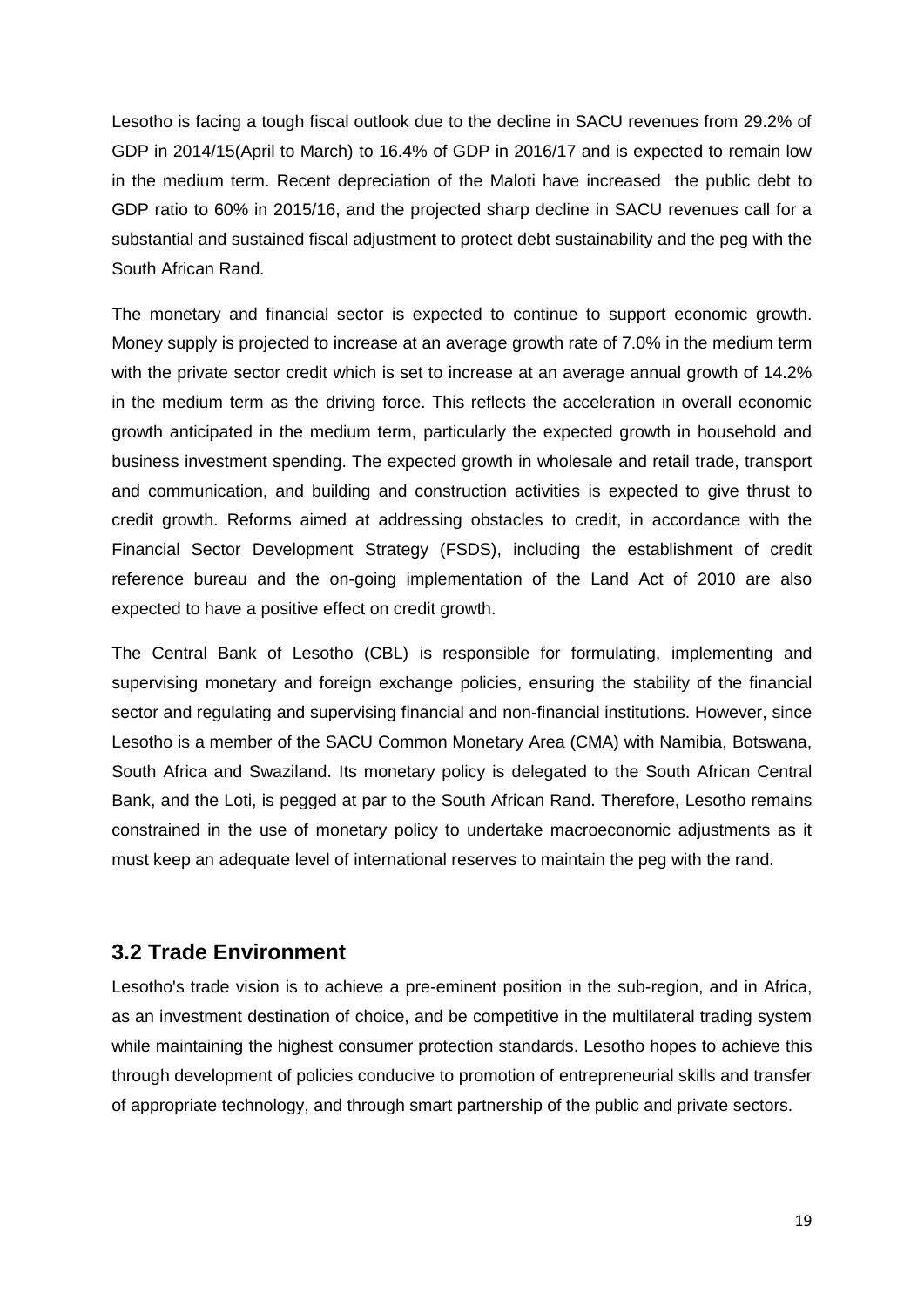Its main trade policy objectives are to expand and diversify exports and promote foreign investment with a view to achieving sustainable and inclusive growth. The government's priority therefore includes increasing Lesotho's productive capacity by removing supply-side constraints and improving its infrastructure. Lesotho has also identified four economic sectors with great potential for growth and employment generation: manufacturing, mining, agriculture and tourism.

Lesotho has signed a number of trade agreements which afford expanded access to regional and international markets. In addition, its status as a LDC in the World Trade Organisation (WTO) gives it duty-free access to the markets of industrialised countries. Lesotho is also a member of the Land-Locked LDC group, which lobbies for special consideration to be shown to exports-driven countries lacking their own direct sea-freight facilities. The Enhanced Integrated Framework (EIF) is an aid-for-trade partnership for LDCs that supports such countries in being more active in the global trading system by helping them to address supply-side constraints to trade.

Lesotho is also a member of SACU, the regional framework for trade cooperation. Its products therefore enjoy duty free access to a market of more than 55 million consumers with a combined GDP of US \$407 billion. Countries in the common customs area are able to negotiate new Free Trade Area (FTA) agreements with third parties as a bloc. Together with other SACU members, Lesotho enjoys a Preferential Trade Agreement (PTA) with the Common Market of the Southern Cone (MERCOSUR), comprising Argentina, Brazil, Uruguay and Paraguay (a total market of 400 million consumers), as well as the European Free Trade Area (EFTA), made up of Switzerland, Norway, Iceland and Liechtenstein. Lesotho can also export all products to the European Union (500 million consumers) dutyfree under the SACU Economic Partnership Agreement (EPA).

The US and SACU signed a Trade, Investment and Development Cooperative Agreement (TIDCA) in 2008. The TIDCA establishes a forum for consultative discussions, cooperative work and possible agreements on a wide range of trade issues, with a special focus on customs and trade facilitation, technical barriers to trade, sanitary and phytosanitary measures, and trade and investment promotion. Currently five priority areas are under review, comprising of the regional industrial development policy, revenue sharing arrangement, trade facilitation, development of SACU institutions and unified engagement in trade negotiations. The achievements so far include: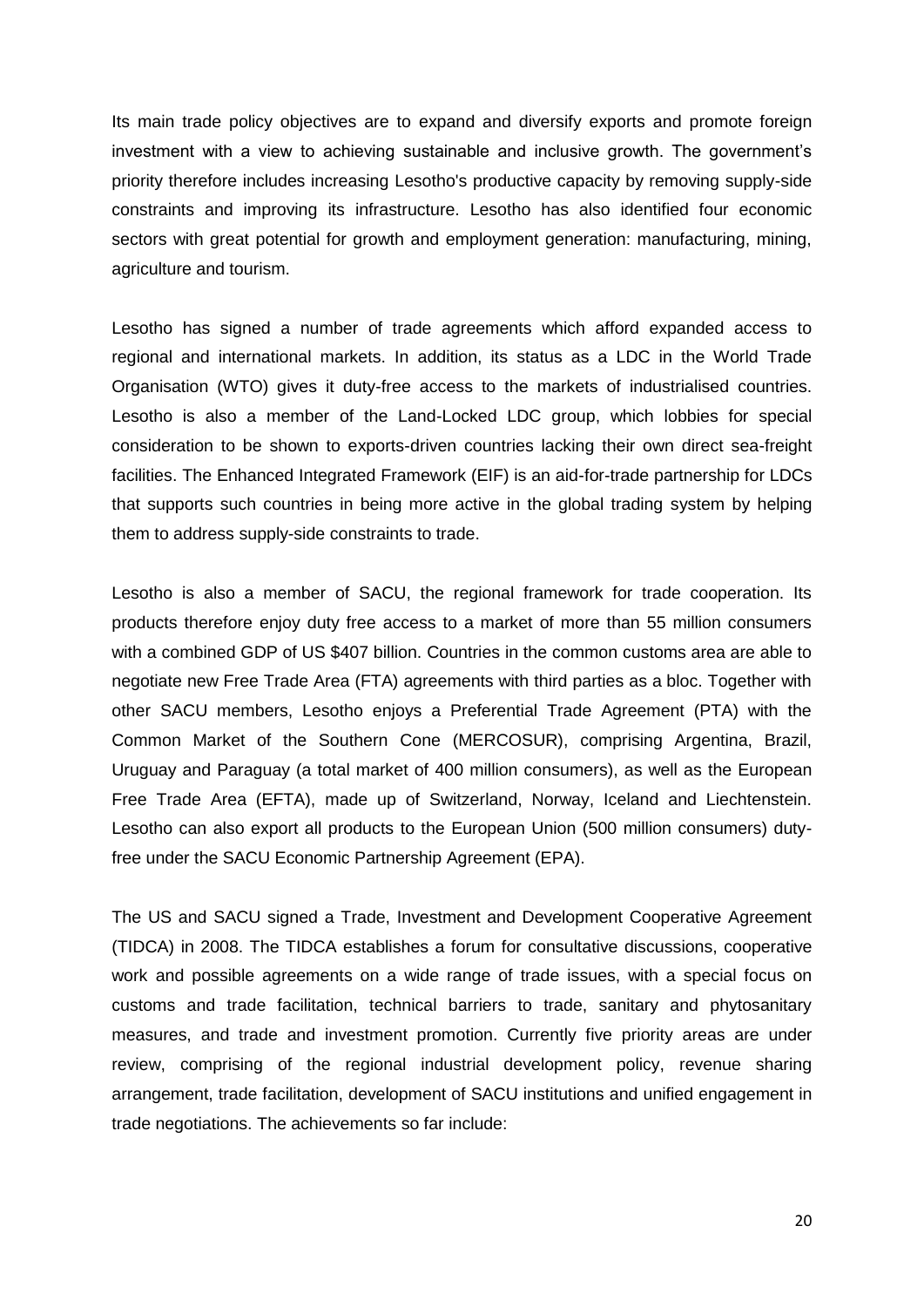- streamlining of the work programme on regional industrial development, with the agro-processing and automotive subsectors targeted as suitable for cross-border collaboration and
- the launch of the regional Preferred Trader scheme (This is part of SACU's efforts to facilitate trade within the region, through strengthening partnerships with traders. The scheme involves maintaining and managing trader compliance among accredited clients.)

While no conclusion has been reached regarding revision of the SACU Revenue Sharing Formula and the expansion of SACU membership, important steps have been taken in studying the merits of these proposals.

Lesotho is a member of SADC, a grouping of 15 countries with a combined population of some 277 million and a cumulative GDP of US \$1 193 billion. SADC launched an FTA in 2008 involving zero tariff levels for 85% of all goods traded among member states. Liberalisation of tariffs on the remaining 15% of goods considered to be sensitive products continues, with further consolidation of the FTA underway to address outstanding tariff phase down obligations, rules of origin, tariff lines and non-tariff barriers.

Lesotho is also participating in negotiations on a Tripartite Free Trade Area (T-FTA) between SADC, the East African Community (EAC) and the Common Market for Eastern and Southern Africa (COMESA). Lesotho's products also benefit from preferential market access to the Australian market of 22 million consumers, with products entering either duty-free or at reduced rates of duty. Under the Generalised System of Preferences (GSP) system, a long list of products (excluding dairy, poultry and eggs) have been granted duty-free entry to Canada with its population of 34 million people.

Furthermore, close to 100% of Lesotho's industrial products, including textiles and clothing, can be exported duty and quota free to Japan with its 127 million consumers. Lesotho's products are eligible for duty free access to New Zealand in terms of a GSP scheme introduced in 1972, while Turkey also provides duty free access for Lesotho's industrial products.

Lesotho is keen to foster closer economic ties with Asian countries, including China, India and Pakistan, creating new opportunities for product and market diversification.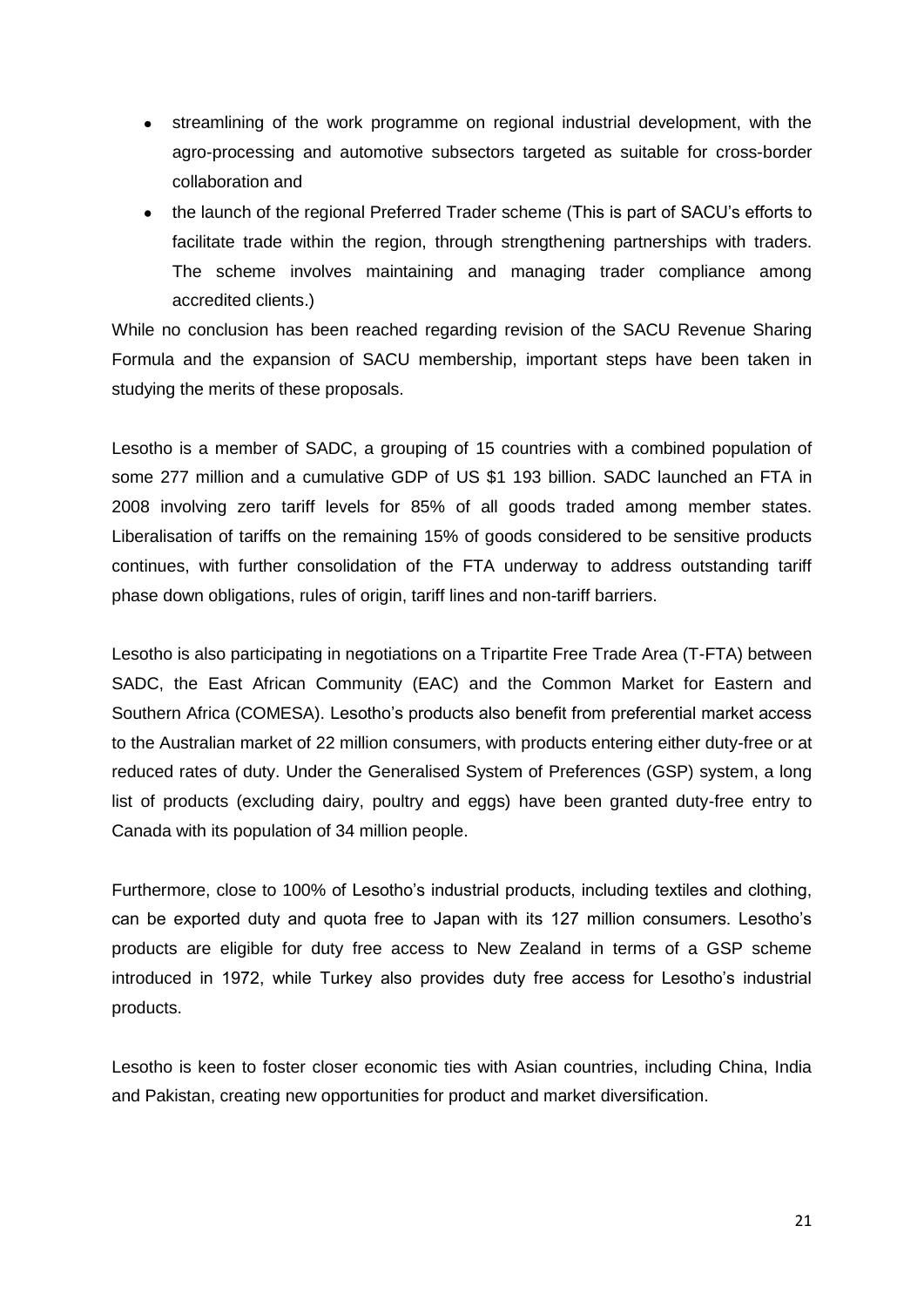#### <span id="page-21-0"></span>**3.2.1 Exports**

Lesotho's exports increased to 3220.85 LSL Million in the first quarter of 2016 from 3191.09 LSL Million in the fourth quarter of 2015. Exports reached an all-time high of 3283.03 LSL Million in the third quarter of 2015 due to the increase in textile and clothing exports as shown in Figure 5 below.

<span id="page-21-2"></span>



#### *Source: [www.tradingeconomics.com,](http://www.tradingeconomics.com/) Accessed on 29/09/2016*

Lesotho main exports are clothing (40% of total exports) and diamonds. Others include water, wool and tobacco. Main export partners are: the United States (primary destination for Lesotho's textiles and clothing exports) and South Africa followed by Belgium and Canada.

#### <span id="page-21-1"></span>**3.2.2 Imports**

Lesotho's imports decreased to 5495 LSL Million in the third quarter of 2016 from 5704 LSL Million in the second quarter of 2016. They reached an all-time high of 6261 LSL Million in the first quarter of 2016 as shown in Figure 6 below.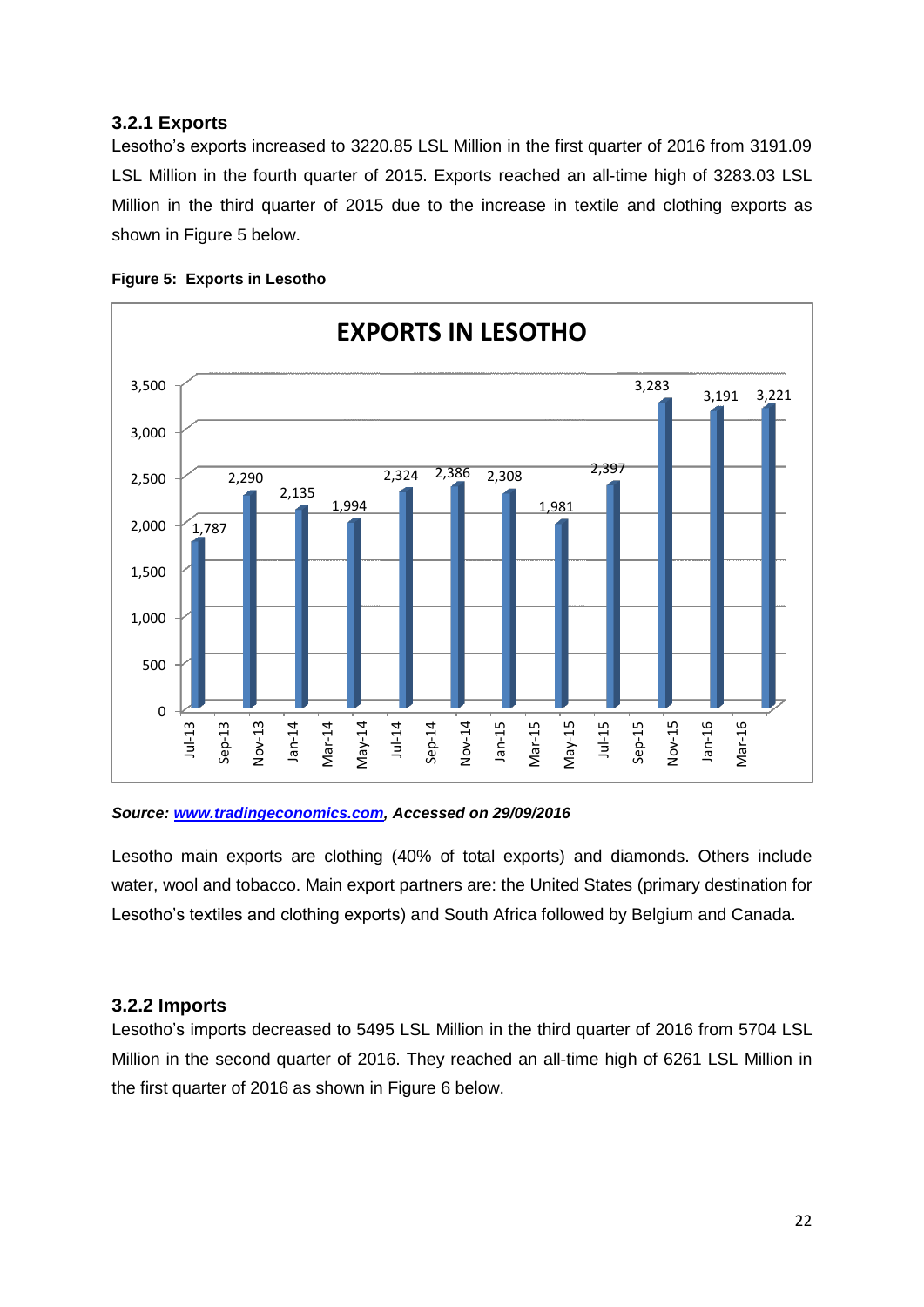#### <span id="page-22-1"></span>**Figure 6: Imports in Lesotho**



#### *Source: www.tradingeconomics.com, Accessed on 29/09/2016*

Lesotho's main imports are food, fuel, machinery and building materials. Main import partners are South Korea, China, Taiwan, Hong Kong, United States and South Africa.

#### <span id="page-22-0"></span>**3.2.3 Nature and Volume of Trade with South Arica**

Lesotho has experienced economic and political changes over the last two decades which involved shifts from dependence on subsistence agriculture toward intensified mining, water exports, manufacturing exports, and services.

South Africa is an important trade partner for Lesotho and Figure 7 below shows the trend of trade between South Africa and Lesotho. Imports have been steadily increasing while exports decreased by 5% in 2014 but recovered in 2015.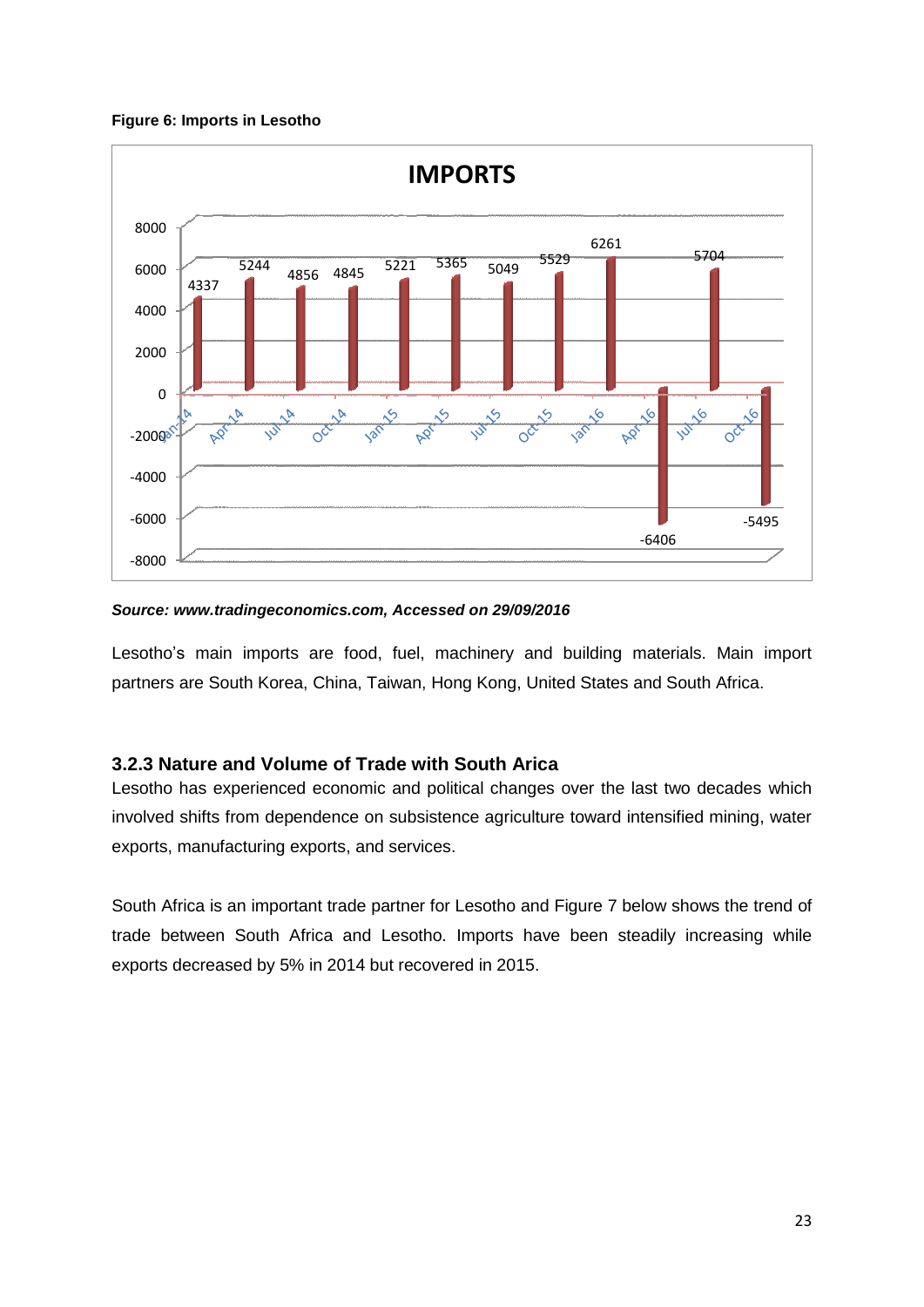

<span id="page-23-0"></span>**Figure 7: Imports and Exports between Lesotho and South Africa**

*Source: www.thedti.gov.za, Accessed on 07/10/2016*

Tables 2 below illustrate the nature of cargo traded between South Africa and Lesotho; it also shows the annual share of the different commodities as a percentage of the total traded.

Imports to Lesotho are textile, Machinery & mechanical appliances; electrical equipment, Miscellaneous manufactured articles and vegetable products which make up 84% of the total commodities.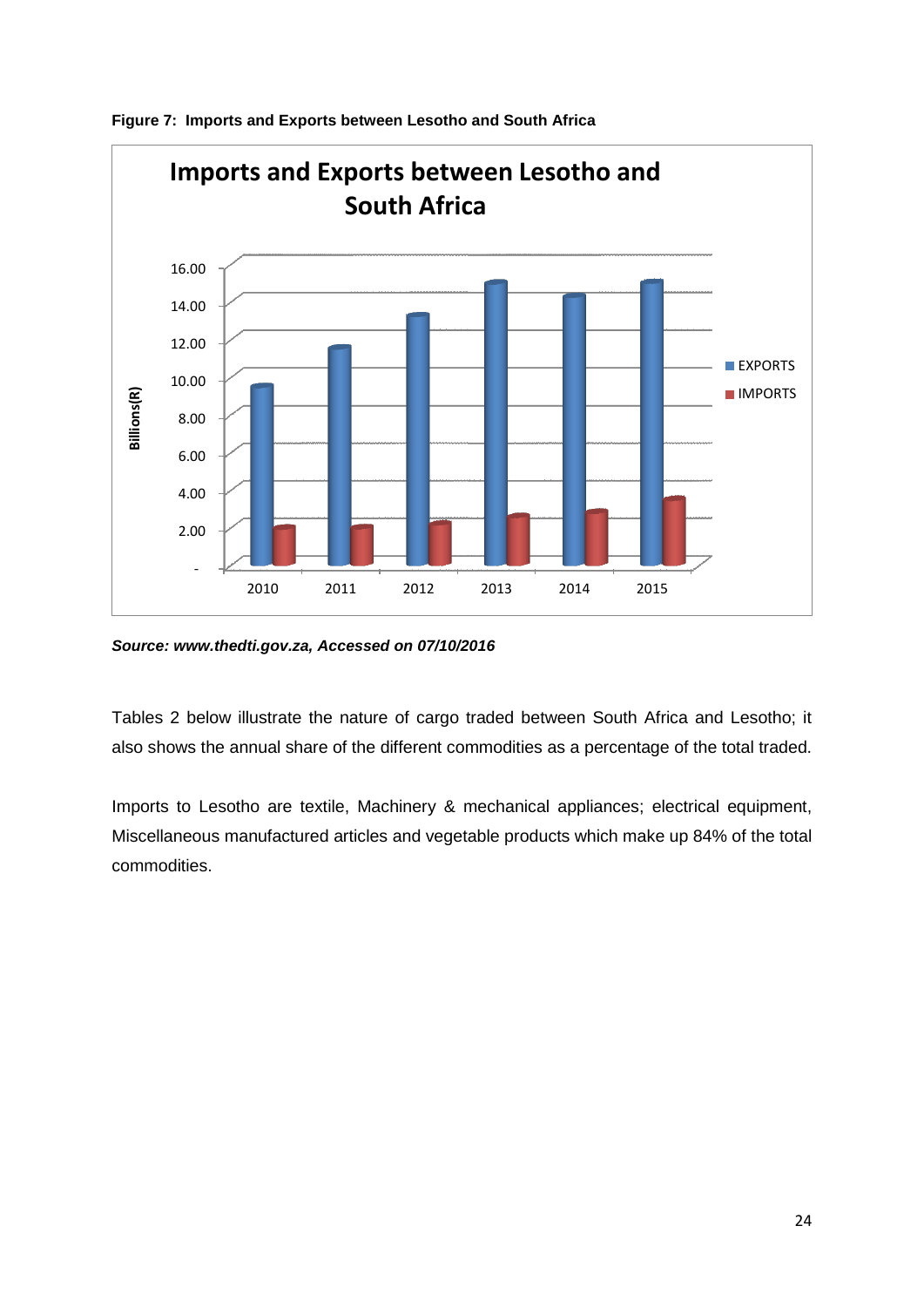#### <span id="page-24-0"></span>**Table 2: South Africa's imports**

| <b>COMMODITY</b>                                     | 2012  | 2013  | 2014  | 2015  | 2016  |
|------------------------------------------------------|-------|-------|-------|-------|-------|
| Live animals, animal products                        | 0.7%  | 1.1%  | 1.1%  | 1.1%  | 0.9%  |
| Vegetable products                                   | 12.3% | 11.1% | 9.1%  | 5.3%  | 5.6%  |
| Animal or vegetable fats & oils                      | 0.0%  | 0.0%  | 0.0%  | 0.1%  | 0.1%  |
| <b>Prepared foodstuffs</b>                           | 4.2%  | 3.5%  | 2.7%  | 1.7%  | 2.6%  |
| <b>Mineral products</b>                              | 1.0%  | 1.1%  | 1.1%  | 1.0%  | 0.6%  |
| Products of the chemical or allied industries        | 0.3%  | 0.4%  | 0.3%  | 0.4%  | 0.3%  |
| <b>Plastics &amp; rubber</b>                         | 0.3%  | 0.4%  | 0.3%  | 0.2%  | 0.2%  |
| Raw hides & skins, leather                           | 0.0%  | 0.5%  | 4.4%  | 3.5%  | 3.1%  |
| Wood & articles of wood                              | 0.1%  | 0.3%  | 0.1%  | 0.1%  | 0.0%  |
| Pulp of wood                                         | 1.8%  | 2.4%  | 2.0%  | 1.6%  | 1.4%  |
| <b>Textiles &amp; textile articles</b>               | 30.0% | 38.8% | 44.8% | 53.1% | 56.6% |
| Footwear, headgear, umbrellas                        | 12.2% | 11.4% | 7.7%  | 6.6%  | 4.1%  |
| Articles of stone, plaster, cement, glass &          | 0.3%  | 0.4%  | 0.2%  | 0.1%  | 0.1%  |
| glassware                                            |       |       |       |       |       |
| Natural or cultured pearls, precious or semi-        | 2.8%  | 0.2%  | 0.7%  | 0.4%  | 0.0%  |
| precious stones                                      |       |       |       |       |       |
| Base metals & articles of base metal                 | 0.8%  | 1.2%  | 1.4%  | 0.6%  | 0.3%  |
| Machinery & mechanical appliances; electrical        | 31.3% | 24.7% | 21.9% | 15.9% | 14.6% |
| equipment                                            |       |       |       |       |       |
| aircraft,<br>&<br>associated<br>Vehicles,<br>vessels | 1.1%  | 2.0%  | 1.0%  | 2.9%  | 2.1%  |
| transport equipment                                  |       |       |       |       |       |
| Optical, photographic, cinematographic               | 0.0%  | 0.0%  | 0.1%  | 0.0%  | 0.0%  |
| <b>Miscellaneous manufactured articles</b>           | 0.6%  | 0.4%  | 1.1%  | 5.4%  | 7.4%  |
| Works of art, collectors pieces & antiques           | 0.0%  | 0.0%  | 0.0%  | 0.0%  | 0.0%  |
| Other unclassified goods                             | 0.0%  | 0.1%  | 0.1%  | 0.0%  | 0.0%  |
| <b>Equipment</b><br>components/parts<br>for<br>motor | 0.0%  | 0.0%  | 0.0%  | 0.0%  | 0.0%  |
| vehicles                                             |       |       |       |       |       |

*Source: www.thedti.gov.za, Accessed on 13/02/2017*

Table 3 shows commodities exported which include mineral products, prepared foodstuff, vegetable products, textile and vehicles, aircraft, vessels & associated transport equipment.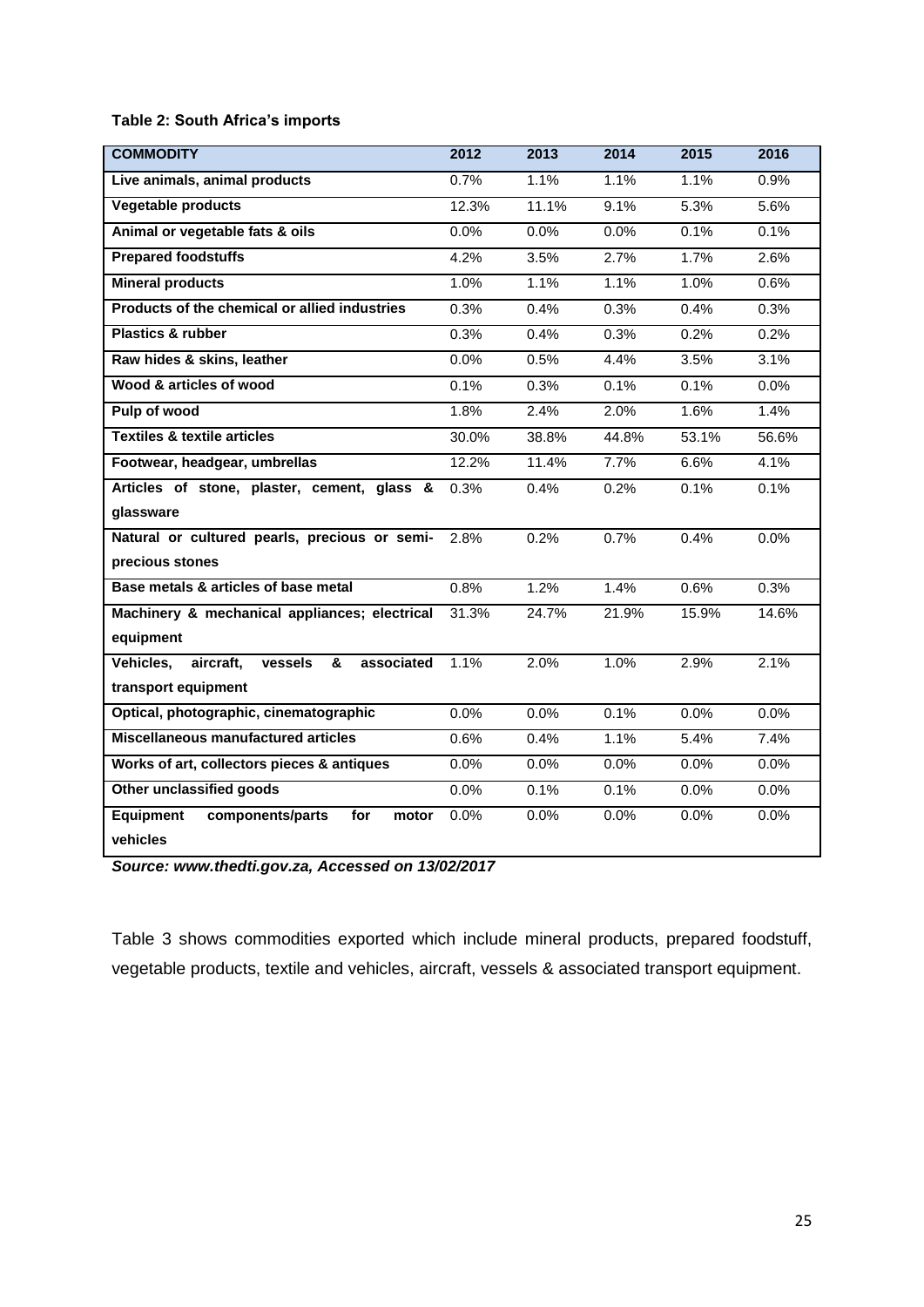<span id="page-25-1"></span>

| Table 3: South Africa's exports to Lesotho |  |  |  |  |
|--------------------------------------------|--|--|--|--|
|--------------------------------------------|--|--|--|--|

| <b>COMMODITY</b>                                     | 2012  | 2013  | 2014  | 2015  | 2016  |
|------------------------------------------------------|-------|-------|-------|-------|-------|
| Live animals, animal products                        | 5.1%  | 5.5%  | 5.8%  | 6.1%  | 5.7%  |
| <b>Vegetable products</b>                            | 11.0% | 9.8%  | 10.6% | 8.4%  | 11.2% |
| Animal or vegetable fats & oils                      | 1.3%  | 1.4%  | 1.3%  | 1.2%  | 1.3%  |
| <b>Prepared foodstuffs</b>                           | 9.6%  | 10.3% | 10.3% | 11.6% | 11.4% |
| <b>Mineral products</b>                              | 24.6% | 21.1% | 21.0% | 17.6% | 15.9% |
| <b>Chemical or allied industries</b>                 | 6.3%  | 7.0%  | 6.7%  | 6.7%  | 6.5%  |
| <b>Plastics &amp; rubber</b>                         | 3.0%  | 4.6%  | 3.3%  | 3.2%  | 3.3%  |
| Raw hides & skins, leather, fur skins                | 0.4%  | 0.4%  | 1.0%  | 1.6%  | 1.4%  |
| Wood & articles of wood                              | 1.7%  | 1.7%  | 1.6%  | 1.9%  | 1.7%  |
| Pulp of wood                                         | 1.8%  | 1.8%  | 2.0%  | 1.7%  | 1.9%  |
| <b>Textiles &amp; textile articles</b>               | 6.4%  | 7.1%  | 7.1%  | 8.3%  | 8.2%  |
| Footwear, headgear, umbrellas                        | 1.8%  | 2.1%  | 2.0%  | 2.0%  | 1.9%  |
| Articles of stone, plaster, cement,<br>qlass<br>&    | 1.5%  | 1.5%  | 1.2%  | 1.3%  | 1.1%  |
| glassware                                            |       |       |       |       |       |
| Natural or cultured pearls, precious or semi-        | 0.0%  | 0.1%  | 0.0%  | 0.0%  | 0.1%  |
| precious stones                                      |       |       |       |       |       |
| Base metals & articles of base metal                 | 5.5%  | 5.3%  | 5.0%  | 5.6%  | 5.5%  |
| Machinery & mechanical appliances; electrical        | 10.5% | 10.8% | 11.5% | 12.6% | 12.4% |
| equipment                                            |       |       |       |       |       |
| Vehicles, aircraft, vessels & associated transport   | 6.5%  | 6.7%  | 6.8%  | 6.5%  | 7.1%  |
| equipment                                            |       |       |       |       |       |
| Optical, photographic                                | 0.6%  | 0.6%  | 0.6%  | 0.6%  | 0.7%  |
| Miscellaneous manufactured articles                  | 2.2%  | 2.3%  | 2.3%  | 3.0%  | 2.7%  |
| Works of art, collectors pieces & antiques           | 0.0%  | 0.0%  | 0.0%  | 0.0%  | 0.0%  |
| Other unclassified goods                             | 0.0%  | 0.0%  | 0.0%  | 0.0%  | 0.0%  |
| <b>Equipment components/parts for motor vehicles</b> | 0.1%  | 0.0%  | 0.0%  | 0.0%  | 0.0%  |

*Source: www.thedti.gov.za, Accessed on 13/02/2017*

#### <span id="page-25-0"></span>**3.3.4 Document requirements for importation and exportation**

#### **3.3.4.1 Importation**

Imports coming into Lesotho arrive in two categories, that is, goods from within SACU (Intra-SACU goods) and goods from outside SACU (Extra-SACU goods). Extra-SACU goods are subject to Customs duties according to the Harmonised System Code and Value Added Tax (VAT) at the rate of 14%, or 15% in the case of alcoholic beverages.

All importers are required to register with the Ministry of Trade and Industry, Cooperatives and Marketing. Import permits are then issued based on the type of products being imported.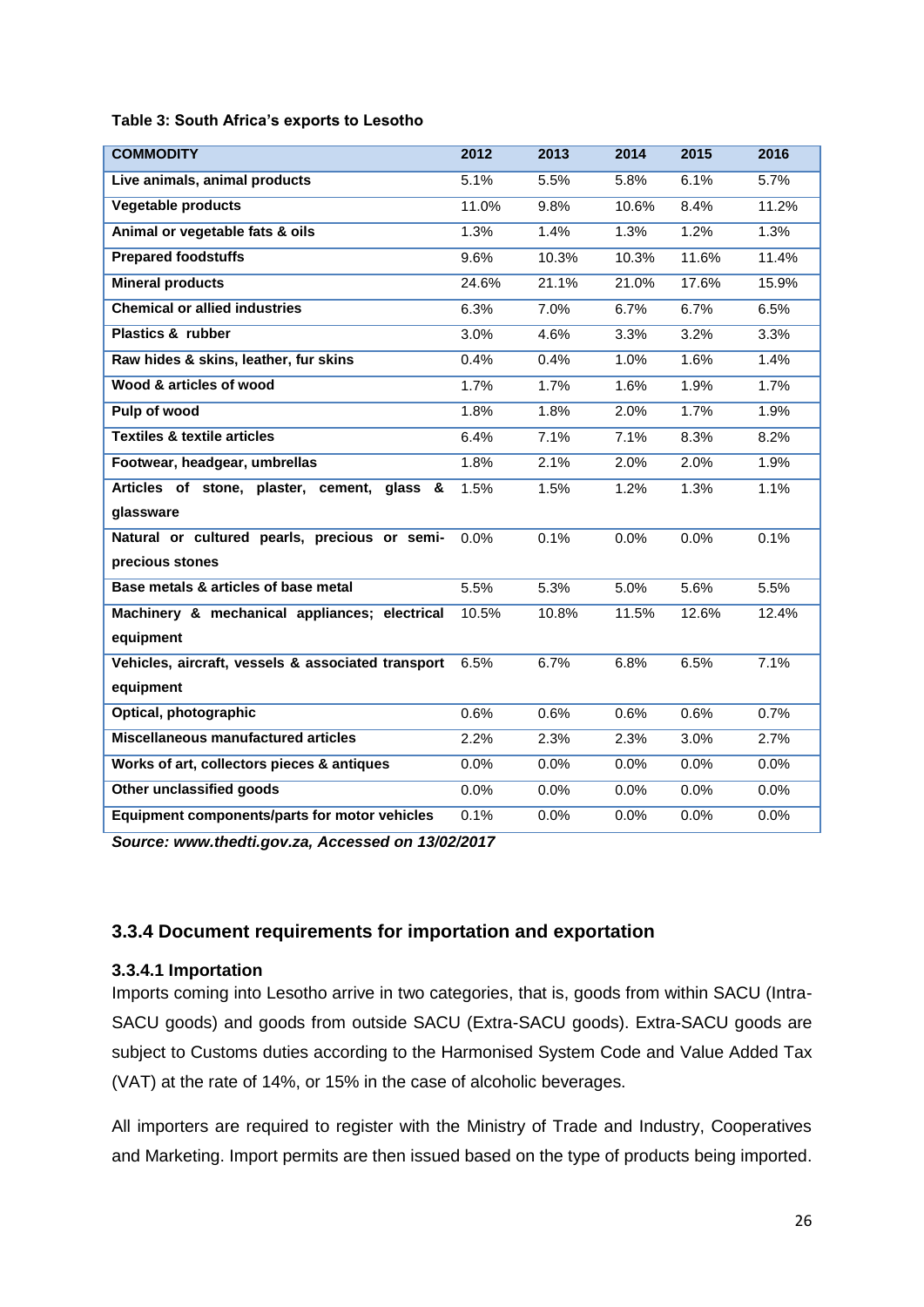- Import Permit for Agricultural goods is obtained from the Ministry of Agriculture and Food Security;
- Import Permit for alcoholic products is obtained from the Ministry of Tourism, Environment and Culture; and
- Import Permit for Medicinal goods is obtained from the Ministry of Health

The documents required for importation are:

- Import documents;
- Commercial invoice:
- Customs import declaration (SAD 500);
- Inland bill of lading;
- Packing list: and
- VAT Deferral form.

In order to facilitate a quick passage through Customs, importers should attach all documents listed above to the SAD form, after verification by Customs a risk based physical inspection may be conducted followed by the collection of revenue, then the release of the consignment.

Lesotho has entered into an agreement for prevention of fiscal evasion of taxes with South Africa. VAT charged on all goods purchased in RSA imported into Lesotho is claimed by LRA from the SARS. This arrangement provides that an importer into Lesotho presents a valid tax invoice in terms of the South African VAT Act 1991 as proof of payment of VAT, therefore no cash payment of VAT shall be required at the ports of entry into Lesotho on imported goods. Cash payment may only be accepted should the tax invoice be invalid.

Import VAT is payable at the Lesotho border for goods worth M250.00 and above. In a case where imported goods were zero rated in RSA but not zero rated in Lesotho or when an invoice is not valid as per the validity requirements and such goods are valued at or above the M250.00 threshold, the importer will pay the VAT due at the border.

Extra SACU goods are subject to Customs duties which must be paid to the LRA Customs at the border posts upon arrival. The clearance process of goods bought from extra-SACU as shown below in Figure 8.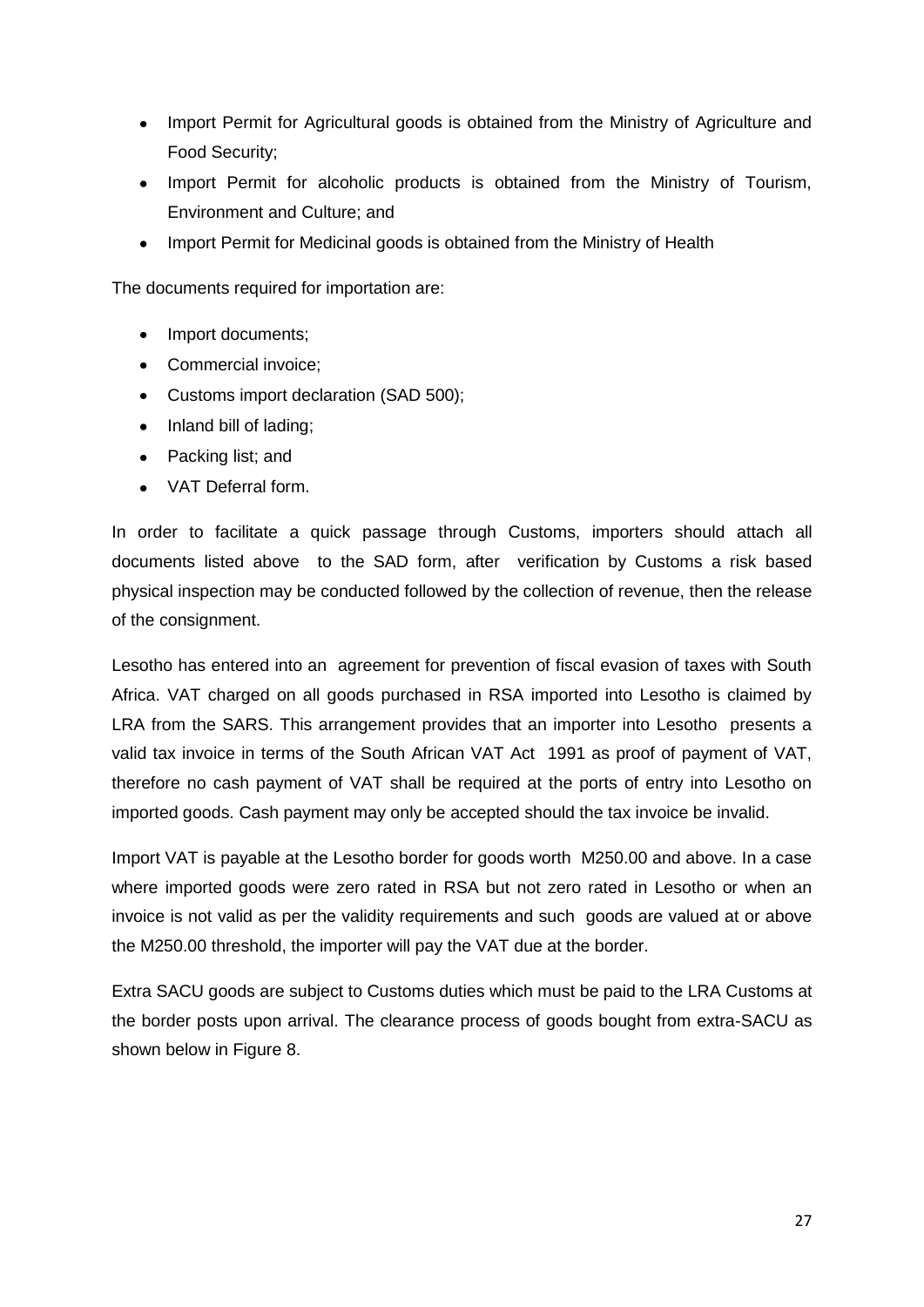#### <span id="page-27-0"></span>**Figure 8: Clearance process for extra-SACU goods**



#### **3.3.4.2 Exportation**

Regardless of the value of the goods, an export whether to Intra/Extra SACU of more than M5, 000.00 requires a completed SAD500 document with at least five copies where the first two copies are submitted to Lesotho Customs at the border ,and the last two copies submitted to SARS at the border, and the last copy is submitted with the goods at the destination place.

The procedures for exportation are outlined in Figure 9 below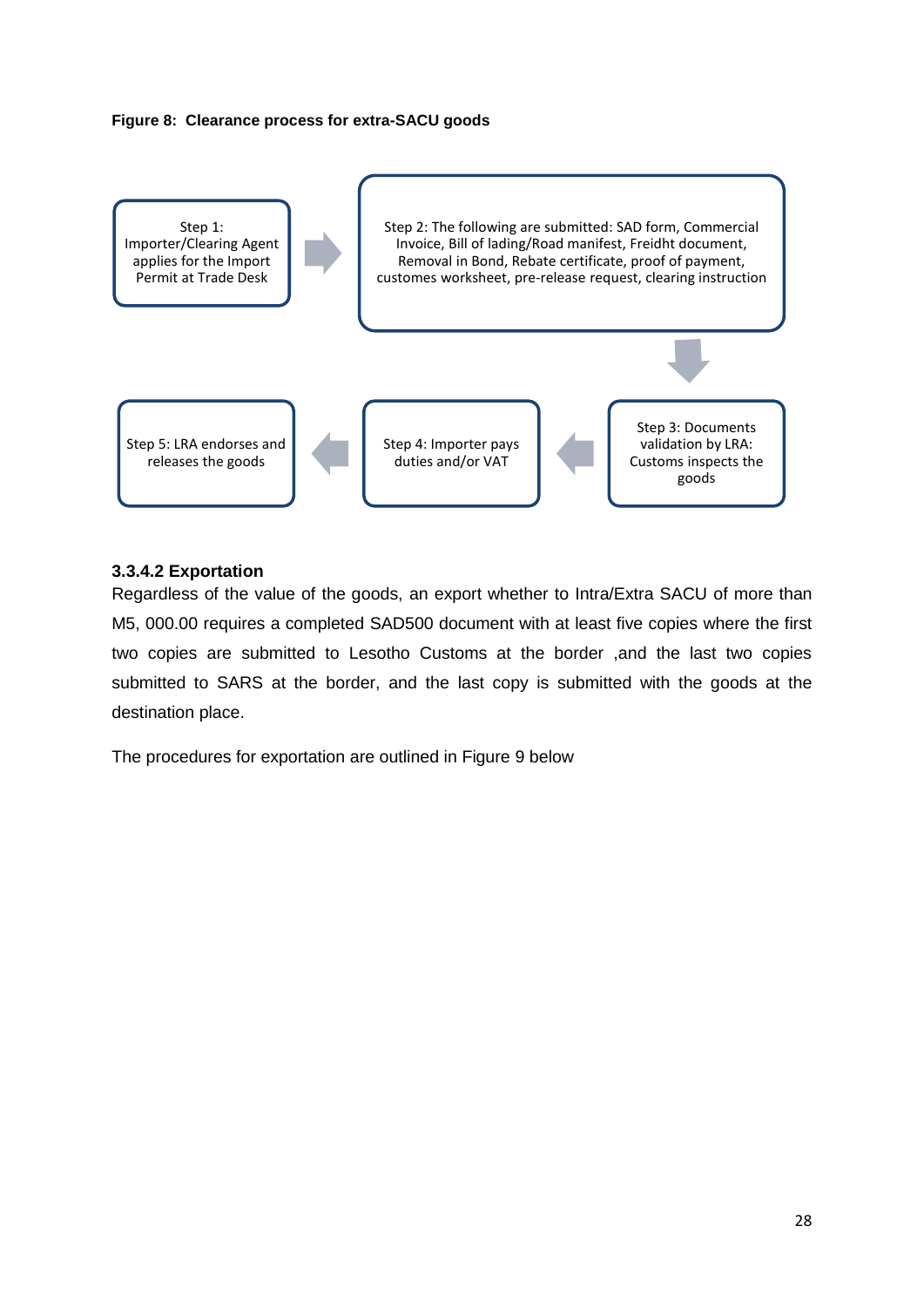<span id="page-28-1"></span>



Individuals exporting goods outside of SACU proceed through the following steps:

- Register as an OBFC user and obtain a unique user ID and password;  $\bullet$
- Complete the Universal Data Form using the One-Stop Business Facilitaation Centre (OBFC) Export Utility, create a file and upload export information;
- Print the Exchange Control (F178) document and a request for an inspection;  $\bullet$
- Ensure that the Exchange Control documents are endorsed by the Bank and the LRA  $\bullet$ Customs inspection done, then complete additional fields in the system (Public interface);
- Send the completed form to the Export Visa Desk at the OBFC;
- Verification is done and then an export visa is issued.

### <span id="page-28-0"></span>**3.3 Business Environment**

The business environment in Lesotho remains challenging. The country is ranked within the middle income category according to the Global Competitiveness Index (GCI) of the World Economic Forum and ranked within the lower middle income category according to the World Bank's Doing Business Report.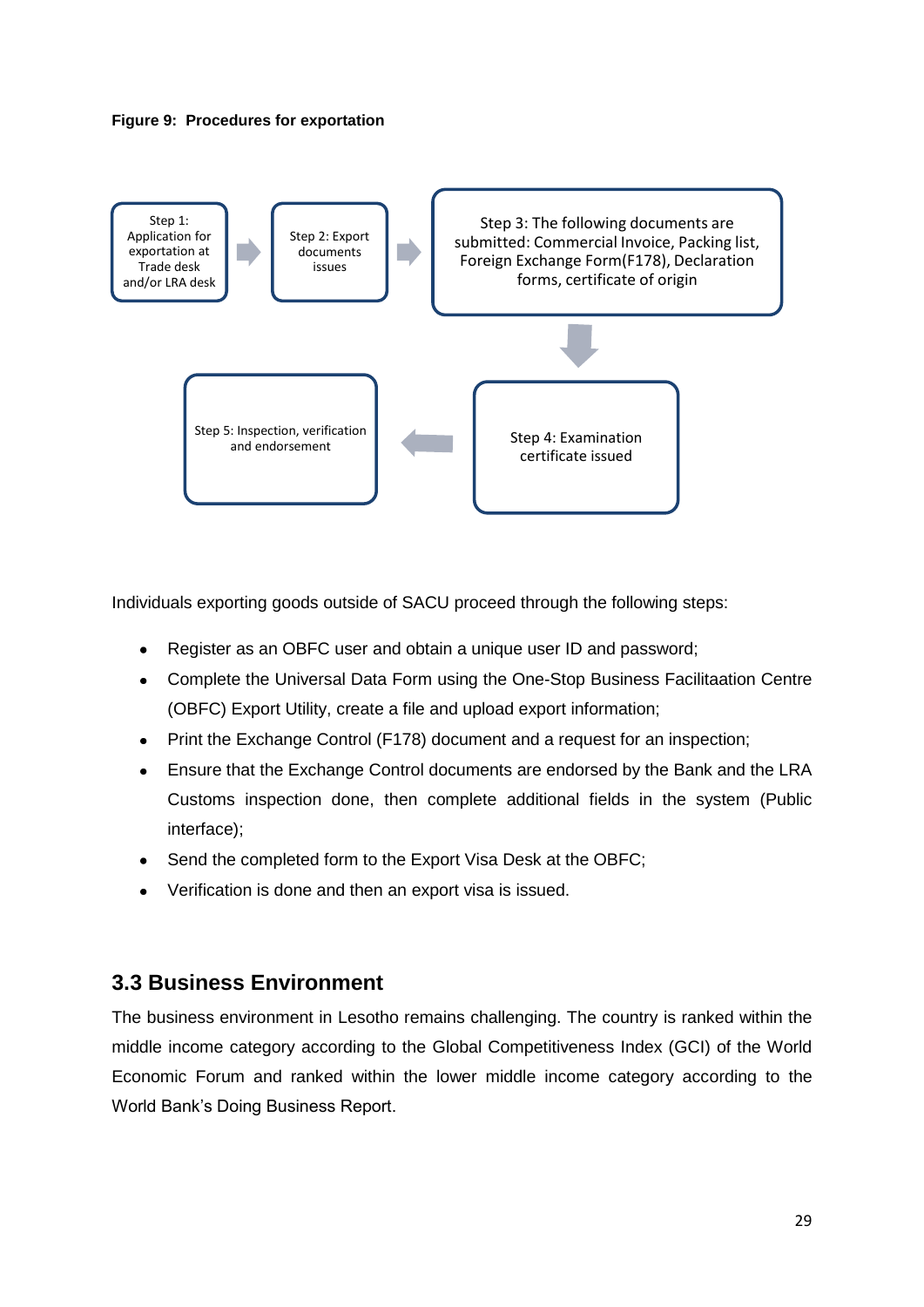Business Climate Surveys highlight the following among the main obstacles to doing business in Lesotho:

- Lack of access to finance:
- Corruption;  $\bullet$
- Crime and theft;
- $\bullet$ Inefficient government bureaucracy;
- Policy instability; and  $\bullet$
- Insufficient capacity to innovate.

In order to enable Lesotho to benefit more fully from the growth opportunities offered by the regional and global economy, improvements in the business environment are required; facilitating trade and regional integration; making credit more available and affordable and addressing the government bureaucracy.

#### <span id="page-29-0"></span>**3.3.1 Global Competitiveness**

Lesotho is the  $113<sup>th</sup>$  most competitive nations in the world out of 140 countries ranked in the 2015-2016 edition of the Global Competitiveness Report (GCR). The Report assesses the ability of countries to provide high levels of prosperity to their citizens depending on how productively a country uses available resources.

The GCR is based on the pillars of competitiveness which are shown below:



<span id="page-29-1"></span>**Figure 10: Global Competitiveness Index Framework**

*Source: Global Competitiveness Report, Accessed on 30/09/2016*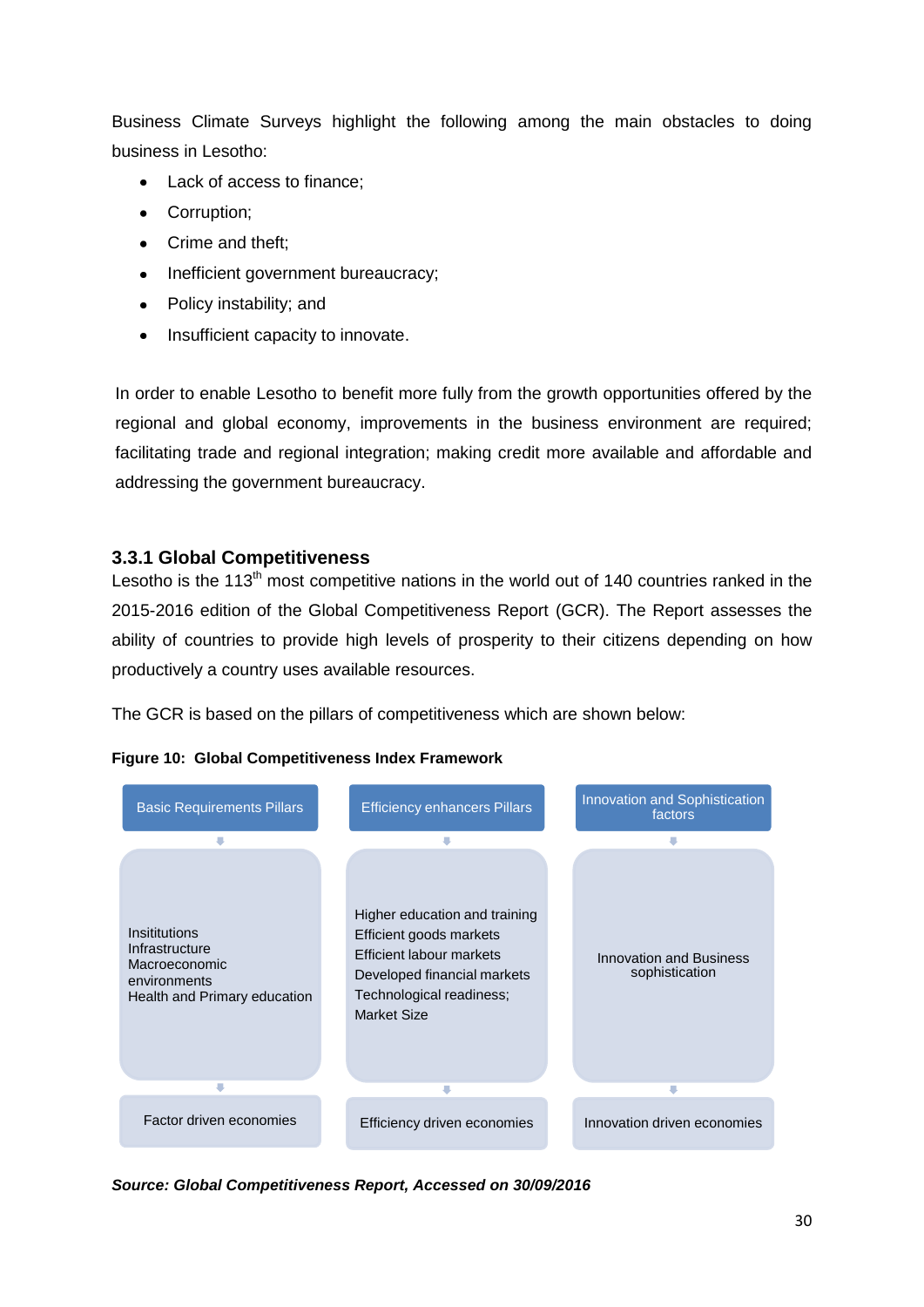When comparing Lesotho to South Africa on the pillars, Lesotho out performed South Africa on two indicators which are macroeconomic environment and labour market efficiency as shown on Figure 11.



<span id="page-30-0"></span>**Figure 11: Lesotho vs. South Africa Indicator Rankings**

*Source: Global Competitiveness Report, Accessed on 30/09/2016*

Competitiveness Rank in Lesotho averaged 119.82 from 2007 until 2016, reaching an alltime low of 137 in 2013 and a record high of 101 in 2007.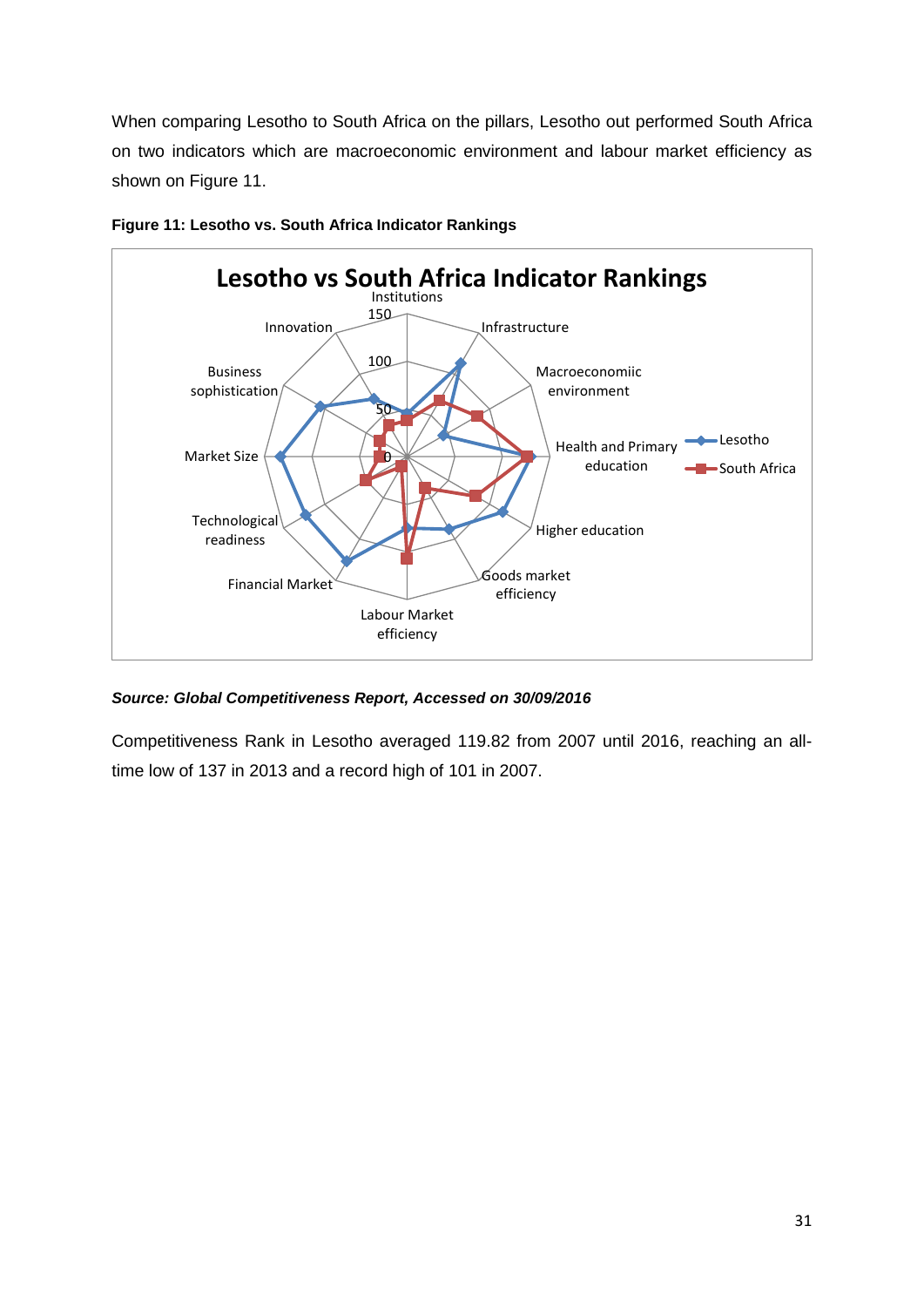<span id="page-31-0"></span>**Figure 12: Lesotho's Competitive Ranking**



#### *Source: Global Competitiveness Report, Accessed on 06/10/2016*

When comparing Lesotho to South Africa, Malawi and Zimbabwe, as shown in Figure 13 below, Lesotho is performing better than Malawi and Zimbabwe.



<span id="page-31-1"></span>**Figure 13: Lesotho vs. Other Countries Ranking**

*Source: Global Competitiveness Report, Accessed on 06/10/2016*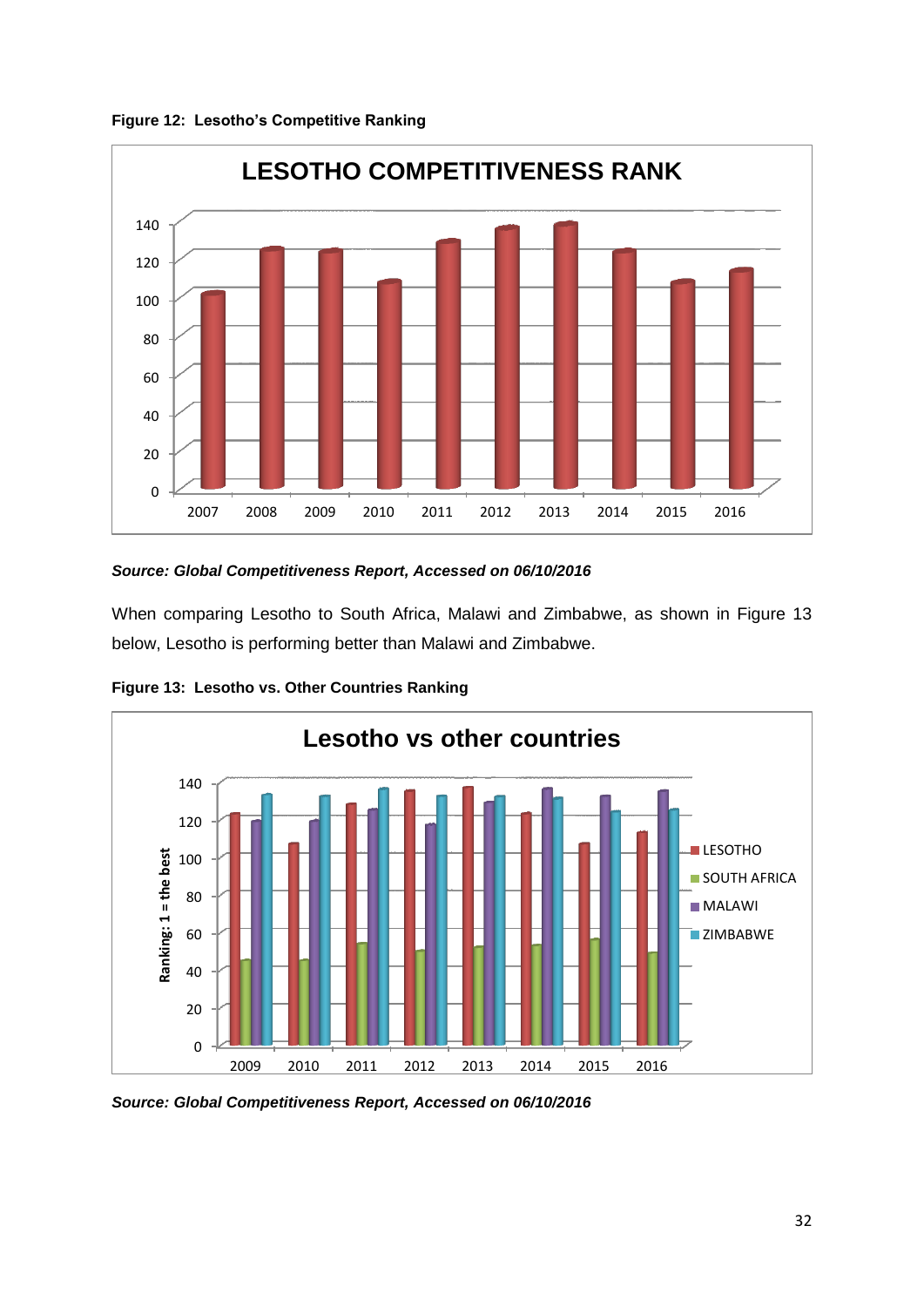#### <span id="page-32-0"></span>**3.3.2 Ease of Doing Business**

According to the World Bank, Lesotho was ranked at 110 in 2015 which was slightly better than the 2016 ranking of 114 for ease of doing business out of a total of 189 economies. The ease of doing business covers 10 themes and their ranking are depicted in Figure 14 below, but this report only focuses on Starting a Business and Trading across borders.



<span id="page-32-1"></span>

*Source: World Bank, Doing Business 2016, Accessed on 06/10/2016*

#### **Starting Business**

This indicator looks at the ease of starting a business taking into considerations procedures officially required by an entrepreneur, and the time and cost required to complete these procedures. It assumes that all information is readily available to the entrepreneur, that there has been no prior contact with officials and that the entrepreneur will pay no bribes.

Starting a business in Lesotho is ranked better than South Africa where according to the World Bank report, Lesotho is ranked 112 where-else South Africa is 120. The ranking is due to the time it takes which is lower than all the SACU member states as per Table 4 below. Lesotho made starting a business easier by creating a one-stop shop for company incorporation and by eliminating the requirements for paid-in minimum capital and for notarization of the articles of association.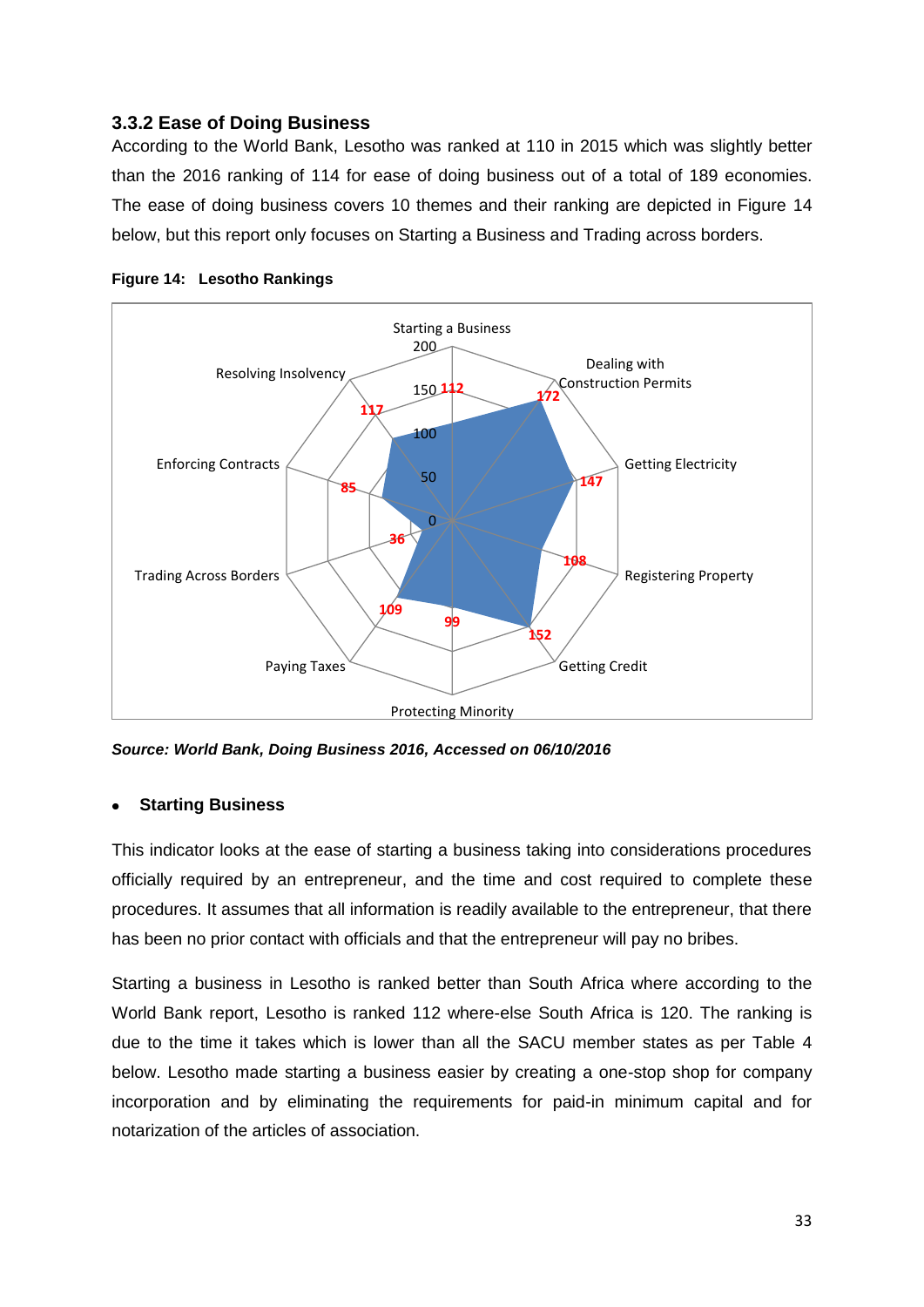#### <span id="page-33-0"></span>**Table 4: Comparative Rankings for Starting a Business**

|                   | <b>LESOTHO</b> | <b>SWAZILAND</b> | <b>BOTSWANA</b> | <b>NAMIBIA</b> | <b>SOUTH AFRICA</b> |
|-------------------|----------------|------------------|-----------------|----------------|---------------------|
| Rank              | 112            | 156              | 143             | 164            | 120                 |
| <b>Procedures</b> |                | 12               |                 | 10             |                     |
| Time(days)        | 29             | 30               | 48              | 66             | 46                  |
| <b>Cost</b>       | 9.3            | 23.4             | 0.7             | 11.1           | 0.3                 |

*Source: World Bank, Doing Business 2016, Accessed on 11/10/2016*

The breakdown of the procedures in Lesotho are outlined in Table 5 below

#### <span id="page-33-1"></span>**Table 5: Procedures required in registering a firm in Lesotho**

| No.          | <b>Procedure</b>                          | Time to complete         | <b>Associated Costs</b>       |
|--------------|-------------------------------------------|--------------------------|-------------------------------|
| 1            | Conduct<br>company<br>name<br>a           | 7 days                   | Certified copies at LSL 2 per |
|              | search and apply for business             |                          | pare + LSL 500 for a domestic |
|              | registration                              |                          | company+ LSL 30 for search of |
|              | <b>Agency: OBFC</b>                       |                          | company name                  |
| $\mathbf{2}$ | Pay the registration fee, submit          | 1 day (simultaneous with | No charge                     |
|              | the receipt and obtain company            | previous procedure)      |                               |
|              | registration documents and TIN            |                          |                               |
|              | number                                    |                          |                               |
|              | <b>Agency: OBFC</b>                       |                          |                               |
| 3            | Have land lease stamped and               | 1 day                    | No charge                     |
|              | pay the stamp duty                        |                          |                               |
|              | Agency: Deeds Registry and                |                          |                               |
|              | <b>Administration</b><br>the<br>Land      |                          |                               |
|              | <b>Authority</b>                          |                          |                               |
| 4            | Receive an inspection by the              | 14 days                  | <b>LSL 60</b>                 |
|              | public Health<br>Inspector and            |                          |                               |
|              | obtain health certificate                 |                          |                               |
|              | <b>Public</b><br><b>Health</b><br>Agency: |                          |                               |
|              | <b>Inspector</b>                          |                          |                               |
| 5            | Apply for an operational license          | 7 days                   | No charge                     |
|              | <b>Agency: Ministry of Trade and</b>      |                          |                               |
|              | <b>Industry</b>                           |                          |                               |
| 6            | Pay the operational license,              | 1 day (simultaneous with | LSL 650                       |
|              | submit the receipt and obtain             | previous procedure)      |                               |
|              | the license                               |                          |                               |
|              | <b>Agency: OBFC</b>                       |                          |                               |
| 7            | File<br>for<br>workman's                  | 1 day (simultaneous with | No charge                     |
|              | compensation with an insurance            | previous procedure)      |                               |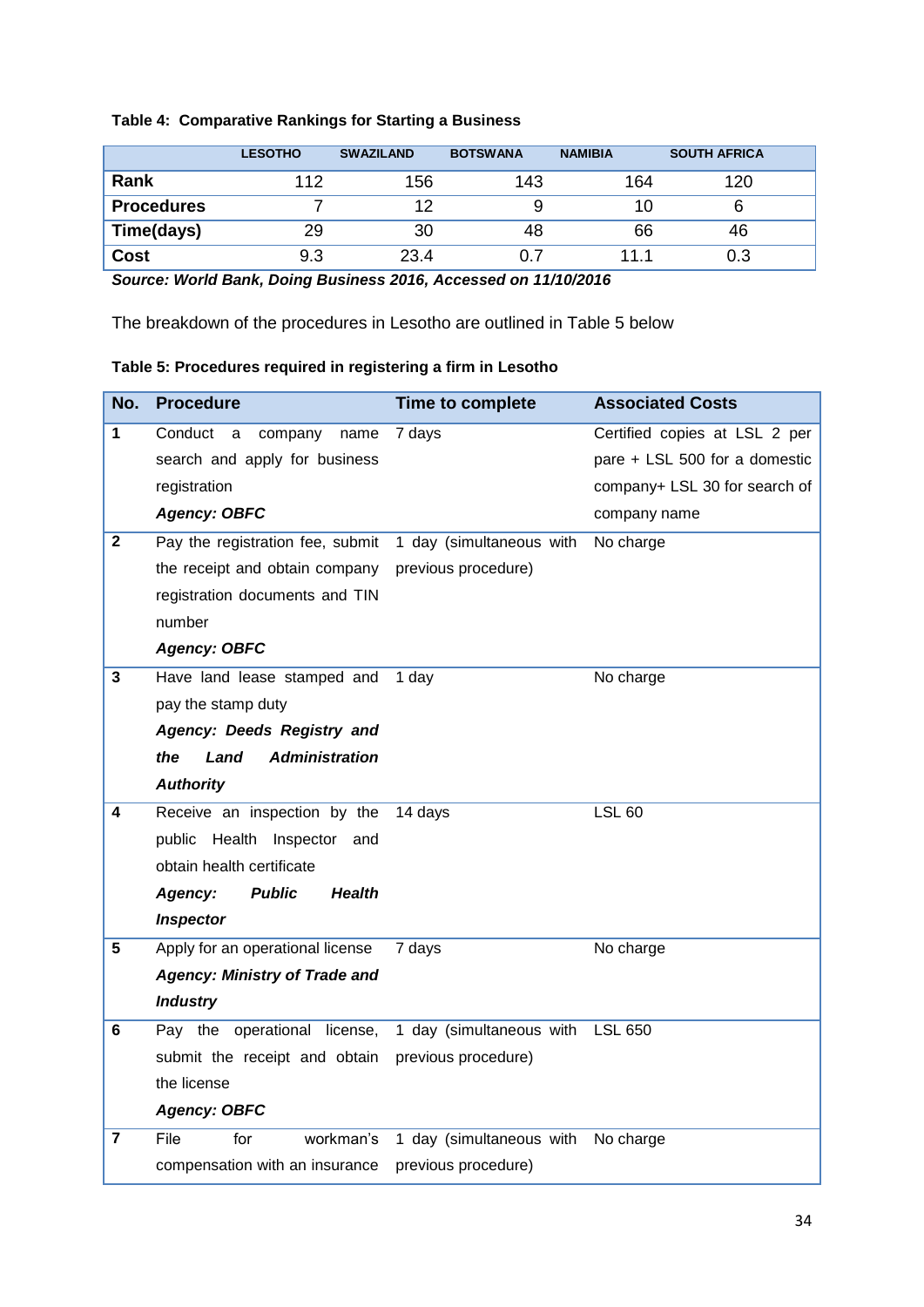company

*Agency: Insurance company*

*Source: World Bank, Doing Business 2016, Accessed on 11/10/2016*

#### **Trading across borders**

Making trade between economies easier is increasingly important for business in today's globalised world. Excessive document requirements, burdensome customs procedures, inefficient port operations and inadequate infrastructure all lead to extra costs and delays for exporters and importers, stifling trade potential.

Swaziland and Lesotho are out-performing the other member states on this indicator at 30 and 36 respectively.



#### <span id="page-34-0"></span>**Figure 15: SACU Rankings**

*Source: World Bank, Doing Business 2016, Accessed on 11/10/2016*

This rating is based on a set of specific predefined procedures. It is based on the time and cost (excluding tariffs and the time and cost for sea transport) as shown in Table 6 below.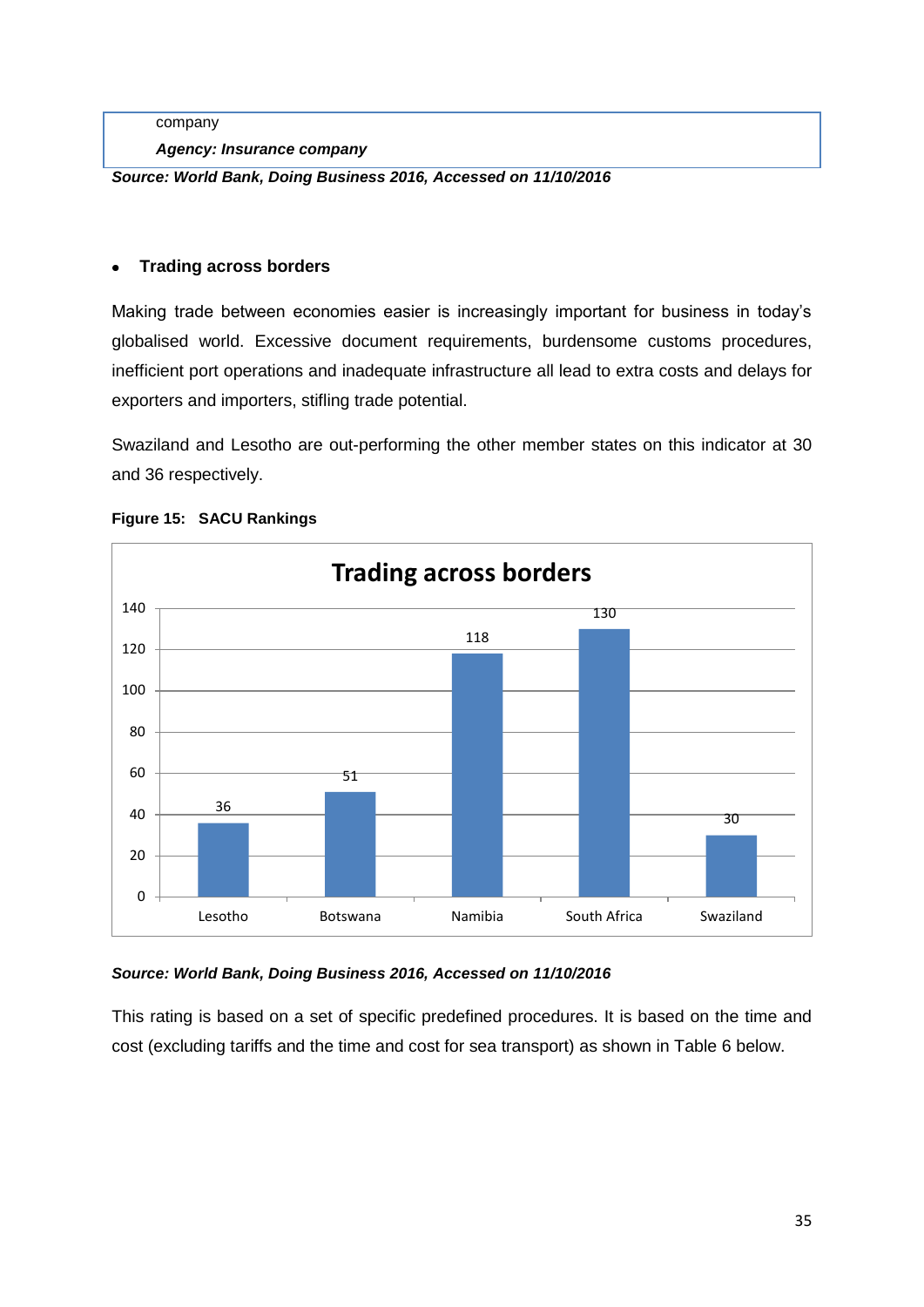#### <span id="page-35-0"></span>**Table 6: Lesotho vs. South Africa on Trading across borders**

| <b>Indicator</b>                               | Lesotho | <b>South Africa</b> |
|------------------------------------------------|---------|---------------------|
| Time to export: Border compliance (hours)      | 4       | 100                 |
| Cost to export: Border compliance (USD)        | 150     | 428                 |
| Time to export: Documentary compliance (hours) | 3       | 68                  |
| Cost to export: Documentary compliance (USD)   | 90      | 170                 |
| Time to import: Border compliance (hours)      | 4       | 144                 |
| Cost to import: Border compliance (USD)        | 150     | 657                 |
| Time to import: Documentary compliance (hours) | 3       | 36                  |
| Cost to import: Documentary compliance (USD)   | 90      | 213                 |

*\*24 hours = 1 day therefore 100 hours = 4 days*

*Source: World Bank, Doing Business 2016, Accessed on 11/10/2016*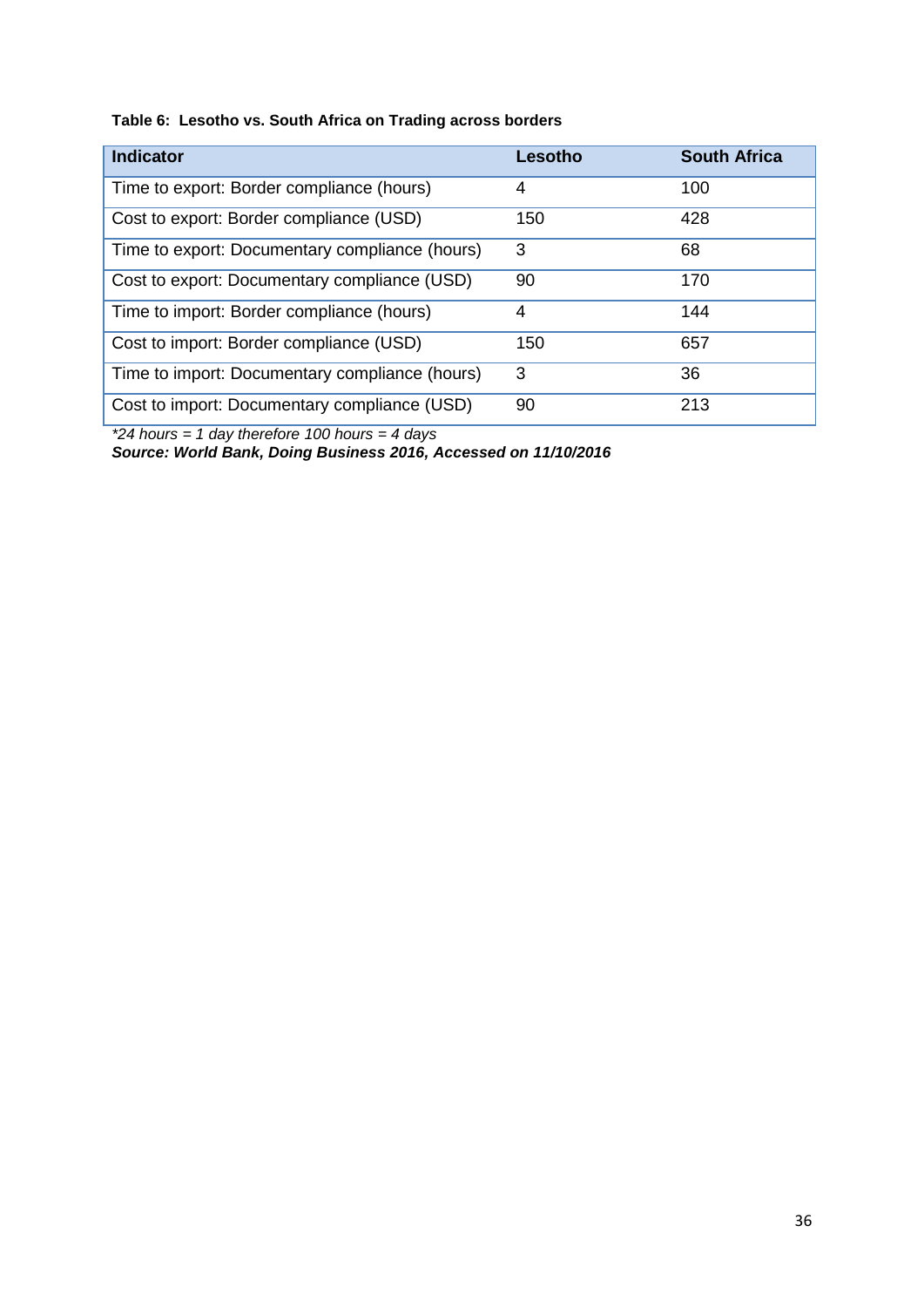### <span id="page-36-0"></span>**4. ROAD TRANSPORT ENVIRONMENT**

### <span id="page-36-1"></span>**4.1 Overview**

Road transport is the main mode of transport and facilitator of international and domestic trade in Africa, accounting for between 80 and 90% of passenger and freight transport in the region. High transport prices adversely affect the prices of goods and the terms of trade faced by exporters and importers in the continent. Infrastructure constraints and the inconsistent application of regulation also contribute to the poor outcomes in the road sector leading to disparities in terms of price and quality of service.

Regional integration is of prime importance given Lesotho's small size and geographical position within the larger economy of South Africa. Benefits to this relationship include ready access to its neighbour's excellent transport network, technology, expertise, goods markets, investment resources and capital and financial markets. To take full advantage of these opportunities, Lesotho is engaged in a variety of initiatives, such as the upgrading of border post facilities, the establishment of a dry port, development of cargo handling facilities and the railway station, as well as the construction of access roads to border posts and modern one-stop border facilities. The possibility of establishing a Lesotho hub/commercial presence at one of the South African ports is also being explored.

Key achievements have been in the area of harmonisation and simplification of customs rules and procedures, including:

- Introduction of a single administrative document to import/export goods;
- Development of a model customs law which will be implemented in future;
- Transit management and training manuals for building capacity of customs administration in the region; and
- A review of border customs procedures and processes by the LRA, leading to the development of a 'Clearance of Goods Process', with new standard operating procedures developed based on the principles of seamless flow of commercial traffic and facilitation of legitimate cargo.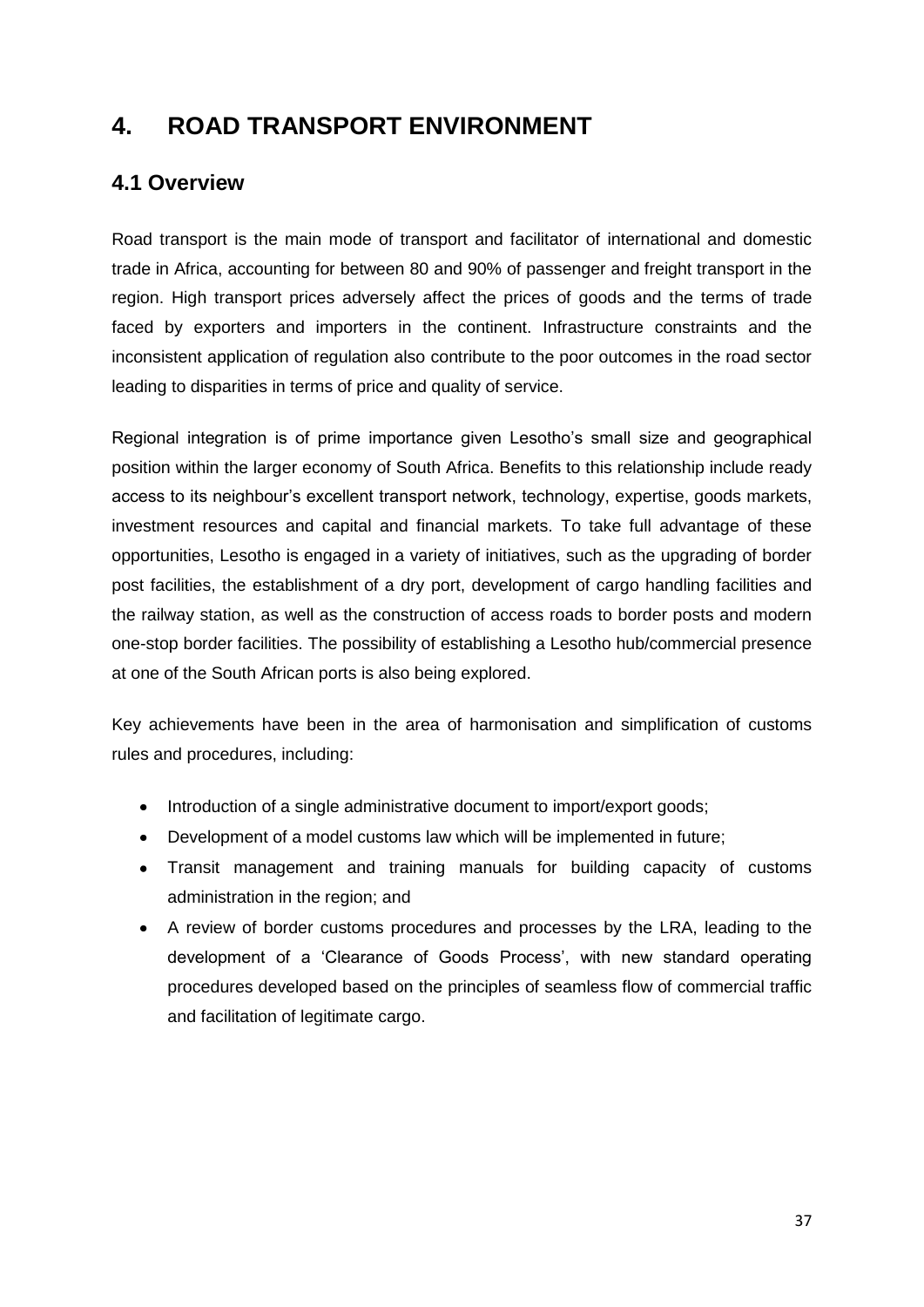#### <span id="page-37-0"></span>**4.2 Lesotho Transport System**

The developments in the road transport sector in Lesotho have been influenced to a greater extent by the improvements in the road network extensions. From the periods around independence in 1966 to the late seventies, there was not a single tarred or paved road in Lesotho. At the time, the population was low and other forms of transport such as donkeys, horses and animal carts were commonly used. Passenger transport was provided by the government owned National Bus Corporation while freight transport was provided by the Lesotho Freight Services Corporation. These services were concentrated around predominantly gravelled roads in the low lands and foot hills.

In the eighties, new gravelled roads were extended and old ones improved. The socioeconomic life among the Basotho also changed, with rural-urban migration influenced mostly by accessibility to roads and commercial activities, as well as employment opportunities in the mines of South Africa. The middle eighties saw an erection of a paved highway that was to link the south with the north in the low lands. This marked the beginning of the passenger transport under the hands of private bus operators.

In 2003, there were approximately 7 438 kilometres of roads. Of these, 1217 kilometres were paved, 3 758 were gravel and 2 463 were earth roads. In the subsequent decade, despite challenges such as floods which destroyed large tracts of the network, including bridges and culverts, the Government of Lesotho has invested heavily in expanding the networks of urban and rural roads, upgrading gravel roads to bitumen standard, building new bridges and repairing and rehabilitating existing roads. By 2013, the road network had grown to approximately 8 638 kilometres, including some 1 817 kilometres of paved roads, 4 358 of gravel roads and 2 463 of earth roads.

The main trunk route north, the Main North One (A1), provides access to most of the north. The A1 from Maseru to Botha-Bothe and on to Mokhotlong is tarred, as is the Katse Road, which has opened up much of the northern highlands. The Main North One also connects to improved roads at Caledonspoort and Ficksburg on the South African side of the border.

Tarred roads link Maseru to other district headquarters in Lesotho's lowlands, as well as connecting the capital to Mohale Dam via the A3 along the Maseru to Thaba-Tseka route. The main trunk route to the south, the Main South One (A2), comprises a good tarred road from Maseru to Moyeni (Quthing), Mount Moorosi and on to Mphaki.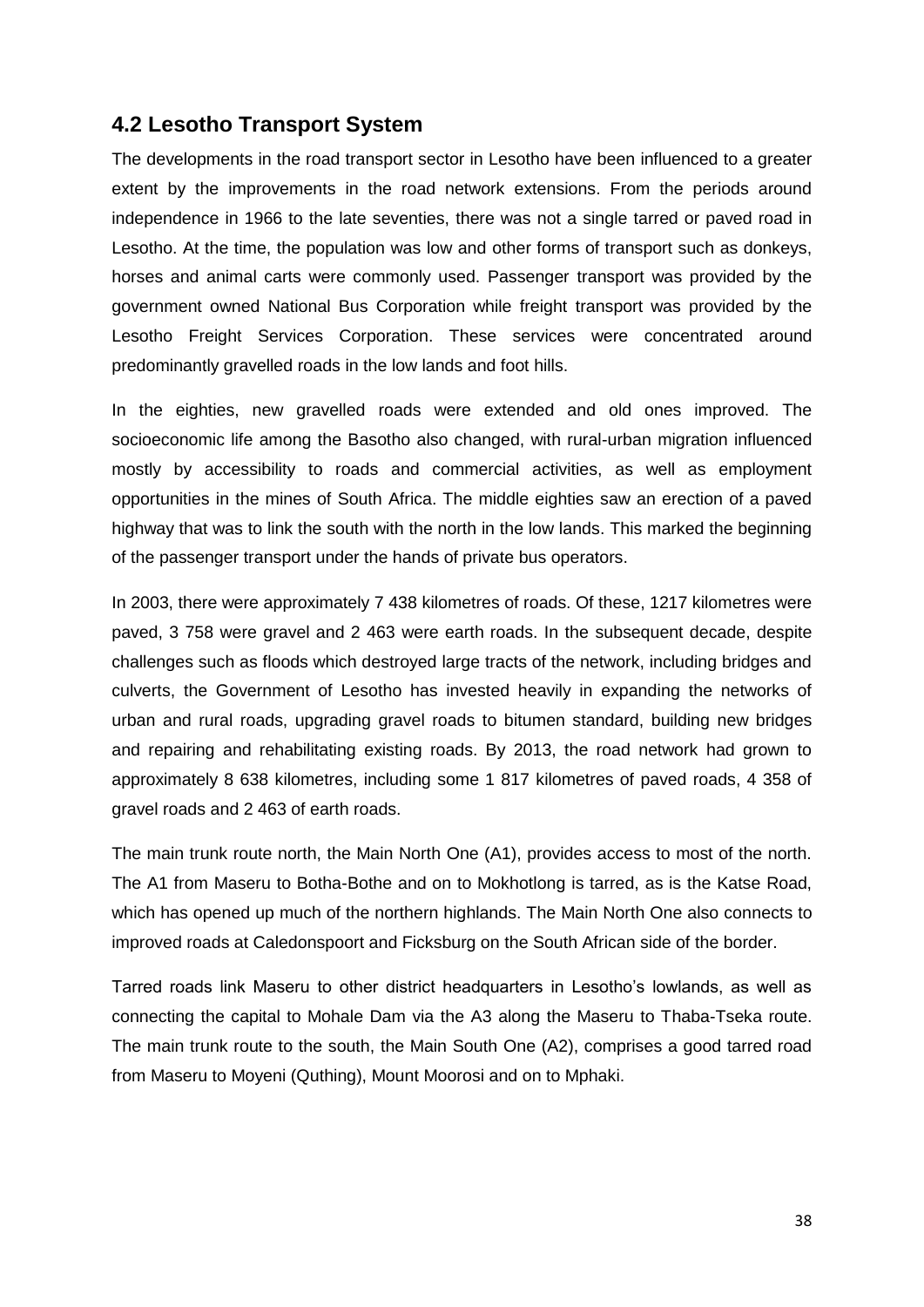Currently the dominant mode of domestic transport is road, which accounts for more than 70% of Lesotho's transport needs, followed by rail and air. The government is responsible for the Lesotho Freight and Bus Services Corporation, which operates a far smaller percentage of public road passenger transport services, mainly in areas and on routes where volumes are low and the private sector cannot provide a profitable service. Cargo and passenger transport services are mainly provided by private sector operators in the freight, taxi and bus industries.

Lesotho is connected to South Africa's well-developed regional road network via a total of 15 border posts; those at Ficksburg and Maseru opening 24 hours a day. Maseru is only 450 kilometres from the economic hub of Johannesburg and 575 kilometres from the port of Durban on the east coast, the destination of the vast majority of Lesotho's manufactured goods, which are transported there by road or rail before being shipped overseas.

Lesotho has 2.5 kilometres of narrow-gauge railway along the border with South Africa at Maseru West industrial area. This connects the capital city of Maseru via the border bridge on the Mohokare (Caledon) River to South Africa's Bloemfontein-Bethlehem line. Two freight trains run every day, carrying mainly cement, maize, fuel and freight containers and making up about one third of Lesotho's international trade in bulk goods. Lesotho Government is seeking funds to conduct a feasibility study emanating from the backing from SADC for the development of a rail link that would run from Maseru to South Africa's sea ports of Durban and Port Elizabeth.

Lesotho is struggling to develop the Maseru Container Terminal (MASCON), into a dry port due to lack of funds and the failed assistance from the US's Millennium Challenge Account (MCA). The Government of Lesotho has nonetheless made visible improvements at MASCON with the purchase of two reach stackers that are instrumental in the loading and off-loading of containers. The fencing of the perimeter area has been completed and the levelling of the platform for the safe storage of containers is underway in order to cater for increased traffic in the movement of containerised goods.

Infrastructure provision and maintenance is the responsibility of the Ministry of Public Works and Transport, which is also responsible for creating an enabling environment for the private sector to develop efficient, cost-effective and safe transport services. This involves setting standards and guidelines to ensure operational efficiency in transport systems and infrastructure and meeting Lesotho's obligations regarding regional and international transport conventions. Institutional reform is currently geared towards improving efficiency in the financing and maintenance of roads in the country. The Ministry is also tasked with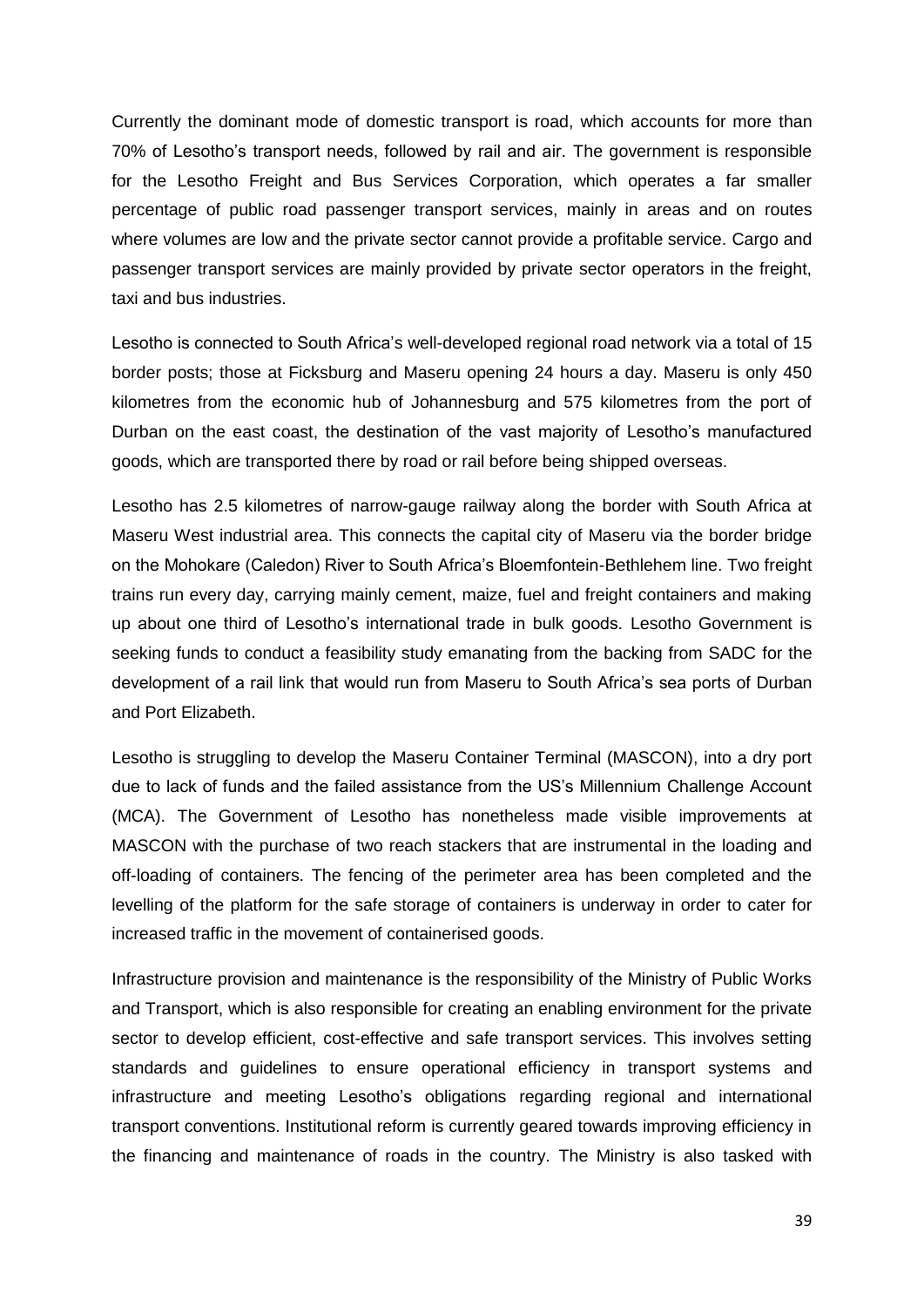developing a national road network that links the entire country, in addition to developing and maintaining inter-urban roads, bridges and footbridges.

The government of Lesotho developed a National Strategic Development Plan (NSDP) which has prioritised creating integrated transport systems. The focus is on improving national roads and access roads to production sites for agriculture, manufacturing, tourism and mining, as well as between main towns. Rural and urban roads are developed to improve access and reduce time to markets and services, this involves:

- Developing and maintaining access roads in rural and urban areas;  $\bullet$
- Promoting efficient labour-intensive construction projects;
- Developing policy and relevant legislation for water transport;
- Promoting private participation in water transport;
- $\bullet$ Exploring different financing strategies to accelerate road infrastructure development and options for increasing revenue;
- Undertaking future analysis to prevent congestion, especially in major towns, reduce pollution and inform town planning;
- Developing plans for integrated/intermodal transport systems, including welldeveloped bus stations and/or interchanges; and
- Exploring options for improving public transport systems.

The Plan also underlines the importance of transport safety, particularly the need to reduce road accidents. In this regard, the quality and safety level of existing infrastructure is to be assessed, and both infrastructure and standards upgraded.

#### <span id="page-39-0"></span>**4.2.1 Road projects**

Lesotho has achieved the following in terms of road projects:

- Upgrading of the Likalaneng–Thaba-Tseka road to bitumen standard;
- Construction of the Roma–Ramabanta–Semonkong–Sekake road to bitumen standard, including two bridges at the confluence of the Senqu and Senqunyane rivers;
- Resealing of the Matsieng, Maseru–Mafeteng and Maseru–Maputsoe roads;
- Paving of town centres in all districts, including some surrounding urban areas; and
- Building of new roads in rural areas an initiative which connected communities which were formerly isolated from the rest of the country.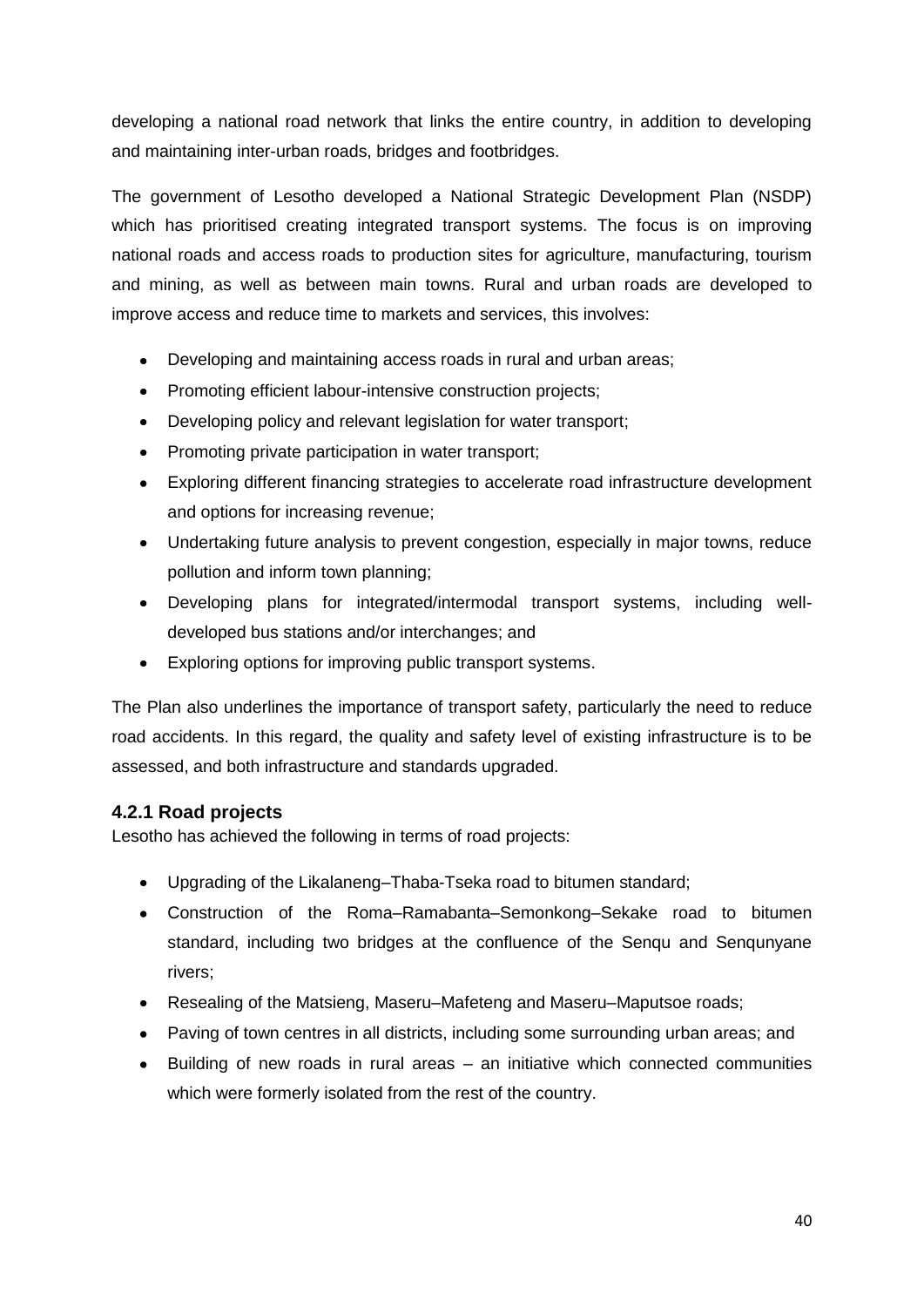Table 7 below shows the on-going projects:

<span id="page-40-2"></span>

| Table 7: On-going major projects |  |
|----------------------------------|--|
|                                  |  |

| <b>Name</b>              | Length | <b>Contractor</b>            | <b>Maloti</b> | <b>Intervention</b>         |
|--------------------------|--------|------------------------------|---------------|-----------------------------|
| Leshoele-                | 40km   | China GEO                    | 535 m         | Upgrading<br>to             |
| Mathokoane-              |        |                              |               | Bitumen standard            |
| Setene-Bene              |        |                              |               |                             |
| <b>Alywal's kop-Tele</b> | 10km   | <b>Matekane Construction</b> | 117m          | Upgrading<br>from           |
|                          |        |                              |               | gravel to bitumen           |
| Nyenye-                  | 37km   | <b>EXR Construction</b>      | 378m          | Reconstruction<br>and       |
| Mapoteng-                |        |                              |               | rehabilitation<br>0f<br>the |
| <b>Makhoroana</b>        |        |                              |               | road.                       |
| Oxbow-                   | 70km   | CMC Di Ravenna               | 452m          | Reconstruction of the       |
| Mapholaneng              |        |                              |               | road                        |
| <b>Bethel Bridge</b>     | 140km  | Stefanutti Stocks            | 137.3m        | Construction of new         |
|                          |        |                              |               | bridge                      |

South Africa has initiated a feasibility study on traffic decongestion at the Maseru Border Post, which forms a link in SADC's vital North-South Corridor. This looks at separating traffic by rerouting freight, passenger and vehicle traffic to different border posts, expanding Maseru Bridge Border Post, and relocating some processes away from the border post.

### <span id="page-40-0"></span>**4.3 Road Traffic Legislation**

The Department of Transport and Traffic is responsible for the efficient operation of road transport, ensuring the availability of public transport and monitoring the participation of the private sector. The Lesotho Road Fund operates on a fee-for-service basis to enable road users to contribute towards road maintenance and construction. The fund's largest source of revenue has historically been the road maintenance levy, which is included in the price of fuel, followed by tollgate fees and licence fees on motor vehicles.

#### <span id="page-40-1"></span>**4.3.1 Speed Limits**

The maximum speed limit in Lesotho is:

- Open roads 80 km/h
- Highways: 100 km/h
- $\bullet$  In Town: 50 km/h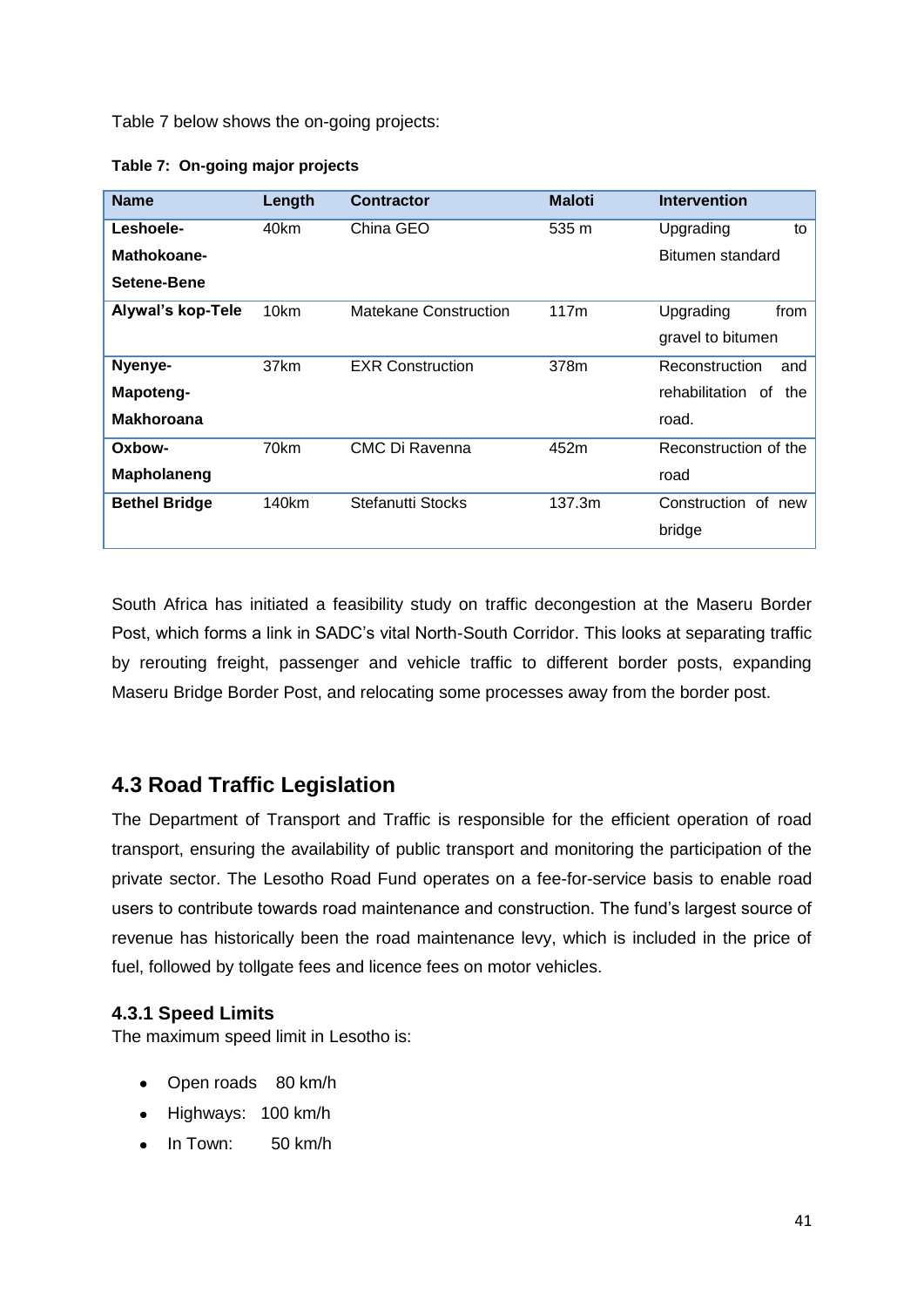#### <span id="page-41-0"></span>**4.3.2 Traffic Fines**

The offenses and official fines as outlined in the Road Traffic Act are shown in Table 8 below

#### <span id="page-41-2"></span>**Table 8: Traffic Fines**

| <b>OFFENCE</b>                                                  | <b>AMOUNT (ML)</b> |
|-----------------------------------------------------------------|--------------------|
|                                                                 |                    |
| Failed to comply with instruction, direction given by a         | 500                |
| traffic officer, or obstructed, hindered or interfered with the |                    |
| exercise of a power or performance of a duty                    |                    |
| Holder of a learner's licence was not accompanied by a          | 1000               |
| person with a licence authorising him or her to drive the       |                    |
| vehicle                                                         |                    |
| Operated a vehicle with a GVM exceeding 3 500                   | 1000               |
| kilograms, without the required roadworthy certificate          |                    |
| Parking vehicle dangerously in the road and blocking other      | 1000               |
| road users                                                      |                    |
| Failure to produce documents of motor vehicle                   | 1000               |
| <b>Driving without driving license</b>                          | 1000               |
| Failure to stop vehicle on command of Traffic Officer           | 1500               |
| Operate un-roadworthy motor vehicle                             | 3000               |
| <b>Disregard Stop / Yield Sign</b>                              | 1000               |
| Overloading a bus or minibus                                    | 500                |

#### <span id="page-41-1"></span>**4.3.3 Vehicle Dimensions and Weights Restrictions**

Legal load limitations are imposed in order to protect the roads from the excessive damage caused by heavy loads. The load limitations are based on:

- The engine power of the vehicle and limitations specified;
- Tyre manufacturers specifications;
- The damage or wear caused by an axle load to the road; and
- The load concentration applied by a group of axles or axle units to bridge structures.

Tables 9 and 10 below give an indication of the Axle, Gross Combination Mass and Dimensional limits for Lesotho and other SACU countries.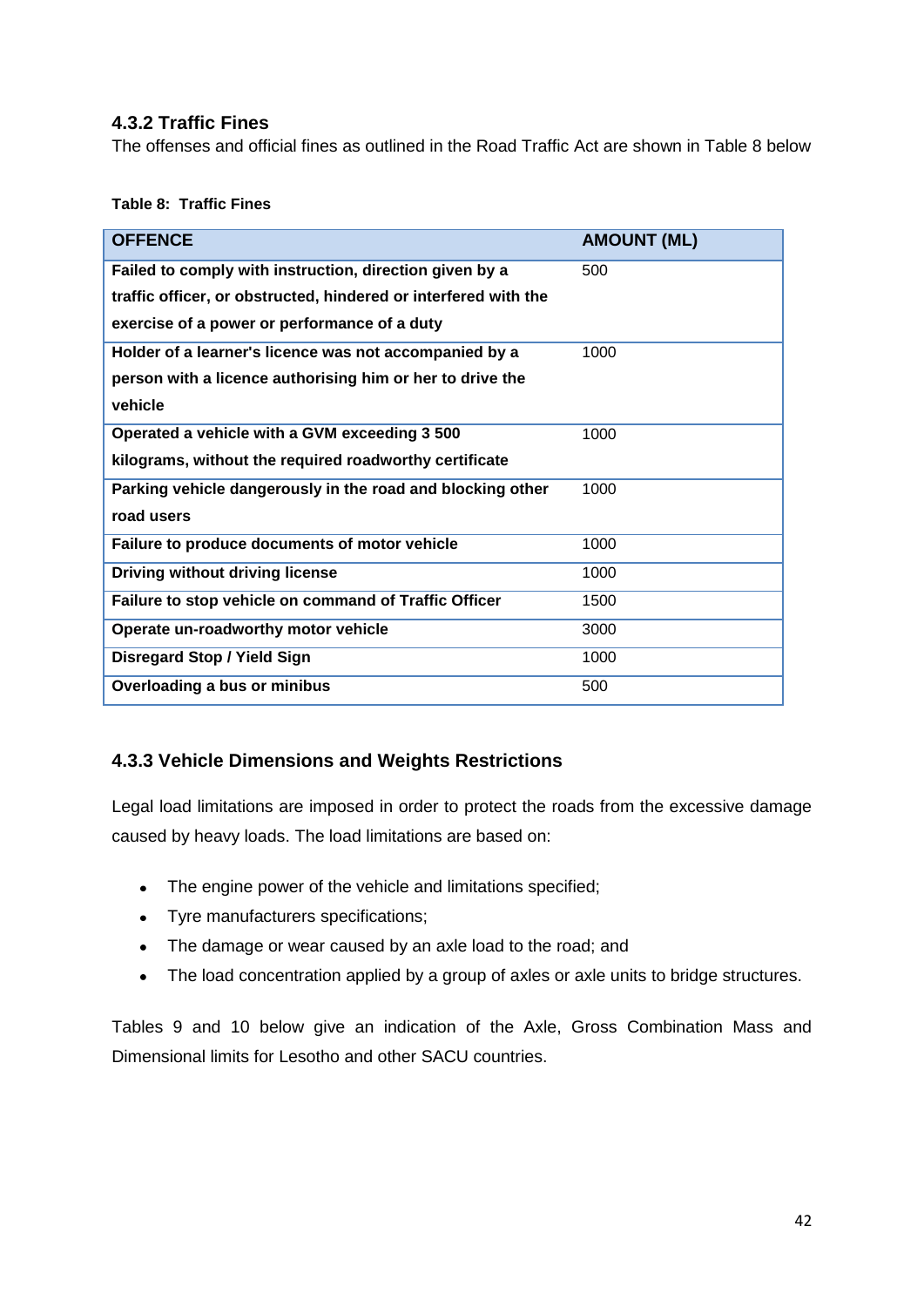#### <span id="page-42-0"></span>**Table 9 : Load Limits**

| <b>LEGAL LOAD LIMITS ON GOODS VEHICLES</b> |                 |               |               |               |                    |  |
|--------------------------------------------|-----------------|---------------|---------------|---------------|--------------------|--|
| <b>COUNTRY</b>                             | <b>STEERING</b> | <b>SINGLE</b> | <b>TANDEM</b> | <b>TRIDEM</b> | <b>COMBINATION</b> |  |
|                                            | <b>AXLE</b>     | <b>AXLE</b>   | <b>AXLE</b>   | <b>AXLE</b>   | <b>AXLE</b>        |  |
| <b>Botswana</b>                            | 7700 kg         | 8 200 kg      | 16 000 kg     | 24 600 kg     | 50 200 kg          |  |
| Lesotho                                    |                 | 8 200 kg      | 16 400 kg     | 21 000 kg     | 49 000 kg          |  |
| <b>Namibia</b>                             | 7 700 kg        | 8 200 kg      | 16 400 kg     | 21 000 kg     | 48 400 kg          |  |
| <b>South Africa</b>                        | 7700 kg         | 8 000 kg      | 16 000 kg     | 24 000 kg     | 56 000 kg          |  |
|                                            |                 | (2 wheels)    | (2 wheels)    |               |                    |  |
| <b>South Africa</b>                        |                 | 9 000 kg      | 18 000 kg     |               |                    |  |
|                                            |                 | (4 wheels)    | (4 wheels)    |               |                    |  |
| <b>Swaziland</b>                           | 7700 kg         | 8 200 kg      | 16 400 kg     | 21 000 kg     | 50 200 kg          |  |

#### <span id="page-42-1"></span>**Table 10: Dimensional Limits**

| <b>LEGAL DIMENSIONAL LIMITS ON GOODS VEHICLES</b> |                                |                                 |                                  |                                        |                                        |  |
|---------------------------------------------------|--------------------------------|---------------------------------|----------------------------------|----------------------------------------|----------------------------------------|--|
| <b>COUNTRY</b>                                    | <b>OVERALL</b><br><b>WIDTH</b> | <b>OVERALL</b><br><b>HEIGHT</b> | <b>LENGTH OF</b><br><b>RIGID</b> | <b>LENGTH OF</b><br><b>ARTICULATED</b> | <b>LENGTH OF</b><br><b>COMBINATION</b> |  |
| <b>Botswana</b>                                   | 2.5 m                          | 4,1 m                           | 12,5 m                           | $17.0 \text{ m}$                       | 22,0 m                                 |  |
| Lesotho                                           | $2,6 \text{ m}$                | 4,1 m                           | 12,5 m                           | 17,0 m                                 | 22,0 m                                 |  |
| <b>Namibia</b>                                    | 2,5 m                          | $4,1 \; m$                      | 12,5 m                           | 17,0 m                                 | 22,0m                                  |  |
| <b>South Africa</b>                               | 2,5 m                          | 4,3 m                           | 12,5 m                           | 18,5 m                                 | 22,0 m                                 |  |
|                                                   | (medium)                       |                                 |                                  |                                        |                                        |  |
| <b>South Africa</b>                               | $2,6 \text{ m}$                |                                 |                                  |                                        |                                        |  |
|                                                   | (heavy)                        |                                 |                                  |                                        |                                        |  |
| <b>Swaziland</b>                                  | 2,5m                           | 4.1 m                           | 12.5 m                           | 17.0 m                                 | 20.0 m                                 |  |

Lesotho's axle load regulations and legal dimensional limits compares favourably with other countries in the SACU region.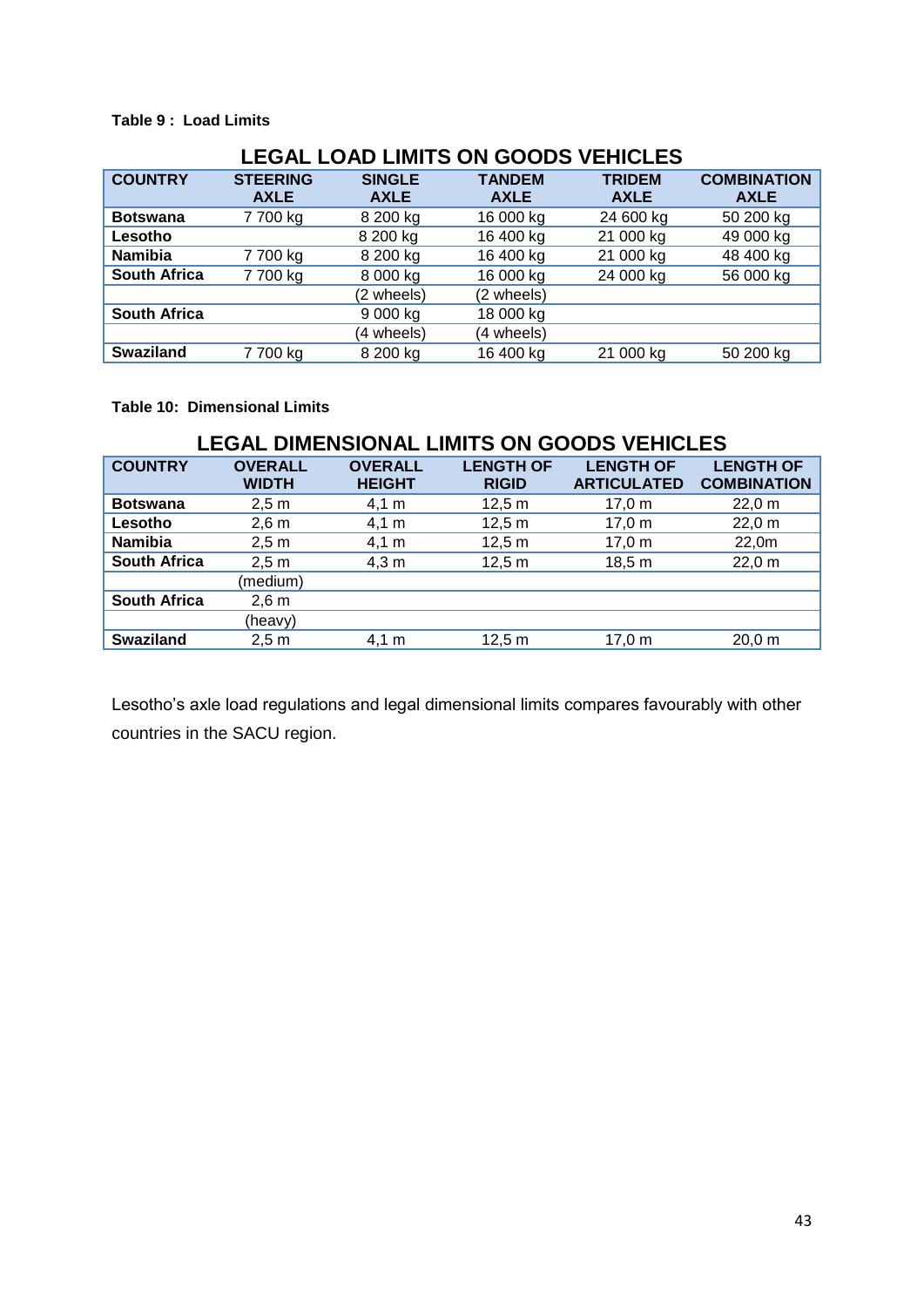## <span id="page-43-0"></span>**5. PASSENGER TRANSPORT**

The commercial conveyance of passengers by road between South Africa and Lesotho is carried out by taxis, buses and tour operators. All commercial passenger operators, both in South Africa and Lesotho must have a valid cross-border road transport permit in order to transport passengers across the South African and Lesotho borders.

The collection of International arrivals' data at major border posts is conducted by Lesotho Tourism Development Corporation (LTDC), which has been experiencing challenges due to the introduction of the new system which was not able to store and provide data. LTDC was therefore forced to seek assistance form Statistics South Africa (STATSSA). This was done through MOU that was signed by the Ministers of Tourism of Lesotho and South Africa in May 2012 which includes amongst others issues information and data sharing. The MOU is in line with the implementation of the Joint Bilateral Commission for Cooperation (JBCC) between the two countries. The South African data was Lesotho's first point of reference because:

- Lesotho is landlocked by South Africa; and
- South Africa's ability to produce accurate data because of the up to date immigration system.

The information received from South Africa on its departures which are arrivals into Lesotho for the year 2015 was 1,078,510 international visitors arrived in Lesotho. The top ten inbound markets that visited Lesotho were South Africa, Zimbabwe, China, USA, Botswana, United Kingdom (UK), India, Netherlands, Germany and Swaziland. South Africa was Lesotho's largest inbound market of international visitor arrivals with 90 percent (968,742) followed by Zimbabwe with (1.9 percent) 20,523 while the rest of the countries recorded below 1 percent. With a total of 1,078,510 international visitor arrivals in 2015, Africa's top three source markets (South Africa, Zimbabwe and Botswana) contributed 92.5 percent share of the total arrivals.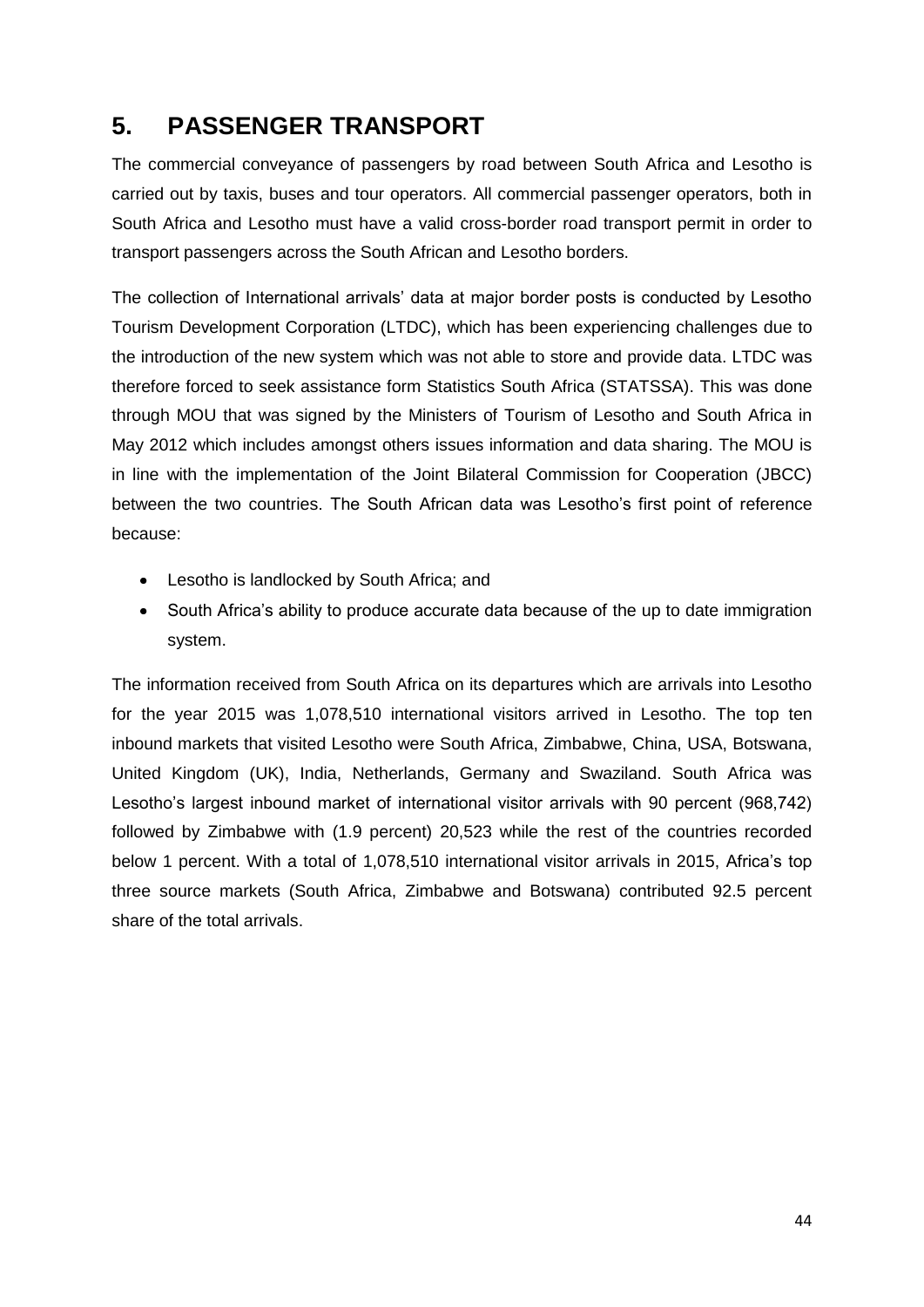### <span id="page-44-0"></span>**5.1 Inbound statistics**

Foreign commercial vehicles that entered Lesotho's commercial border posts from January 2016 to October 2016 are shown below in Figure 16.



<span id="page-44-1"></span>

*Source: Lesotho Revenue Authority -www.lra.org.ls, Accessed on 24/11/2016*

Using the five commercial borders as depicted above, there was an increase of inbound traffic in three borders namely Maseru (31% increase), Caledon (8% increase) and Qacha (17% increase) from 2015 to 2016. The other two commercial border posts had 11% and 5% decrease as depicted in Figure 17 below.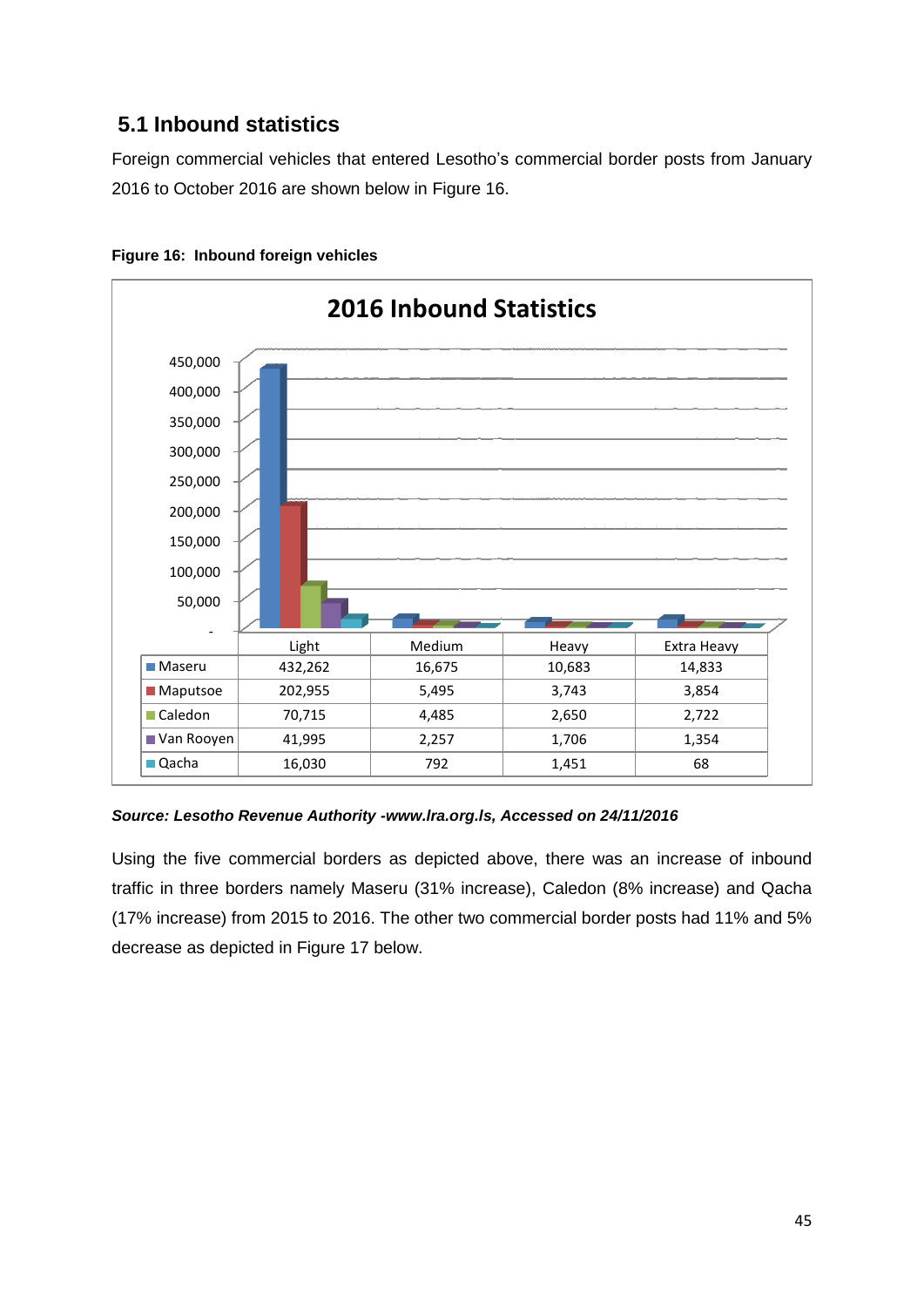<span id="page-45-0"></span>**Figure 17: Inbound traffic 2015 vs. 2016**



*Source: Lesotho Revenue Authority -www.lra.org.ls, Accessed on 24/11/2016*

Figure 18 below shows the comparison according to vehicle classification.



<span id="page-45-1"></span>**Figure 18: Vehicle classification traffic 2015 vs. 2016**

*Source: Lesotho Revenue Authority -www.lra.org.ls, Accessed on 24/11/2016*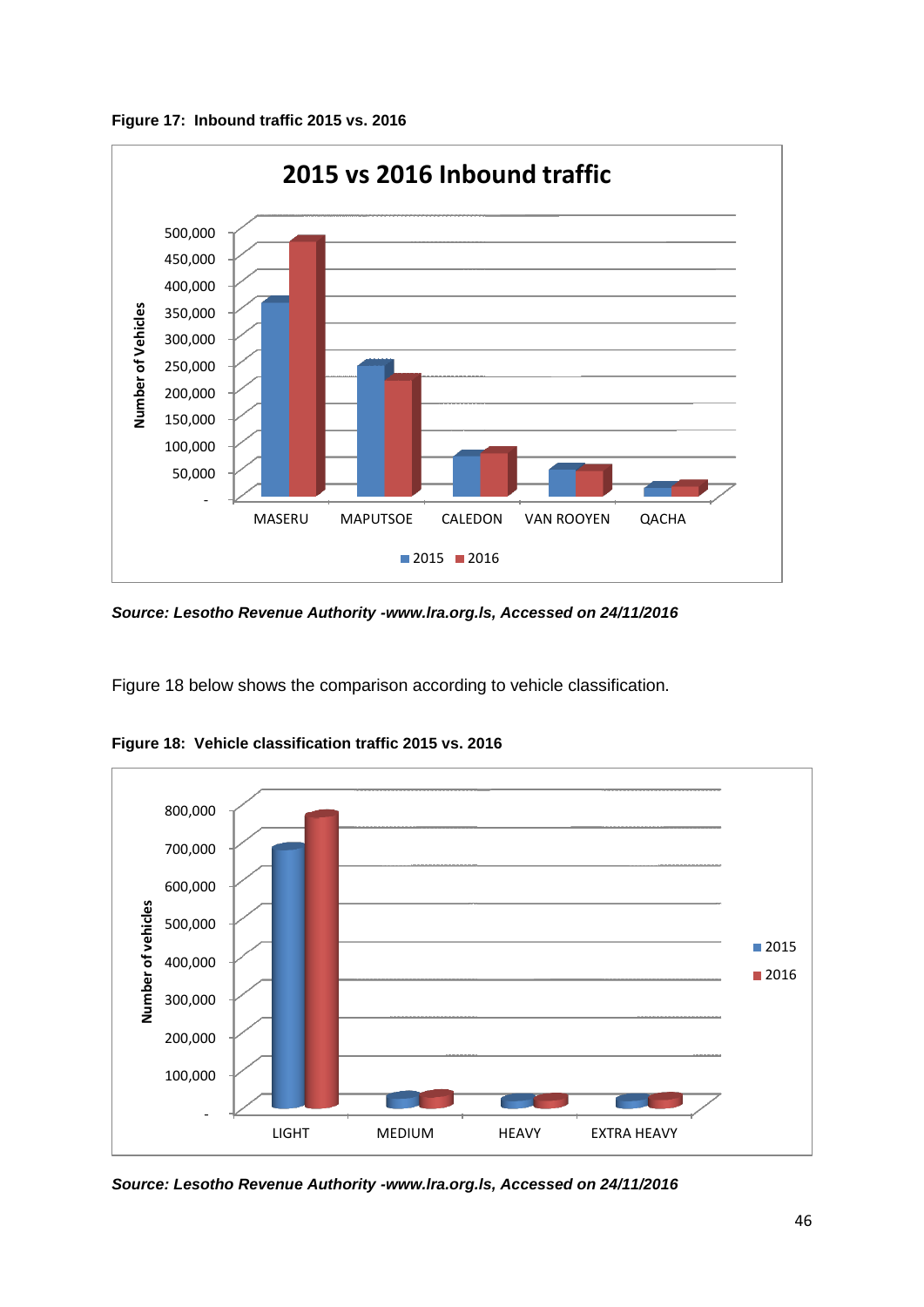There was a slight increase in heavy vehicles of 4%, light vehicles increased by 12%, medium by 15% and extra-heavy vehicles by 18%.

### <span id="page-46-0"></span>**5.2 Cross-Border Operators profile**

Table 11 shows statistics for cross-border permits issued to operators between Lesotho and South Africa based on permits issued by the C-BRTA between 2015 and 2016.

#### <span id="page-46-2"></span>**Table 11: Operator permits issued in the period**

| <b>FINANCIAL YEAR</b>                     | <b>FREIGHT PERMITS</b> | <b>BUS PERMITS</b> | <b>TAXI PERMITS</b> |  |  |
|-------------------------------------------|------------------------|--------------------|---------------------|--|--|
| 2014/2015                                 | 3896                   | 410                | 2093                |  |  |
| 2015/2016                                 | 3824                   | 347                | 1418                |  |  |
| Source: the CBRTA, Accessed on 31/10/2016 |                        |                    |                     |  |  |

As shown in Table 11 above:

- The number of permits issued to freight operators decreased by 1.88%;
- The number of permits issued to bus operators decreased by 18.5%; and
- The number of permits issued to taxi operators decreased by 47.6%.

The overall permits issued by the C-BRTA for the Lesotho operations decreased for the 2015/16 financial year end. Freight decreased by 1.88% from last year's figures, taxis were mostly affected as they decreased by 47.6% and buses by 18.5%.

### <span id="page-46-1"></span>**5.3 Challenges**

Lesotho is a small, landlocked, least developed country faced with several challenges which makes it difficult to be competitive. These are:

#### **Undiversified industrial base**

Economic growth and exports depend on a manufacturing sector that is nearly entirely driven by the export-oriented apparel industry. The challenge for Lesotho is to attract more Foreign Direct Investment (FDI) in order to diversify its economy and reduce its dependence on this single activity. The country must develop competitiveness in FDI in the manufacturing sector and improve access to international markets.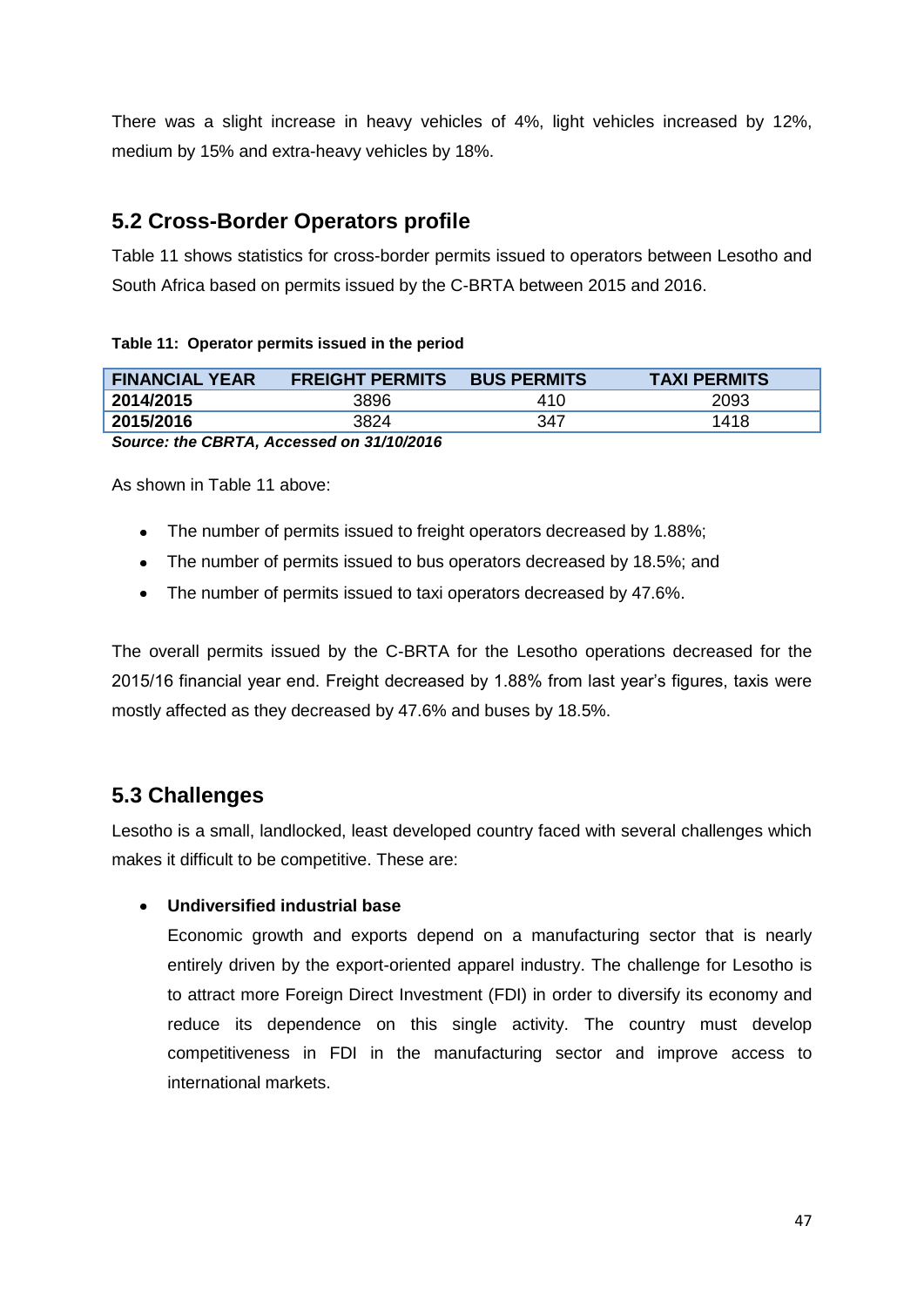#### **A heavy dependence on South Africa**

Lesotho imports over 60 percent of its food requirements, livestock and almost everything else from South Africa. This has often been blamed for stifling the local economy, with farmers unable to compete with huge commercial farms across the border. Importing food has also become much harder with prices in South Africa rocketing in recent years, while spending power in Lesotho has plummeted. Retrenchments in South Africa's mining sector, where many Basotho men work as migrant labourers delivered another blow to food security.

#### **Extreme poverty and high rates of unemployment**

Eliminating extreme poverty is one of the greatest challenges facing Lesotho today. Research indicates that more than 40% of the population is living below poverty line, with rates and severity particularly high in rural and mountainous areas. In addition statistics indicate that 40% of the active labour force is presently unemployed. Meanwhile, unemployment remains high and the lack of job creation is a key structural problem

#### **Inequitable distribution of income**

Lesotho is also regarded as one of the most unequal societies in the world, as measured by the Gini coefficient

#### **Few natural resources**  $\bullet$

Lesotho is very poor in natural resources. The only resource that can be processed easily for export market is water. There are also few minerals and diamonds. The country's terrain however makes it costly to extract these resources from the ground as opposed to other areas of the region with similar resources base.

#### **The physical and financial infrastructure is under-developed**

The country's weak infrastructure acts as a constraint to diversified and accelerated industrialisation. The present industrialisation rate is already exerting tremendous pressure on the existing infrastructure. Specific road transport infrastructure challenges in Lesotho include the following:

- o Inadequate approach roads to borders;
- o Insufficient parking for vehicles within the border; and
- o Infrastructure and operational deficiencies.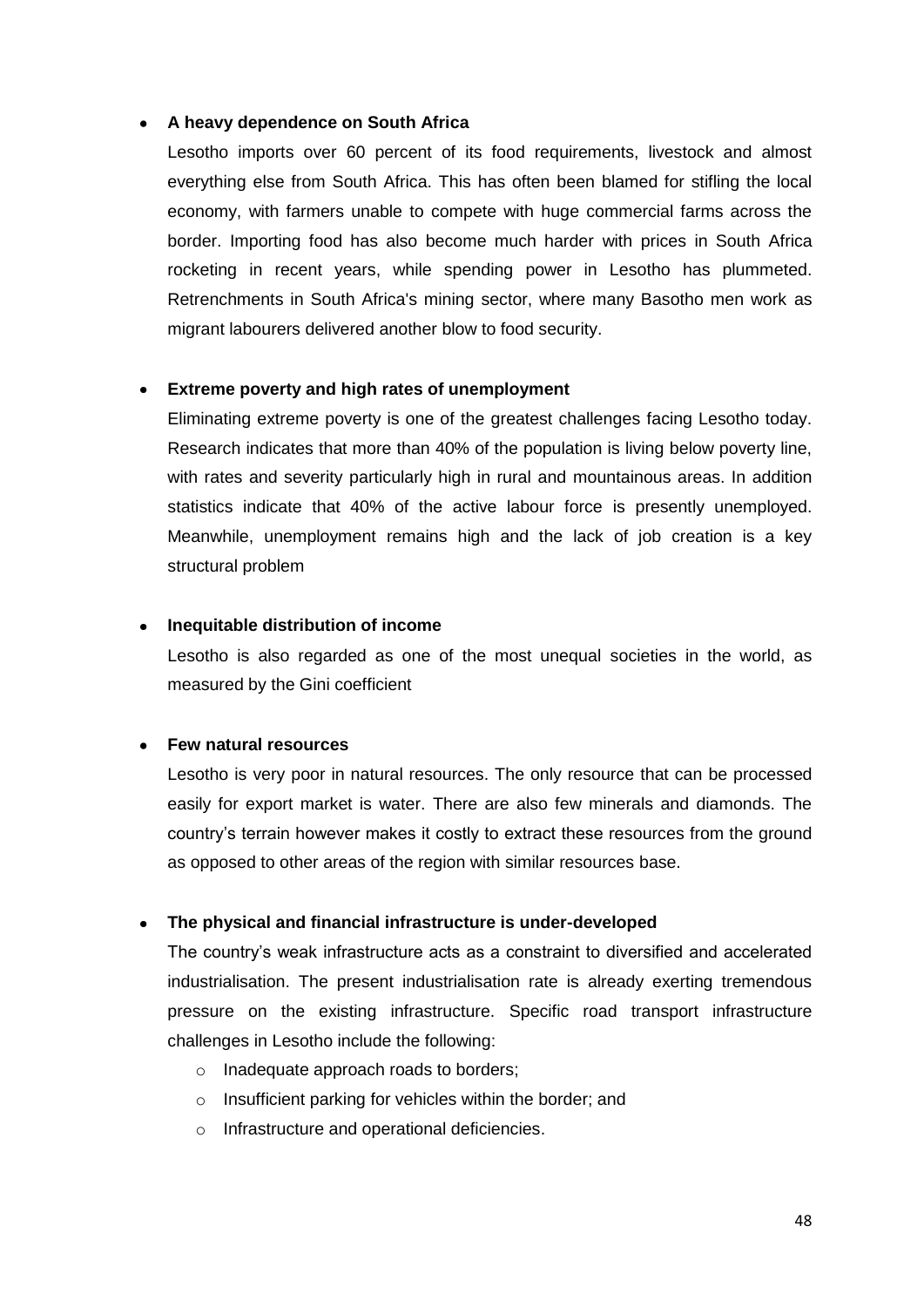It is important to note that infrastructure and capacity constraints remain a problem in the border environments. Inadequate infrastructure leads to congestion at inspection facilities at border crossings. The operational issues in the day-to-day movement of goods across borders require a well-functioning and easy-to-operate interface between business and government.

#### **RSA - Lesotho cross-border Passenger Transport operations**   $\bullet$

Cross-border road passenger transport between the South Africa and Lesotho has been characterised by instability and violence since 2000 due to challenges with respect to the sharing of the market between legitimate cross-border operators and domestic (inter- and intra-provincial) operators.

The Ministers of Transport from the two countries established a task team to address the challenge. The task team is having periodic engagements with the Ministers and the SADC Secretariat with a view to finding lasting solutions to the impasse.

#### **Institutional strengthening**  $\bullet$

Institutional strengthening to support trade and investment could also prove to be essential. While Lesotho has made strides in this regard there is room for further improvement. For example, the private sector currently remains fragmented and ineffective as far as advocating for pro-business policies. There are also insufficient central sources of comprehensive business information to facilitate trade and investment decisions.

Lesotho is faced with vast challenges given the changing patterns of the World economic landscape within the framework of globalisation. Whilst the instituted interventions as discussed above could have a profound impact on sustainable economic growth and development, Lesotho appears to remain very vulnerable to integration in the global economy.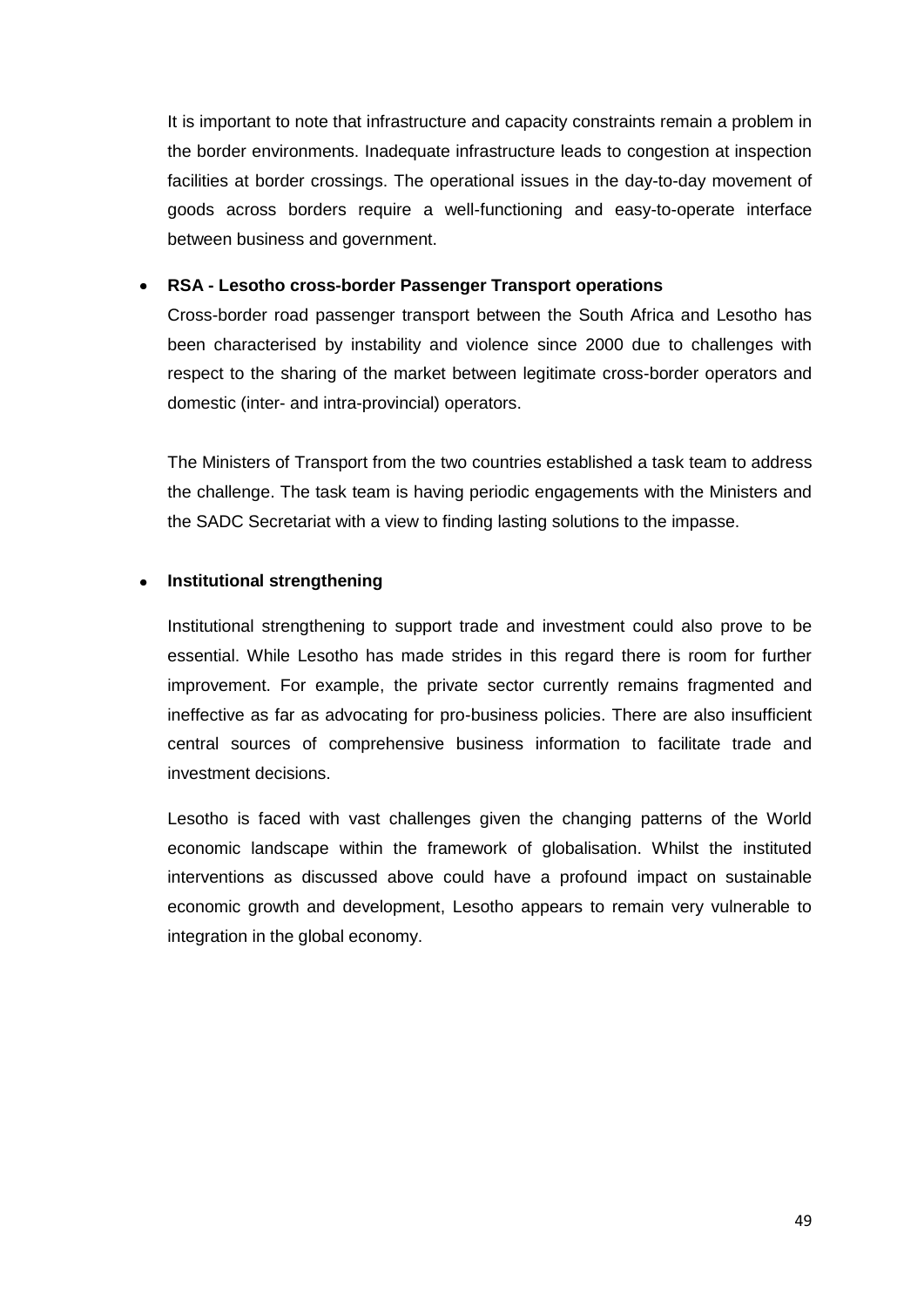### <span id="page-49-0"></span>**6. OPPORTUNITIES**

Lesotho's key growth sectors over the medium term are manufacturing, tourism, textiles and apparel, services, mining, high-value agriculture and small/medium and micro enterprises. The Report identified the following investment opportunities which are classified according to sectors:

### <span id="page-49-1"></span>**6.1 Manufacturing Sector**

#### <span id="page-49-2"></span>**6.1.1 Textile and Garment**

The anchor industry in this sector is textile and garment manufacturing which has existed in Lesotho for 30 years competently servicing the US and regional markets. Lesotho's garment industry produces approximately 90 million knitted garments a year. For the past 5 years Lesotho has been the number one exporter of garments to the US under AGOA.

An opportunity exists for investors to establish knitting mills to support the garment industry and export garment accessories such as zippers and buttons.

#### <span id="page-49-3"></span>**6.1.2 Leather and footwear**

The leather industry in Lesotho is in its infancy stage despite the fact that shoes qualify for all benefits under AGOA. The country relies on imports from South Africa and is looking at growing this sector. Opportunities for operators in this sector would include the exporting of footwear and footwear components, leather garments, leather goods including bags, car seat covers, wallets, belts, gloves and other accessories.

#### <span id="page-49-4"></span>**6.1.3 Packaging materials and accessories**

Manufacturers in Lesotho consume a lot of finishing accessories and packaging materials. All accessories are imported; therefore operators have an opportunity to export packaging materials (boxes and plastic packaging materials).

#### <span id="page-49-5"></span>**6.1.4 Water Bottling**

Lesotho's major natural resource is water and it is considered one of the most pure in the world with very little microbiological and chemical contamination which does not require intensive treatment. Many natural springs of Lesotho flow year round and the waters from most of these springs are physically, chemically and biologically clean and are sparkling, cool and refreshing. The country has about 137 documented springs and 6 springs are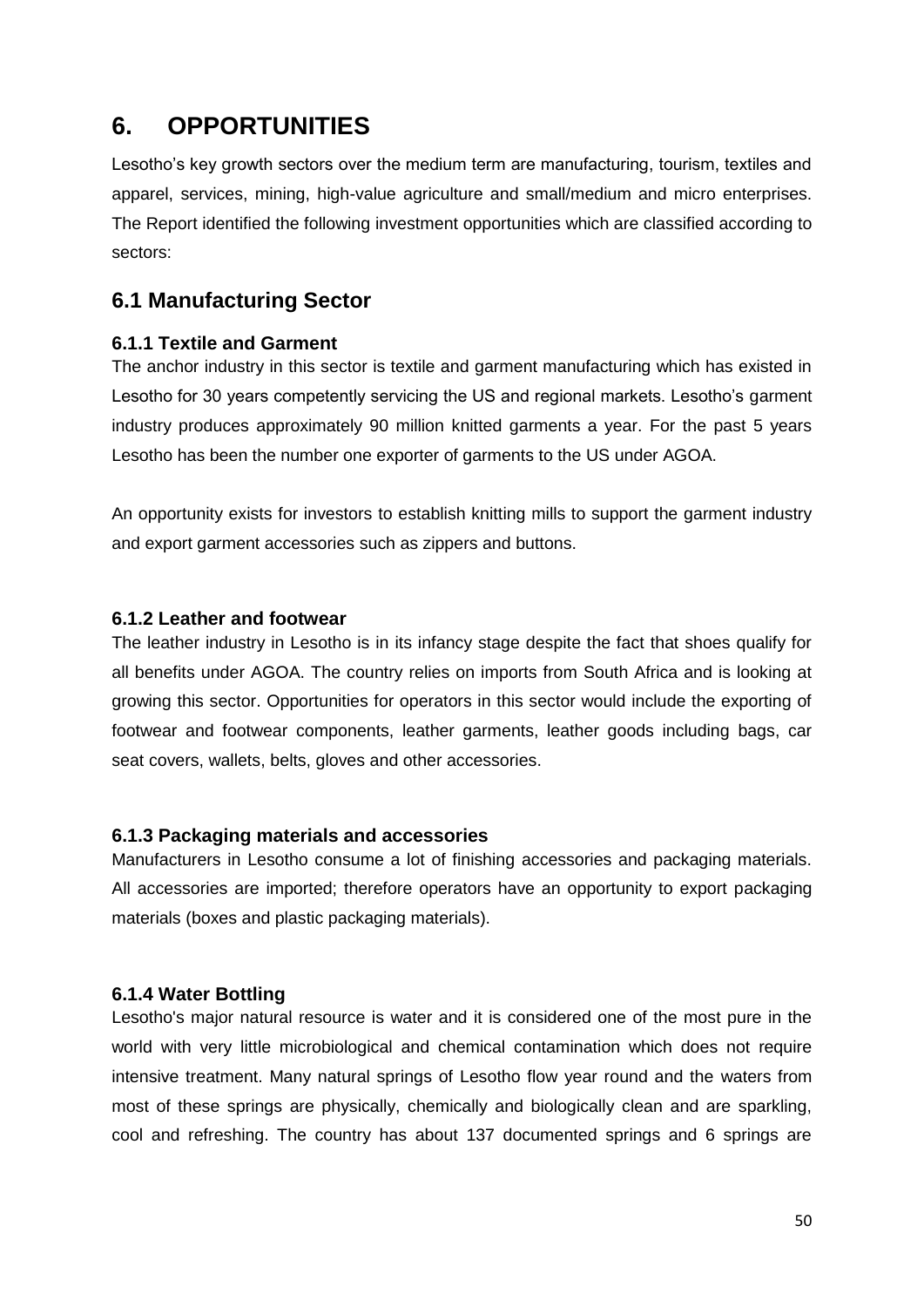within close proximity of Maseru. There is therefore an opportunity for operators to export bottles/plastics to be used for bottling water in Lesotho.

### <span id="page-50-0"></span>**6.2 Development infrastructure in the Tourism Sector**

#### <span id="page-50-1"></span>**6.2.1 Accommodation Facilities**

Lesotho has experienced growing annual tourist arrivals over the years. In 2014, Lesotho received 1,078,510 tourist arrivals, and in 2015 the visitor volumes have been recorded at 1,082,403. The country is under-supplied with accommodation facilities of appropriate standards particularly along key and strategic tourism nodes.

Investors have an opportunity to develop new accommodation facilities which will offer international quality service to travelers and also to export materials required for construction of the facilities.

#### <span id="page-50-2"></span>**6.2.2. Ski Resorts**

Lesotho experiences snowfall between May and August every year. The mountainous country has long south facing slopes that offer opportunities for the development of ski resorts in Kotisephola, Mokhotlong district and Sehlabathebe, Qacha's Nek district.

#### <span id="page-50-3"></span>**6.2.3 Health and Wellness Resorts**

Lesotho has a number of attributes that can be leveraged to position the country as a health and wellness destination. These include - high altitude, clean mountain air, abundance of naturally clean water, endemic medicinal plants and hot springs.

This therefore makes health spas and wellness resorts an area with great potential for investors.

#### <span id="page-50-4"></span>**6.2.4 Water Sports and Recreation**

The LHWP poses a notable opportunity for initiating water-based sporting and recreational activities. The dams are also suited to leisure cruise boats and extreme sporting events. There is currently one small cruise operating on the Mohale dam therefore creating further opportunity for investments in cruise boats.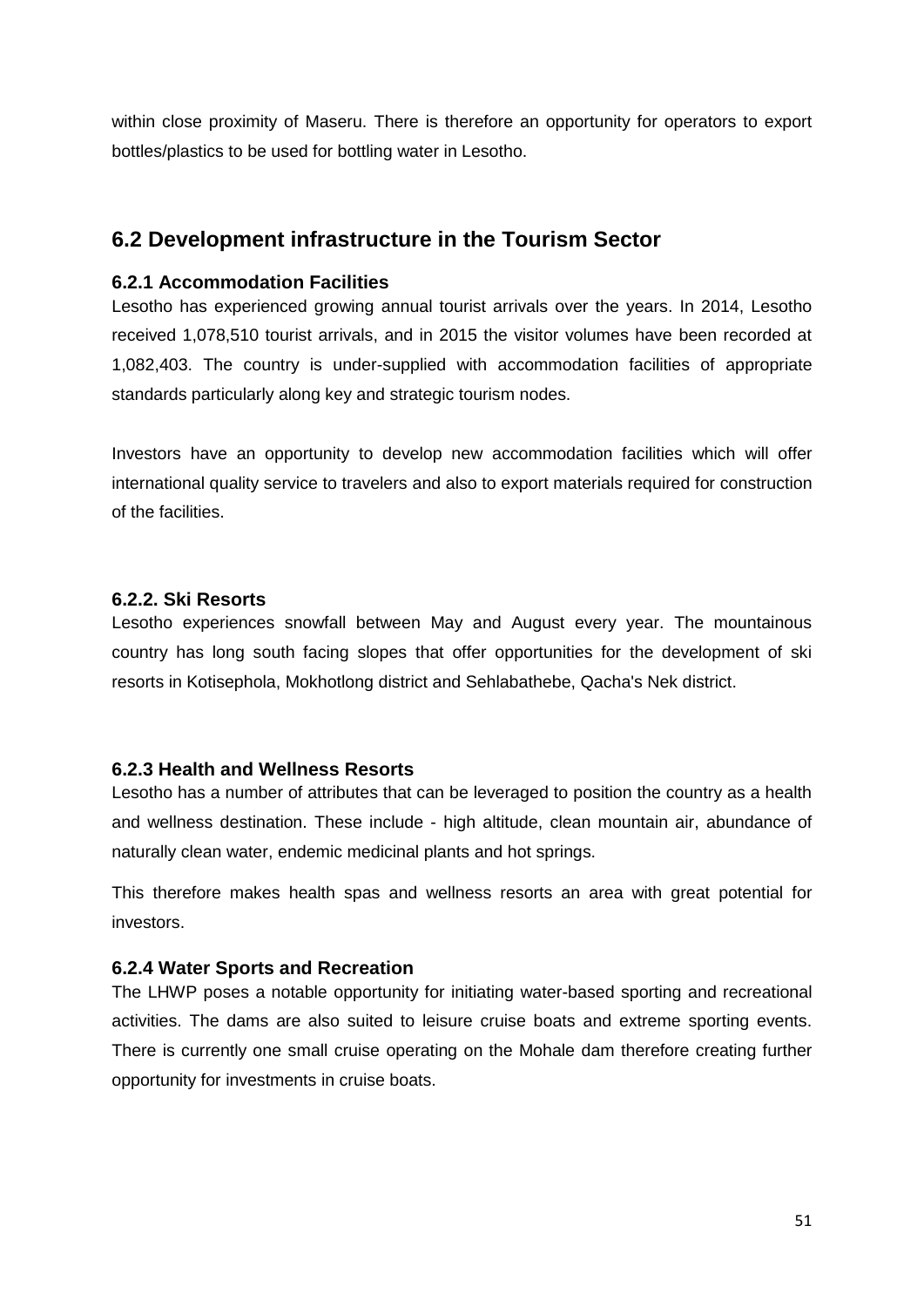### <span id="page-51-0"></span>**6.3 Construction**

The following sites have been identified by the Lesotho National Development Corporation as industrial sites that require developing

- 31 hectares Nyenye industrial area which is 80km north of Maseru;  $\bullet$
- 40 hectare industrial site at Ha Tikoe, 7km south of Maseru City;
- 7 hectare site in Berea: and
- 121 hectares site in Butha-Buthe for Special Economic Zone development

Further opportunities exist in the development of the commercial property:

- $\bullet$ 3 prime sites totaling 18,150m² in Maseru City Centre;
- 5,700m² in Mafeteng town approximately 80 km south of Maseru; and
- 140 hectares near the northern border crossing of Caledonspoort. The site provides an opportunity for the development of an eco-lodge with conference facilities and outdoor entertainment for the tourism industry.

The second phase of the Lesotho Highlands Water Project was signed into agreement in August 2011, ratified in May 2013 and launched in March 2014. This phase of the project comprises of the construction of Polihali dam and generation of Hydro power at Kobong. Opportunities exist at the design and construction stages of the project for investors.

### <span id="page-51-1"></span>**6.4 Renewable energy**

Lesotho produces 80 megawatts of electricity and the demand in winter goes as high as 120 megawatts. Opportunities lie in the generation of solar energy, wind energy and hydro power to generate electricity and meet the current supply gap

#### <span id="page-51-2"></span>**6.4.1 Hydro power**

The Lesotho Highlands Water project offers opportunities for mid to large scale hydropower development and several studies have been conducted on possible pumped-storage plants as well. It is estimated that the large-scale hydropower generation potential for Lesotho is approximately 450 MW.

#### <span id="page-51-3"></span>**6.4.2 Solar power**

The Lesotho Energy Master Plan estimated solar energy at an annual average of 7,520 MJ/m2 (Mega joules per meter square) per day on horizontal surface. As part of the national sustainable development policy, one of the main objectives of the government in the energy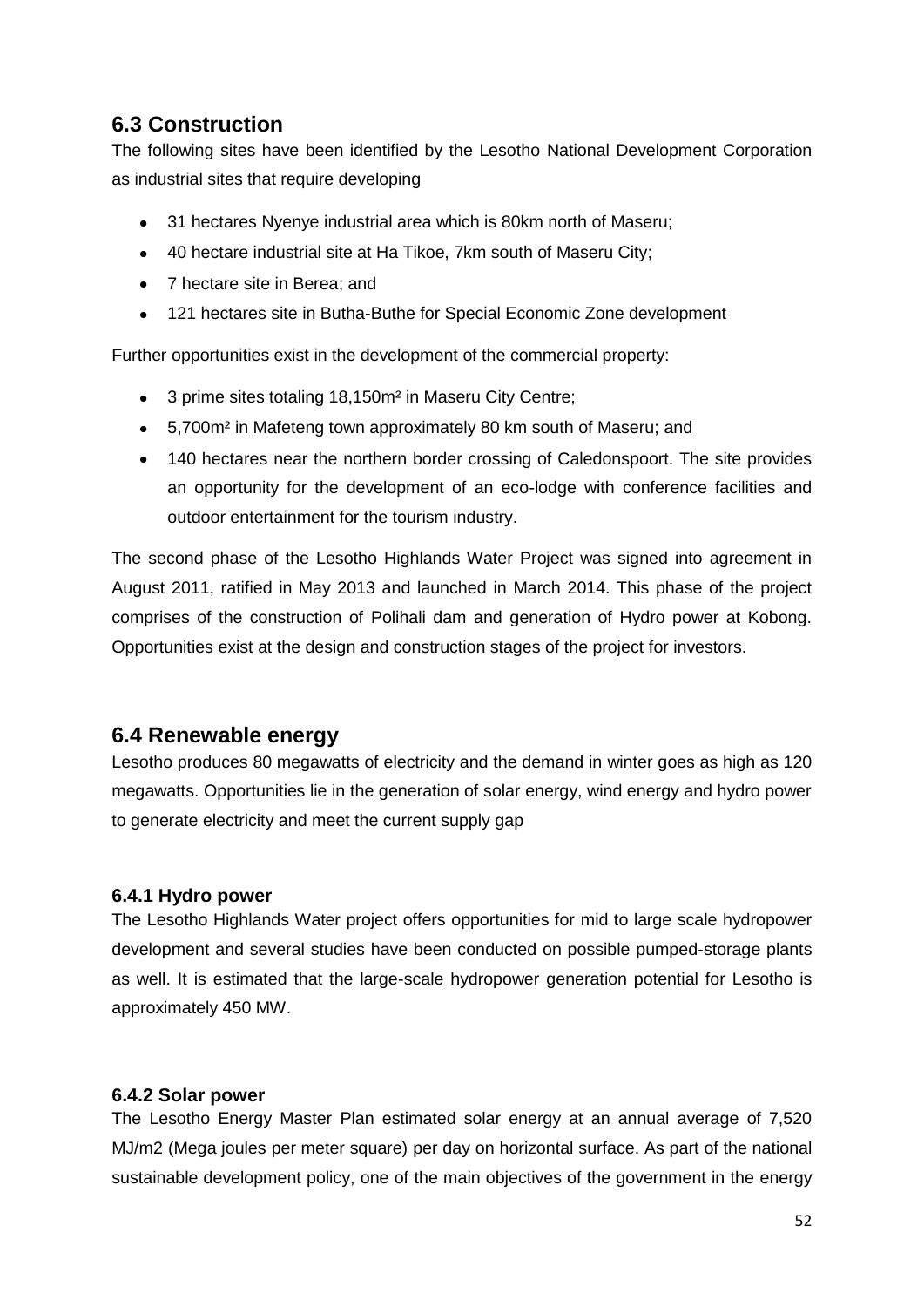sector is to promote the adoption of solar energy technologies. This provides an opportunity for operators to export solar home systems and solar water heater to Lesotho.

#### <span id="page-52-0"></span>**6.5 Freight Transport Opportunities**

The top most goods that are exported from Lesotho to South Africa are machinery and mechanical appliances, electrical appliances, textiles and textile articles, footgear, head gear, umbrellas and prepared foodstuffs. The top most goods that are exported from South Africa to Lesotho are mineral products, prepared foodstuffs, machinery and mechanical appliances, electrical equipment, vehicles, aircraft, vessels and associated transport equipment, chemicals and allied products. Transport operators should consider opportunities for the transportation of these goods for growing market share and business operations

### <span id="page-52-1"></span>**7. CONCLUSION**

Lesotho is a small, mountainous country that is completely landlocked by South Africa. It has a population of just over two million and a GDP per capita of \$1034.20 and it is classified as a low-income country. Lesotho depends on a narrow economic base of textile manufacturing, agriculture, remittances and regional customs revenue.

The Report shows that Lesotho relies on South Africa for much of its economic activity; it imports 90% of the goods it consumes from South Africa, including most agricultural inputs. As a member of SACU, revenues from SACU accounted for roughly 44% of total government revenue in 2014. The South African Government also pays royalties for water transferred to South Africa from a dam and reservoir system in Lesotho. The Government of Lesotho is strengthening its tax system to reduce dependency on customs duties and other transfers.

The country finds itself at a crossroads requiring new growth engines, a more streamlined role for the state, and a dynamic private sector to seize opportunities in the Southern African market.

Lesotho's private-sector growth is hindered by business regulations. Despite making progress in streamlining business and property registration and in establishing and operating a credit bureau, Lesotho ranks low on key Doing Business Indicators, such as dealing with construction permits, accessing finance, and the cost of capital. These are constraints on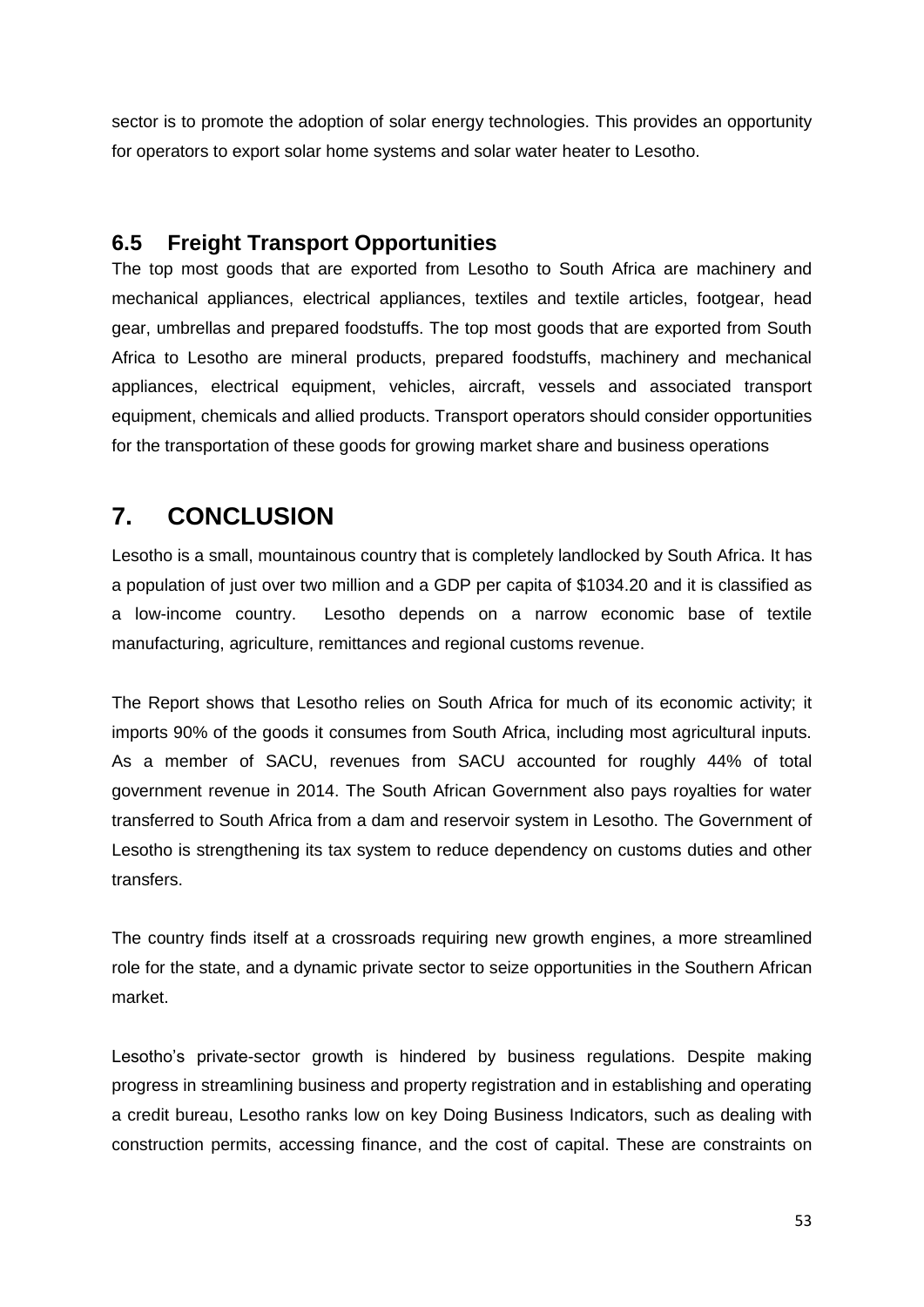domestic entrepreneurship, suggesting that the domestic private sector remains dependent on the state and non-tradable sectors.

Not all is doom and gloom for Lesotho as the Report discusses Lesotho's trade policy whose main objectives are to expand and diversify exports and promote foreign investment. The Government identified four economic sectors for growth and employment generation – these are manufacturing, mining, agriculture and tourism. Opportunities for operators were also identified based on the potential identified by government.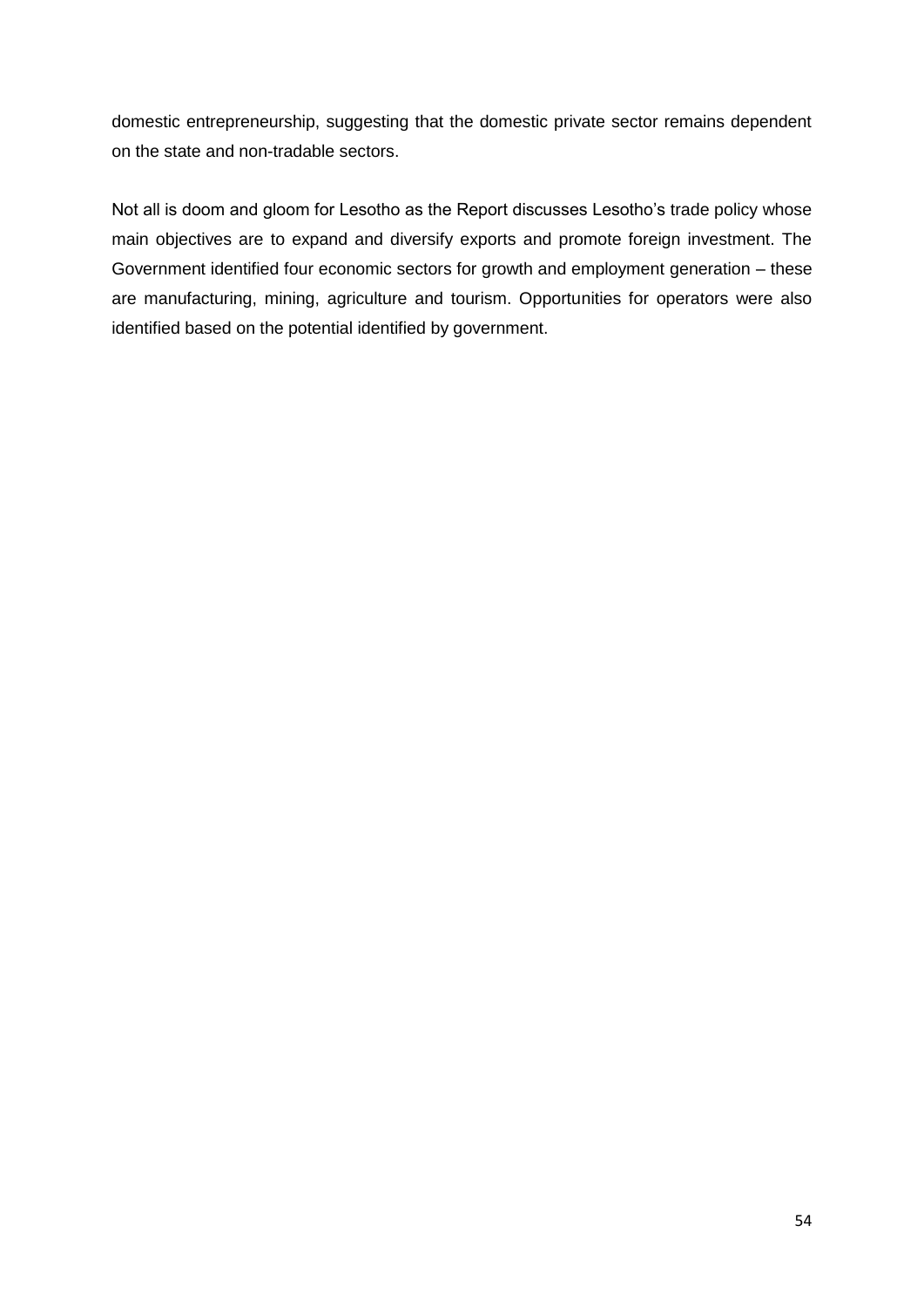## <span id="page-54-0"></span>**8. CONTACT DETAILS OF RELEVANT AUTHORITIES**

Table 12 below lists information on key stakeholders in the cross-border road transport environment for both South Africa and Lesotho. Should a cross-border transport operator or any other stakeholder face any challenge or need assistance in the course of conducting cross-border business, it is recommended that they contact the following stakeholders.

#### <span id="page-54-1"></span>**Table 12: Contact Details**

|                     | <b>Cross-Border Road Transport Agency</b>                                                                                                                                                                                                                                                  | 012 471 2000                                                                                                                                 |
|---------------------|--------------------------------------------------------------------------------------------------------------------------------------------------------------------------------------------------------------------------------------------------------------------------------------------|----------------------------------------------------------------------------------------------------------------------------------------------|
|                     | <b>SARS Customs</b>                                                                                                                                                                                                                                                                        | 0800 00 7277                                                                                                                                 |
|                     | Department of Home Affairs: Ports of                                                                                                                                                                                                                                                       |                                                                                                                                              |
| <b>South Africa</b> | Entry<br>Caledonspoort Port of Entry - Mr<br>Mofokeng<br>Ficksburgbrug Port of Entry - Ms<br><b>Hardnick</b><br>Maserubridge Port of Entry- Mr Moeti<br>Van Rooyenshek Port of Entry- Mr<br>Mafuya<br>Makhaleen Bridge Port of Entry- Ms<br><b>Ndima</b><br>Monontsha Pass - Mr M Kutumane | 058 223 0266 /8400<br>051 933 2760 or 051 933<br>4540<br>051 924 4300/4319<br>051 583 1525 or 051 58<br>1530<br>051 673 1484<br>058 713 1600 |
|                     | <b>SAPS</b>                                                                                                                                                                                                                                                                                | +27 (0) 12 393 1000                                                                                                                          |
|                     | Department of Agriculture and Rural                                                                                                                                                                                                                                                        | $(051)$ 861 8511/8311/012                                                                                                                    |
|                     | Development                                                                                                                                                                                                                                                                                | 319 6000                                                                                                                                     |
|                     | <b>SANRAL</b>                                                                                                                                                                                                                                                                              | 012 844 8000/051 405 5051                                                                                                                    |
|                     | Department of Police, Roads and<br>Transport                                                                                                                                                                                                                                               | (051) 409 8849                                                                                                                               |
|                     | Department of Transport                                                                                                                                                                                                                                                                    | 012 309 3000                                                                                                                                 |
| Lesotho             | Ministry of Public Works and Transport                                                                                                                                                                                                                                                     | (+266) 2232 7310                                                                                                                             |
|                     | Lesotho Road Fund                                                                                                                                                                                                                                                                          | $(+266)$ 2232-1696, $(+266)$<br>2232-1697                                                                                                    |
|                     | Immigration at Border Post                                                                                                                                                                                                                                                                 | +266 2232 4452                                                                                                                               |
|                     | Lesotho Revenue Authority                                                                                                                                                                                                                                                                  | 22313796/22328585                                                                                                                            |
|                     | Lesotho Ministry of Home Affairs                                                                                                                                                                                                                                                           | +266 22323771                                                                                                                                |
|                     | Ministry of Tourism, Environment and<br>Culture                                                                                                                                                                                                                                            | +26622313034                                                                                                                                 |
|                     | Lesotho National Development<br>Corporation                                                                                                                                                                                                                                                | +266 22312012                                                                                                                                |
|                     | <b>Emergency Number (Police)</b>                                                                                                                                                                                                                                                           | 123/124                                                                                                                                      |